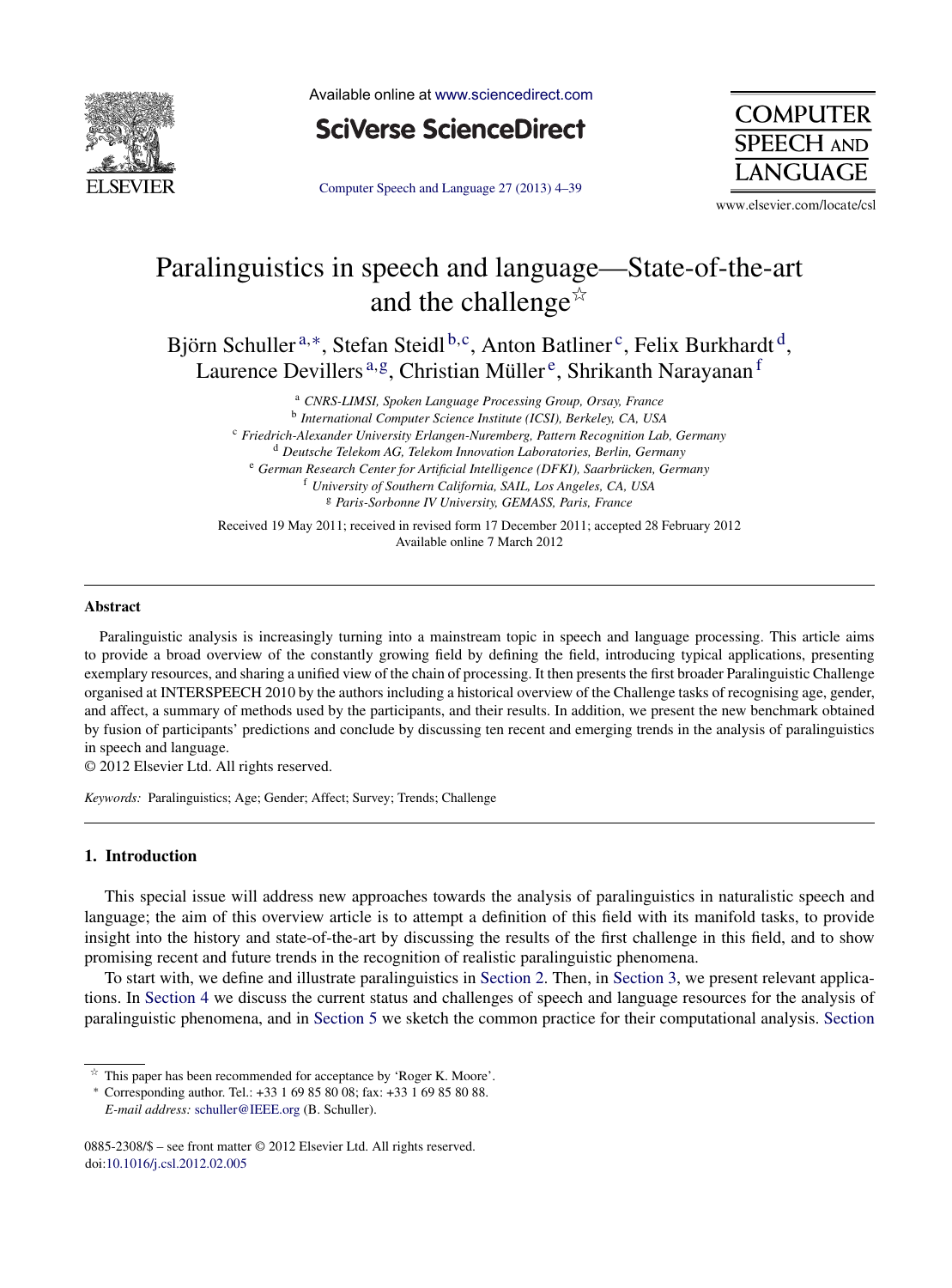<span id="page-1-0"></span>[6](#page-12-0) describes the first Challenge on Paralinguistics held at INTERSPEECH 2010 (ICSLP, 2010). In [Section 6.1,](#page-12-0) we give a historical overview of research in the fields of age, gender, and interest analysis in speech as featured in this Challenge. In [Section 6.2](#page-14-0) the conditions of the challenge are discussed, and in [Sections 6.3 and 6.4](#page-15-0) the tasks dealing with speaker traits and speaker states are, respectively, described, together with results obtained in the Challenge. [Section 7](#page-23-0) summarises ten recent and future trends in the field.

In a way, the different parts of this article are only loosely connected. The basics of paralinguistics, rooted in phonetics, linguistics, and all the other scholarships, are not yet tied to the methodologies of automatic speech processing. The topics of the challenge – age, gender, and interest computing – are not necessarily completely reflective of all aspects of paralinguistics. Thus, the sometimes weak integration of the different parts of this article is not a bug but a feature, mirroring the nascent state-of-the-art. Yet, we do hope that, eventually, these efforts would contribute to a more complete integration of the multiple facets of the field. We attempt to join the loose ends of this article in [Section 8.](#page-25-0)

#### **2. Paralinguistic analysis: an overview**

Paralinguistics means 'alongside linguistics' (from the Greek preposition  $\pi\alpha\rho\alpha$ ). Since it first came into use, in the middle of the last century, it was confined to the realm of human–human communication, but with a broad and a narrow meaning. We will follow [Crystal \(1974\)](#page-27-0) who excludes visual communication and the like from the subject area and restricts the scope of the term to "vocal factors involved in paralanguage"; cf. [Abercrombie \(1968\)](#page-26-0) for a definition along similar lines. "Vocal factor", however, in itself is not well-defined. Again, there can be a narrow meaning excluding linguistic/verbal factors, or a broad meaning including them. We will use the last one, defining paralinguistics as the discipline dealing with those phenomena that are modulated onto or embedded into the verbal message, be this in acoustics (vocal, non-verbal phenomena) or in linguistics (connotations of single units or of bunches of units). Thus, we restrict the term to everything that can be found in the speech signal, e.g., in telephone speech or in audio recordings, which cannot be described only in strictly phonetic and/or linguistic terms. Note that, in practice, information obtained from speech will often be combined with information obtained from vision, extra-linguistic context, and the like. There is a suitable term for that, namely multi-modal processing.

To give examples for acoustic phenomena: Everybody would agree that coughs are not linguistic events, but they are somehow embedded in the linguistic message. The same holds for laughter and filled pauses which display some of the characteristics of language, though, e.g., as far as grammatical position or phonotactics is concerned. All these phenomena are embedded in the word chain and are often modelled the same way as words in automatic speech processing; they can denote (health) state, emotion/mood, speaker idiosyncrasies, and the like. In contrast, high pitch as an indication of anxiety and breathy voice indicating attractivity, for example, are modulated onto the verbal message. As for the linguistic level, paralinguistics also deals with everything beyond pure phonology/morphology/syntax/semantics. Let us give an example from semantics: The 'normal' word for a being that can be denoted with these classic semantic features [+human, +female, +adult] is 'woman'. In contrast, 'slut' has the same denotation but a very different connotation, indicating a strong negative valence and, at the same time, the social class and/or the character of the speaker. Bunches of units, for instance the use of many and/or specific adjectives or particles, can indicate personality traits or emotional states.

The (formal) description of all these paralinguistic phenomena, be they purely acoustic or linguistic, quite often employs phonetic or linguistic terminology. *Phonetics* deals with the acoustic, perceptual, and production aspects of spoken language (speech) and *linguistics* with all aspects of written language; this is the traditional point of view. From an engineering point of view, there is a slightly different partition: normally, the focus is on recognising and subsequent understanding of the content of spoken or written language; for speech, acoustic modelling is combined with linguistic modelling whereas, naturally enough, (written) language can only be modelled by linguistic means. Another important partition is the one telling apart *form* and *function*: for instance, a phonetic form is constituted by some higher-level, structural shape or type which can be described holistically and analysed/computed using 1-*n* Low Level Descriptors (LLD) and functionals over time. A simple example is a high rising final tone which very often denotes, i.e., functions as indicating, a question. This is a genuine linguistic function. In addition, there are non-linguistic (*paralinguistic*) functions encoded in speech or in other vocal activities. Examples include a slurred voice if the speaker is inebriated, or a loud and high-pitched voice when a person is angry; further examples follow below.

Ever since the advent of structuralism [\(de Saussure, 1916\),](#page-27-0) the study of (speech and) language has been more or less confined to the skeleton of language: phonology, morphology, syntax, and grammar in general; there were only rather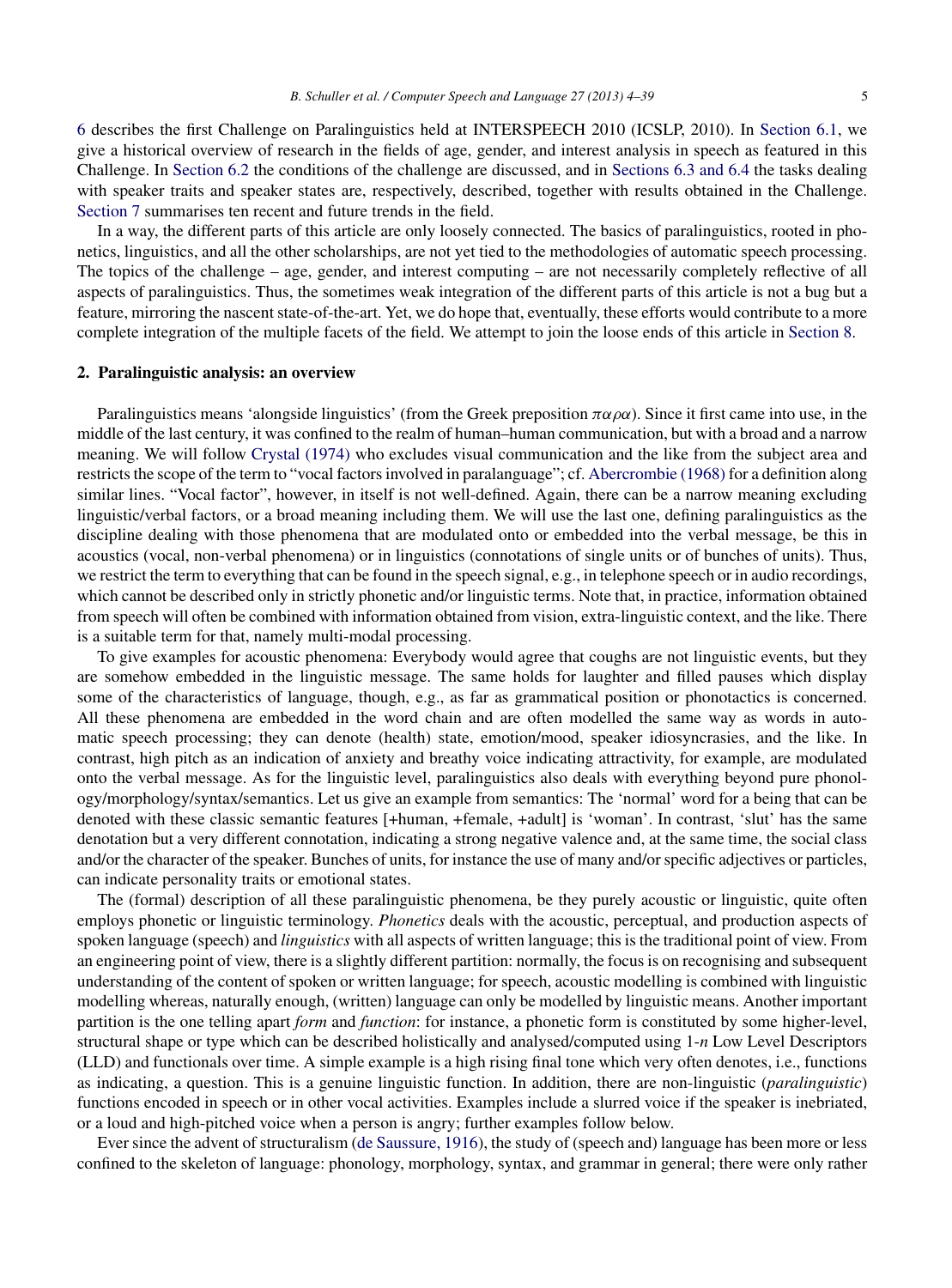anecdotal remarks on functions of language which go beyond pure linguistics, e.g., [Bloomfield \(1933\):](#page-27-0) *"[...] pitch is the acoustic feature where gesture-like variations, non-distinctive but socially effective, border most closely upon genuine linguistic distinctions. The investigation of socially effective but non-distinctive patterns in speech, an investigation scarcely begun, concerns itself, accordingly, to a large extent with pitch."* In the same vein, cf. [Pike \(1945\):](#page-31-0) *"Other intonation characteristics may be affected or caused by individual's physiological state - anger, happiness, excitement, age, sex, and so on. These help one to identify people and to ascertain how they are feeling [...]".* Thus, the central focus of linguistics in the last century was on structural, on genuine linguistic and, as far as speech is concerned, on formal aspects within phonetics and phonology. Language was conceived of as part of semiotics which deals with *denotation*. Non-linguistic aspects were conceived of as fringe phenomena, often taken care of by neighbouring disciplines such as ethnology or psychology. However, in the middle of the last century, linguists and phoneticians began to be interested in all these phenomena mentioned by [Bloomfield \(1933\), Pike \(1945\), i](#page-27-0).e., in a broader conceptualisation of semiotics, dealing with *connotation* (e.g., affective/emotive aspects) as well. Terms such as 'extralinguistic', 'paralanguage', and 'paralinguistics' were introduced by [Trager \(1958\),](#page-34-0) and later elaborated on by [Crystal \(1963, 1966, 1974\).](#page-27-0)

Whereas the 'garden-fencing' within linguistics, i.e., the concentration on structural aspects, was mainly caused by theoretical considerations, a similar development can be observed within automatic speech (and language) processing which, however, was mainly caused by practical constraints. It began with concentrating on single words; then very constrained, read/acted speech, representing only one variety (i.e., one rather canonical speech register) was addressed. Nowadays, different speech registers, dialects, and spontaneous speech in general are being processed as well.

Within phonetics, the basic interest in formal aspects (i.e., phonetic, not semantic, content) meant that research concentrated mostly on purely phonetic phenomena, and rather later on the functions that can be attributed to them. In contrast, automatic speech and language processing is interested in the functional aspects, i.e., foremost in the denotational meaning. However, especially in the last decade, a new focus on connotational meaning, i.e., on paralinguistic phenomena, came into view. This goes along with the differences between phonetic and speech processing approaches, the former mainly using a few, carefully selected parameters, whereas the latter nowadays often relies on brute forcing, i.e., on using a general purpose, large feature vector with subsequent feature selection and/or reduction. Advantages and disadvantages are obvious: Phoneticians gain deep insights into a few features but do not know whether there are other ones equally important. Brute force approaches hopefully provide all the relevant features but chances are high that one may not be able to see the wood for the trees; moreover, performance and not interpretation is the main measure of quality.

Another founding principle of phonetics and linguistics is *segmentation*. Speech is composed of components that can be segmented on the time axis, from sub-phonic units to phones/phonemes to syllables/morphemes to words to constituents/phrases and, eventually, to whole narratives. In written language—the genuine topic of Natural Language Processing—segmentation is trivially given by blanks, punctuation marks, and paragraphs. All this is often obfuscated within the automatic processing of paralinguistics because, on the one hand, equally spaced analysis frames are used and, on the other hand, whole recordings, be this single utterances or whole narratives, are taken as unit of analysis. However, for a thorough and sound analysis, it is not irrelevant whether paralinguistic phenomena are really modulated onto (sort of dispersed over) speech, whether they can be clearly localised, or whether it is something in between.

Let us now introduce one specific sub-type of *phonation* as an example for paralinguistic forms and functions; "Phonation concerns the generation of acoustic energy [...] at the larynx, by the action of the vocal folds." [Laver](#page-29-0) [\(1994\),](#page-29-0) p. 132. One major phonation type is voicing with several sub-types: normal 'modal' voicing, laryngealisation, and falsetto. Laryngealisation (other terms are, e.g., irregular phonation, creak, vocal fry, creaky voice, or pulse register) shows up as irregular voiced stretches of speech. Mostly, it does not disturb pitch perception but is perceived as suprasegmental, differently shaped irritation modulated onto the pitch curve which can be found both in pathological and normal speech. As for the formal aspect, one can try and establish different types of laryngealisations ([Batliner et al., 1993\)](#page-26-0) and classify them automatically ([Kießling et al., 1995; Ishi et al., 2005\).](#page-29-0) As for the functional aspect, one can try and find different functions for this phenomenon. In spite of the fact that it is largely unnoticed by speakers even if they employ it themselves, there is a plethora of such functions: signalling utterance finality [\(Böhm and Shattuck-Hufnagel, 2007\),](#page-27-0) word boundaries [\(Huber, 1988; Kushan and Slifka, 2006; Ní Chasaide](#page-29-0) [and Gobl, 2004\),](#page-29-0) or specific segments [\(Gerfen and Baker, 2005; Fischer-Jørgensen, 1989\)](#page-28-0) (phonological/linguistic functions), holding or yielding the floor ([Local and Kelly, 1986\)](#page-30-0) (pragmatic functions). [Laver \(1994, p. 194ff.\)](#page-29-0) lists different uses and functions of 'creak' phonation, among them the paralinguistic function 'bored resignation' in English Received Pronunciation (RP), 'commiseration and complaint' in Tzeltal, and 'apology or supplication' in an Otomanguean language of Central America. Extra- and paralinguistically, laryngealisations can be a marker of personal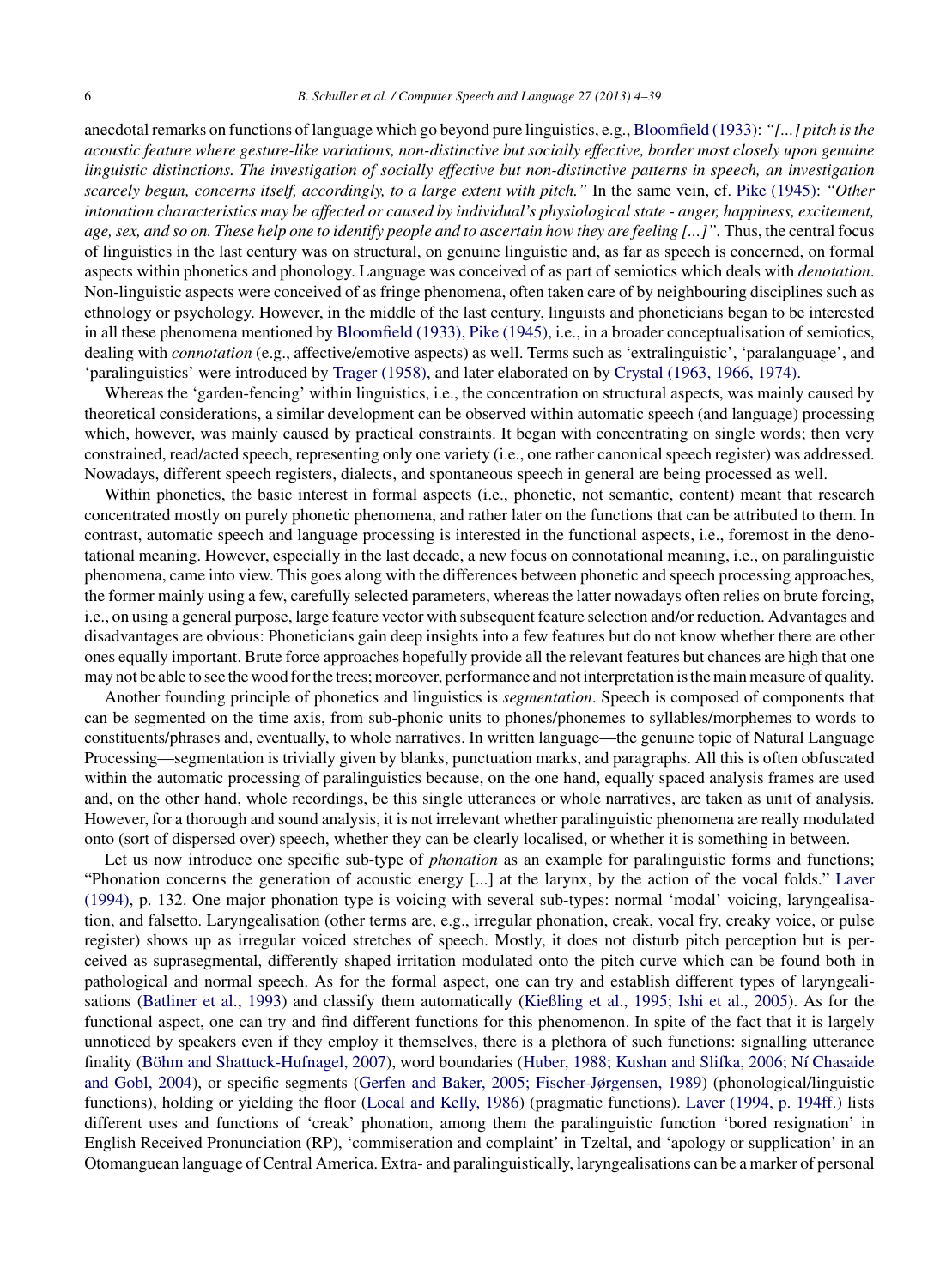identity and/or social class; normally, they are a marker of higher class speech. [Wilden et al. \(1998\)](#page-34-0) quote evidence that, not only for human voices but for mammals in general, 'non-linear phenomena' (i.e., irregular phonation) can denote individuality and status (pitch as an indicator of a large body size and/or social dominance; *"... subharmonic components might be used to mimic a low-sounding voice"*). Bad news is communicated with breathy and creaky voice [\(Freese and Maynard, 1998\),](#page-28-0) boredom with lax creaky voice, and, to a smaller extent, sadness with creaky voice [\(Gobl and Ní Chasaide, 2003\).](#page-28-0) However, if speakers habitually produce laryngealised speech, then it is at least very difficult to tell apart other functions: It is an idiosyncratic trait. Further references are given in [Batliner et al.](#page-26-0) [\(2007\).](#page-26-0)

Thus, a formal phenomenon, i.e., laryngealisation, can be short term or long term/persisting, or can cover almost any time slice in between these extremes. It can be both a formal (short term) *state* and a formal (long term) *trait*. In the same vein, we can speak of traits vs. states if it comes to paralinguistic functional phenomena. We choose laryngealisations as an example because it is, on the one hand, pronounced enough, displaying different forms and functions; on the other hand, neither taxonomy nor functions are fully understood. Phenomena like that will be the basis of differences found in automatic processing of paralinguistic functions but, most likely, they will not be detected or discussed because they are well hidden behind a forest of features and procedures.

At least amongst linguists, language has always been seen as the principal mode of communication for human beings ([Trager, 1958\)](#page-34-0) which is accompanied by other communication systems such as body posture, movement, facial expression, cf. [Crystal \(1966\)](#page-27-0) where the formal means of indicating communicative stances are listed: (1) vocalisations such as 'mhm', 'shhh', (2) hesitations, (3) 'non-segmental' prosodic features such as tension (slurred, lax, tense, precise), (4) voice qualifiers (whispery, breathy,...), (5) voice qualification (laugh, giggle, sob, cry), and (6) nonlinguistic personal noises (coughs, sneezes, snores, heavy breathing,...). Examples for some recent approaches that deal with vocal outbursts include sighs and yawns ([Russell et al., 2003\),](#page-32-0) laughs ([Campbell et al., 2005; Batliner et al.,](#page-27-0) [in press\),](#page-27-0) cries ([Pal et al., 2006\),](#page-31-0) hesitations and consent [\(Schuller et al., 2009a\),](#page-32-0) and coughs [\(Matos et al., 2006\).](#page-30-0)

The extensional differentiation between terms such as verbal/non-verbal or vocal/non-vocal is sometimes not easy to maintain and different usages do exist; as often, it might be favourable to employ a prototype concept with typical and fringe phenomena [\(Rosch, 1975\).](#page-32-0) A fringe phenomenon, for example, is filled pauses which often are conceived of as non-verbal, vocal phenomena; however, they normally follow the native phonotactics, cannot be placed everywhere, can be exchanged by filler words such as '*well*', and are modelled in automatic speech recognition (ASR) the same way as words.

Several formal types have been mentioned so far. As for different functions, the basic, meaningful main taxonomy is along the time axis as well, from long term traits to short term states. Again, the following listing is neither complete nor do we mention all possible varieties. For instance, we assume only two genders even if there exist more varieties in between.

# • **Long term traits**:

- *biological trait primitives*such as height [\(Mporas and Ganchev, 2009; Schuller et al., 2011e\),](#page-31-0) weight, age [\(Schuller](#page-33-0) [et al., 2010b\),](#page-33-0) gender ([Schuller et al., 2010b\);](#page-33-0)
- *group/ethnicity membership*: race/culture/social class with a weak borderline towards other linguistic concepts, i.e., speech registers such as dialect or nativeness [\(Omar and Pelecanos, 2010\);](#page-31-0)
- *personality traits*: likability [\(Weiss and Burkhardt, 2010; Bruckert et al., 2006\);](#page-34-0)
- *personality in general*, cf. below ([Gocsál, 2009; Mohammadi et al., 2010; Polzehl et al., 2010\);](#page-28-0)
- a *bundle of traits* constitutes speaker idiosyncrasies, i.e., speaker-ID; speaker traits can be used to mutually improve classification performance [\(van Dommelen and Moxness, 1995; Schuller et al., 2011e\).](#page-34-0)
- **Medium term between traits and states**:
	- *(partly) self-induced more or less temporary states*: sleepiness [\(Krajewski et al., 2009\),](#page-29-0) intoxication (e.g., alco-holisation [Levit et al., 2001; Schiel and Heinrich, 2009; Schuller et al., 2011c\),](#page-30-0) health state ([Maier et al., 2009\),](#page-30-0) mood (e.g., depression ([Ellgring and Scherer, 1996\)\)](#page-28-0);
	- *structural (behavioural, interactional, social) signals*: role in dyads, groups, and the like [\(Laskowski et al., 2008\),](#page-29-0) friendship and identity [\(Ipgrave, 2009\),](#page-29-0) positive/negative attitude [\(Fujie et al., 2006\),](#page-28-0) (non-verbal) social signals ([Vinciarelli et al., 2009\),](#page-34-0) entrainment [\(Lee et al., 2011a\);](#page-29-0)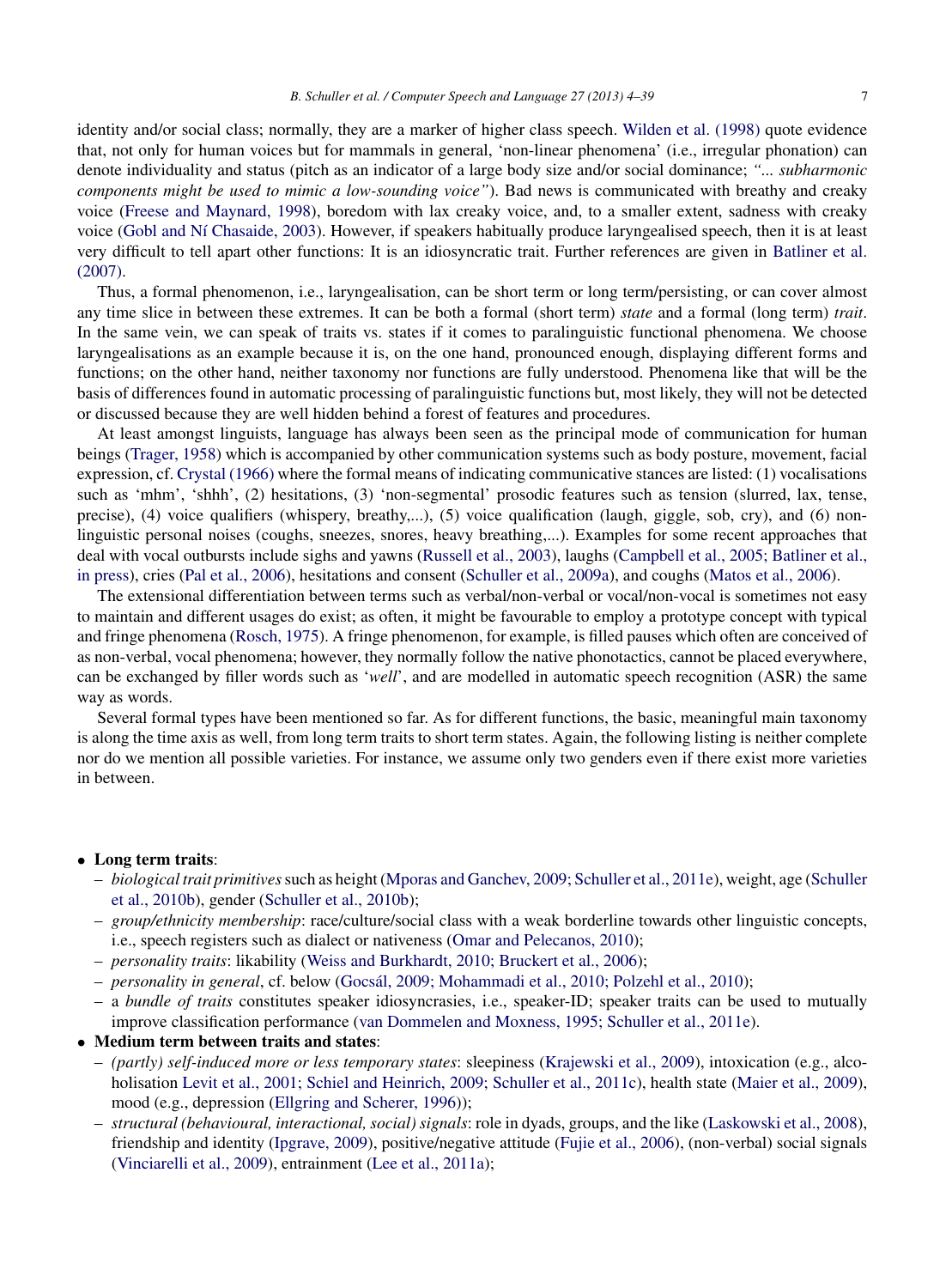## • **Short term states**:

- *mode*: speaking style ([Nose et al., 2007\)](#page-31-0) and voice quality [\(Zhang and Hansen, 2007\);](#page-34-0)
- *emotions* (full-blown, prototypical): [\(Scherer, 2003\);](#page-32-0)
- *emotion-related states or affects*: for example, general [\(Batliner et al., 2011a,c, 2008b\),](#page-26-0) stress [\(Hansen and Bou-](#page-29-0)Ghazale, [1997\),](#page-29-0) intimacy ([Batliner et al., 2008a\),](#page-26-0) interest ([Schuller et al., 2009a, 2010b\),](#page-32-0) confidence [\(Pon-Barry,](#page-31-0) [2008\),](#page-31-0) uncertainty [\(Black et al., 2008; Litman et al., 2009\),](#page-27-0) deception [\(Enos et al., 2007; Bénézech, 2007\),](#page-28-0) politeness ([Nadeu and Prieto, 2011; Yildirim et al., 2005, 2011\),](#page-31-0) frustration ([Ang et al., 2002; Arunachalam et al.,](#page-26-0) [2001; Lee et al., 2001\),](#page-26-0) sarcasm ([Rankin et al., 2009; Tepperman et al., 2006\),](#page-31-0) pain [\(Belin et al., 2008\).](#page-27-0)

All these traits and states can have different intensity, of course, apart from the ones that are binary or can be measured on an interval scale such as age or height. The temporal aspects of paralinguistics are fundamental, and hence need to be reflected in the computational approaches as well. Other possible taxonomies, e.g., honest vs. dishonest communication, felt vs. perceived affective states, and the like are 'higher-order' constructs and belong to the realm of psychology. Moreover, the default processing of paralinguistics normally takes phonetic and linguistic cues at face values; this is conditioned both by the normal way of collecting data via annotation and by the inherent difficulties in telling apart these different stances. Needless to say all these other taxonomies are both interesting and important for specific applications.

As for the rather permanent traits, the authors in [van Dommelen and Moxness \(1995\)](#page-34-0) examined the ability of listeners to determine the speaker's height and weight from speech samples and found that, especially for male speakers, listeners are able to estimate a speaker's height and weight up to a certain degree. A similar study is documented in [Krauss et al.](#page-29-0) [\(2002\);](#page-29-0) it deals with the assignment of photographs to voices as well as the estimation of a speaker's age, height, and weight via speech samples. The relationship between formant frequencies and body size was examined in [Gonzalez](#page-28-0) [\(2004\).](#page-28-0) Especially for female participants, a significant correlation between formant parameters and height could be found. Another study revealed significant negative correlations between fundamental frequency/formant dispersion and body shape and weight of male speakers ([Evans et al., 2006\).](#page-28-0)

One of the most important traits is personality, where research has a long tradition, leading to the now established Five-Factor Model of personality ([Digman, 1990\)](#page-28-0) modelling Openness, Conscientiousness, Extraversion, Agreeableness, and Neuroticism ('OCEAN'). Mostly linguistic information has been used because self-assessment and peer-assessment of personality normally is conducted with the help of lists of verbal descriptors which subsequently are combined and condensed into descriptions of higher-level dimensions. *Meta language*, i.e., verbal descriptors, prevailed, and *object language*, i.e., the use of linguistic, phonetic, verbal and non-verbal markers in the speech of subjects, was less exploited. [Scherer \(1979\)](#page-32-0) gives an overview of personality markers in speech and pertinent literature; in [Mokhtari and Campbell \(2008\),](#page-30-0) listener tests were conducted, revealing that people consistently associate different tones of voice with certain speaker personality characteristics. A more recent account of the state-of-the-art, especially on the automatic recognition of personality with the help of speech and linguistic information, and experimental results can be found in [Mairesse et al. \(2007\).](#page-30-0) To give some examples of other topics: [Gawda \(2007\)](#page-28-0) tests the associations among neuroticism, extraversion, and paralinguistic expression. [Rosenberg](#page-32-0) [and Hirschberg \(2005, 2009\)](#page-32-0) deal with acoustic/prosodic and lexical correlates of charismatic speech. [Gregory and](#page-28-0) [Gallagher \(2002\)](#page-28-0) demonstrate that US president election outcomes can be predicted on the basis of spectral information beneath 0.5 kHz, and [Oberlander and Nowson \(2006\)](#page-31-0) employ textual features for personality classification of weblogs.

Obviously, correlations among speaker states and traits exist; for example, in [Byrd \(1994\)](#page-27-0) it was shown that both the speaker's sex and the dialect region affect pronunciation. Sex and dialect related variation was studied using the TIMIT database, displaying effects on phonetic characteristics such as of central vowels, speech rate, flapping. Further, relationships between word usage and demographics were analysed in [Gillick \(2010\).](#page-28-0) Demographic traits included gender, age, education level, ethnicity, and geographic region. Beyond speaker classification generally for paralinguistics, gender-dependencies have been reported consistently, e.g., by [Provine \(1993\). S](#page-31-0)everal studies indicate that considering gender information in an automatic emotion recognition system leads to higher recognition accuracies ([Ververidis and Kotropoulos, 2004; Vogt and Andre, 2006\);](#page-34-0) however, it is not settled yet whether this is simply due to the different pitch registers of male and female voices, or to gender-specific differences in the expression of emotion. Also, for forensic speaker classification, a wide range of different speaker characteristics such as dialect, foreign accent, sociolect, age, gender, and medical conditions has been employed [\(Jessen, 2007\).](#page-29-0)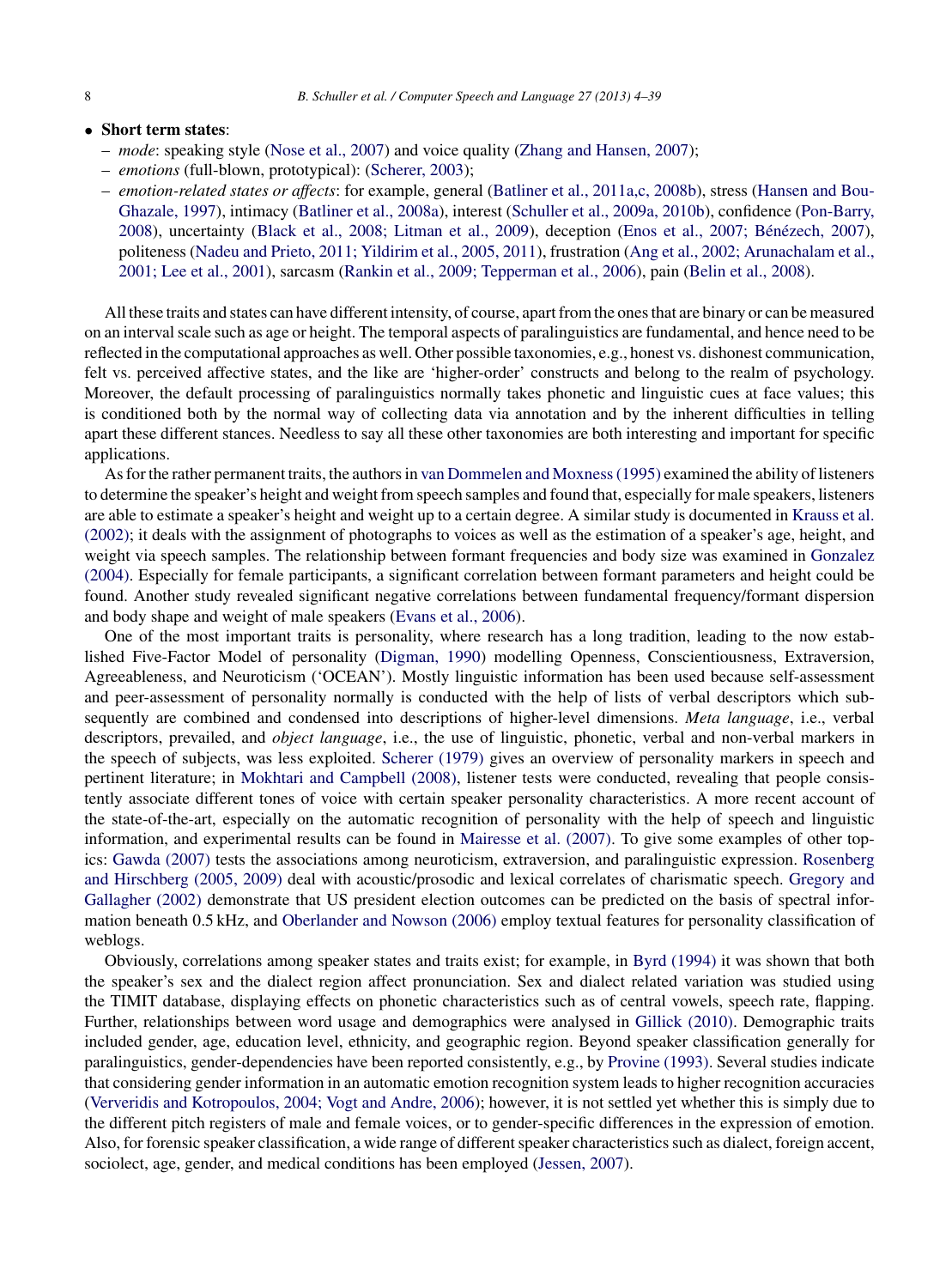<span id="page-5-0"></span>The search for formal paralinguistic parameters might have been dominated by acoustic parameters, probably, because of the long time prevailing experimental paradigm to use segmentally identical or at least tightly controlled experimental stimuli. However, specific functions such as the indication of evaluation/valence (positive vs. negative) are not good candidates for pure acoustic modelling [\(Scherer, 1981\).](#page-32-0) As for the use of linguistic means, evaluation can also be influenced by subtle (seemingly 'innocent') linguistic structural means such as the use of transitive or non-transitive verbs ([Fausey and Boroditsky, 2010\)](#page-28-0) or of anaphoric pronouns [\(Batliner, 1984\).](#page-26-0) However, frequently employed for indicating valence is, of course, semantics, i.e., denotations and especially connotations, via the use of specific words and word classes.

Both form and function of paralinguistic phenomena can be straightforward, easy to obtain, and frequent, or complex, difficult to extract/annotate, and sparse. The computation of pitch register is relatively straightforward; it is normally always obtainable for speech, and thus it is a frequent parameter, and one of its functions, namely telling apart males from females, is often encoded in databases as well. Moreover, telling gender apart automatically is attractive for many applications. So is age, such as for selecting acoustic and language models of speech recognisers according to children or senior speakers [\(Wöllmer et al., 2011\).](#page-34-0) The ground truth can be provided fully objectively, and it is known that age influences, for example, voice quality such as the jitter and shimmer parameters. In contrast, for instance, laryngealisation as marker of social status cannot always be observed, and it is often speaker-specific; it is not easy to tell apart its different functions, or to annotate it. So far, we do not know of any large database annotated with this phenomenon and such functions. Therefore, age and gender were natural trait candidates for a first paralinguistic challenge; in addition, we employed a database with the emotion-related state 'interest', in order to cover both long term traits and short term states.

#### **3. Applications**

In human–human communication, the determination of a speaker's states and traits takes place at all times; this we want to bundle under the heading *speaker classification*. It is valuable for the communication process, because people constantly adapt their manner of speaking, based on the assessment of their communication partner's age, gender, mood, or mother tongue; in addition, they exploit this information to interpret their communication partners' intentions. Thus it pays off to incorporate such strategies into automated voice services. Moreover, new applications will be possible. Various scenarios are envisaged in the following where speaker classification could be applied. Some of them have been repeatedly mentioned in the literature or in the public media; a few are even deployed as real-world applications. Many scenarios based in particular on emotion recognition are further discussed in [Cowie et al. \(2001\),](#page-27-0) [Picard \(2003\),](#page-31-0) and [Batliner et al. \(2006\).](#page-26-0)

Before we describe the types of applications, we have to put forth two caveats: performance and ethics. These are mutually interdependent: If the performance of a classification is low, it might either be not worthwhile or unethical to use it—or both. Lie detectors are a good example. Despite high expectations and promises, their performance is rather poor. Even if the—assumed—performance might please some juries, it is definitely unethical to base verdicts of guilty on such poor evidence. On the other hand, their performance could be sufficiently high to warrant their use for computer surveillance at airports—we do not know yet. Thus we have to tell apart single instance performance and cumulative and/or statistical evidence. Employing the detection of costumers anger in call centre application might be risky because some false alarms are inevitable. Using such information in a cumulative way for checking call centre agents' quality might be promising; however, the questions about the ethics of such automation are still open. As the present article is rather a technical one, normally we will not detail ethical considerations when describing the applications.

**Speech recognition and interpretation of speakers' intention**: It seems obvious that 'what' has been said has to be interpreted in the light of 'how' it has been said; natural language understanding can indeed profit from paralinguistic information ([Chen, 2009\),](#page-27-0) e.g., when trying to recognise equivocation [\(Bello, 2006\).](#page-27-0) Information about speaker state or traits can be exploited even in the acoustic layer to improve recognition of 'what' has been said, e.g., by acoustic model adaptation ([Fernandez and Picard, 2003; Athanaselis et al., 2005; Steidl et al., 2010\).](#page-28-0)

**Conversation analysis, mediation, and transmission**: Use-cases for computer-aided analysis of human–human conversations include the investigation of synchrony in the prosody of married couples [\(Lee et al., 2010\),](#page-29-0) specific types of discourse [\(Romanyshyn, 2009\)](#page-32-0) in psychology, or the analysis and summarisation of meetings ([Kennedy and](#page-29-0) [Ellis, 2003; Laskowski, 2009\).](#page-29-0) For severely hearing-impaired persons with cochlear-implants (CI), this may be of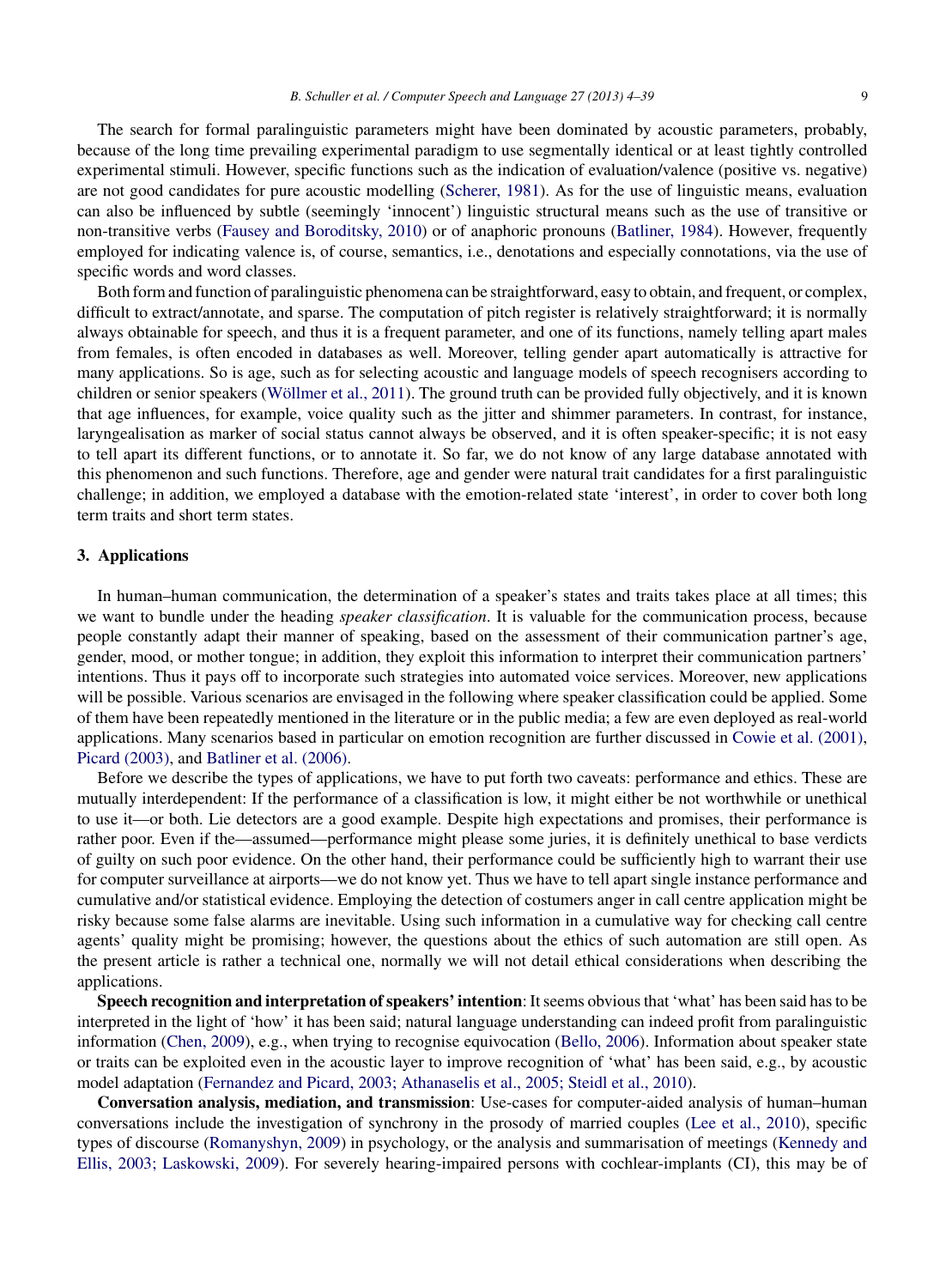interest as well because so far CI processors typically alter the spectral cues which are crucial for the perception of paralinguistic information [\(Massida et al., 2011\).](#page-30-0) Children with autism may profit from the analysis of emotional cues as they may have difficulties understanding or displaying them [\(Demouy et al., 2011; Mower et al., 2011\).](#page-28-0) Finally, transmitting paralinguistic information along with other message elements can be used to animate avatars ([de Sevin](#page-27-0) [et al., 2010\),](#page-27-0) to enrich dictated text messages, or to label calls in voice mailboxes by symbols such as emoticons [\(Biever,](#page-27-0) [2005\).](#page-27-0)

**Adapting to callers in a voice portal**: This describes in a generic way the idea to classify the customers of a call centre and pass them on to an agent whose profile matches the caller's class. One obvious example would be the language of the caller in a multilingual call-centre, e.g., a credit-card hotline. Detecting anger in the caller's voice (think of a complaint hotline) and subsequent handling of very angry customers by specially trained agents [\(Burkhardt](#page-27-0) [et al., 2005b\)](#page-27-0) might be very beneficial. In the case of a static speaker classification such as age or gender classification, one possibility would be to implement several designs and activate the one that fits best to the current user profile. This might consist of very subtle changes: For example, elderly customers might prefer a slower speech rate in system prompts. Here, a misclassification would not lead to a perceptible difficulty for callers. On the other hand, a dynamic speaker classification such as classifying emotion of speakers, could be used to adapt the dialogue dynamically. One of the most famous examples for such an application is the emotion-aware voice portal that detects anger in the user's voice and tries to soothe her by comforting dialogue strategies, as described in [Burkhardt et al. \(2005b\).](#page-27-0) However, a misclassification might lead to serious problems because callers that were not angry will probably get angry if 'accused unjustly'. The technology has already reached the market: Companies offer voice-portal services that include emotion, age, gender, or language detection modules such as the technology offered by NICE®.<sup>1</sup>

**Call centre quality management**: Call centre managers have a strong interest in monitoring and optimising the quality of the services provided by their agents [\(Mishne et al., 2005\).](#page-30-0) Speaker classification can be employed for this purpose in a variety of ways. For example, a classifier for the emotional state of the agents and/or the callers can be used to calculate scores that act as indicators of the average quality of service provided over a certain period of time. Based on a large number of calls, a classifier with state-of-the-art recognition rates on the utterance level might be suitable to detect relevant changes, such as an increasing number of angry callers or an increasing average stress level of the call centre agents. Speaker classification can also be employed to identify individual calls in a corpus of recorded call centre conversations. For example, calls of angry users can be selected for the purpose of training agents to cope with this situation. Further, one can assume the success of a call centre to be higher (this could be measured in customer satisfaction or sometimes even in revenue) when the characteristics of the caller and the agent match, i.e., they are in the same age range and social level. If it is possible to create a profile of the caller groups over time (in the morning, young male professionals call and in the afternoon, elderly housewives from middle class families), it makes sense trying to match the structure of the call centre agent groups to the caller structure, depending on the time of the day.

**Target-group specific advertising**: In analogy to the development of internet services, a rising number of telephone services will be financed by advertising. Knowledge of the user group can help in choosing products and ways of marketing. This could be used as an online application if the users get classified at the beginning of the conversation, and tailored advertisement is presented to them in the course of further interaction, e.g., while they wait for a connection. In an offline application, the main user groups of a specific voice-portal or branch of a voice portal could be identified during a data collecting phase, and later, advertisement targeted for the major user group can be chosen. This is non-critical application ([Batliner et al., 2006\)](#page-26-0) because the main target of the interaction (to obtain more detailed user informations) would not be put at risk by the choice of an inappropriate advertisement.

Gaming, fun: A related field of applications can be found in the gaming or entertainment sector. For example, the love detector by Nemesysco Ltd.<sup>2</sup> attempts to classify speech samples based on how much 'love' they convey. Numerous companies offer lie or stress detectors which are supposed to detect the truth of the spoken words by brainwave analysis manifested in the acoustic signal. For example, THQ® Entertainment<sup>3</sup> recently introduced the game "Truth or Lies – Someone Will Get Caught" for video consoles that comes with a microphone and claims to detect

<sup>1</sup> <http://www.nice.com/>.

<sup>2</sup> [http://www.nemesysco.com/.](http://www.nemesysco.com/)

<sup>3</sup> <http://www.thq.com/>.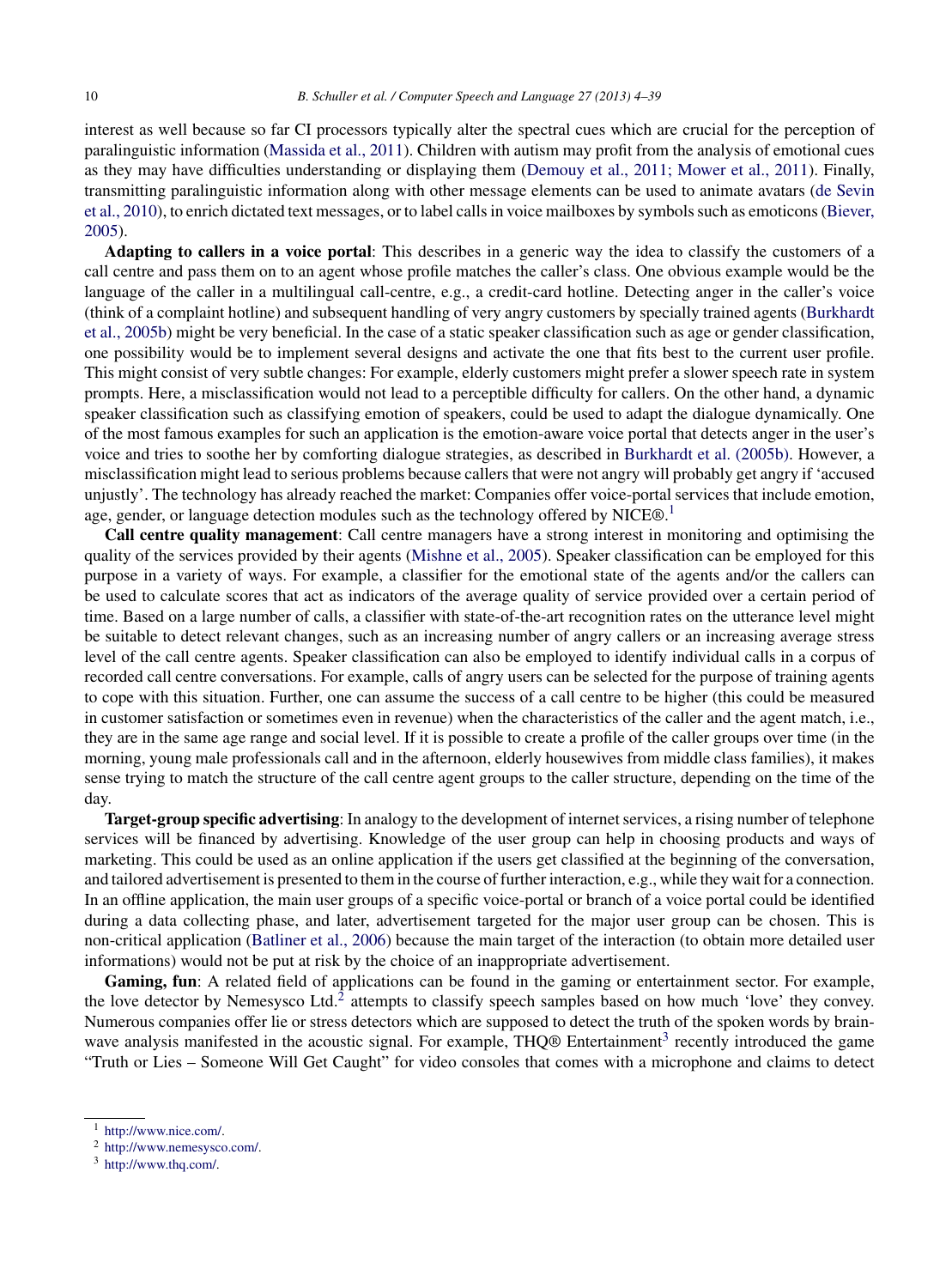lies. Note that here a poor performance of the lie detector might not be critical because the main motivation is not to detect the truth but to keep the game going. In automatic prize competitions over the telephone, the set of questions can be matched against the callers' characteristics. Usually, the idea behind such quiz games is that callers should have a quite good chance to get the right answers in order to provide a chance to establish a relation to the caller. If the system is aware of teens calling in, perhaps questions on currently successful pop bands is the right choice; for the older generation, questions on classical music might be more preferable. Last but not least, the credibility of virtual characters in role games can be enhanced by the detection of emotions or of other personality traits.

**Therapeutic serious games**: Today, the technologies of video games, together with the technologies of speech analysis (e.g., stress detection) and of vocal interaction, allow the design of immersive serious games with therapeutic purpose, based on the verbal interaction and the techniques of role play. These tools have a dual purpose: First, they want to assist the therapists in automating certain therapeutic processes such as to estimate, to follow, and to treat a higher number of patients. Second, they want to allow the patients to increase the hours of exercises of cognitive remediation with a tool that gives biofeedback, e.g., on the level of stress.

**Health related**: On the one hand, speech based classification can be used to help elderly people to live longer in their homes by using an acoustic pain surveillance for detecting and classifying distress calls automatically without using automated speech recognition [\(Belin et al., 2008\).](#page-27-0) On the other hand, voice classification can be used to diagnose, monitor, and screen diseases and speech disorders ([Schoentgen, 2006\)](#page-32-0) such as Parkinson's disease [\(Rektorova et al.,](#page-32-0) [2007\),](#page-32-0) patients who had their larynx removed due to cancer, children with cleft lip and palate ([Maier et al., 2009\)](#page-30-0) or dysphonia [\(Malyska et al., 2005\);](#page-30-0) or further pathological effects [\(Dibazar and Narayanan, 2002\).](#page-28-0) At the University of Memphis, the analysis of soundtracks from a recording system worn by young children is used to find differences between typically developing kids and those previously diagnosed with autism or with language delays ([Oller et al.,](#page-31-0) [2010\).](#page-31-0) At the University of Haifa, an acoustic analysis method has been to detect early stages of Parkinson's disease [\(Sapir et al., 2010\).](#page-32-0) In Germany, the pharmaceutical company Boehringer Ingelheim, together with the Fraunhofer Institute, offers a telephone help line that classifies the cough of callers. They can determine whether the caller suffers more from a 'dry' or a 'congested' cough. In [Harrison and Horne \(2000\), s](#page-29-0)everal differences are shown in the quality of the vocal articulation after a night of sleep deprivation (reduced intonation and a slowing down of the vocal flow); in [Bard](#page-26-0) [et al. \(1996\),](#page-26-0) a reduction of the spontaneous dialogues and performance degradation of the subjects is observed under similar conditions. Generally speaking, these results suggest effects of sleep deprivation on communication, especially with a reduction of the spontaneous verbalisations, trouble finding words, and a degradation of the articulation. Subjects under sleep deprivation produce less details and show less empathy toward a team-mate ([Caraty and Montacie, 2010\).](#page-27-0) Some stressors such as alcohol are likely to influence articulators, which helps to explain intra-speaker and inter-speaker variability [\(Schiel et al., 2011\).](#page-32-0)

**Tutoring systems**: In edutainment software and tutoring systems, user states such as uncertainty ([Litman et al.,](#page-30-0) [2009\),](#page-30-0) interest, stress, cognitive load [\(Boril et al., 2010\),](#page-27-0) or even deception can be employed to adapt the system and the teaching pace [\(Litman and Forbes, 2003; Ai et al., 2006\);](#page-30-0) generally, paralinguistic cues are essential for tutors and students to make learning successful [\(Price et al., 2007\).](#page-31-0) In addition, automatic voice coaching, e.g., to give better public speeches or simply to intonate appropriately when learning foreign languages, becomes possible [\(Pfister and](#page-31-0) [Robinson, 2010\).](#page-31-0)

**Assistive and communicative robotics**: Another field of applications is Robotics. The analysis of affective states (emotion, feeling) and personality is still very rudimentary in robotics and often limits itself to tactile interactions. With a better modelling of these states and traits, we will be able to add social competence to humanoid or other highly interactive and communicative robots ([Martinez and Cruz, 2005; Batliner et al., 2011b\),](#page-30-0) assistive robots ([Delaborde](#page-27-0) [and Devillers, 2010\),](#page-27-0) or to (virtual) agents ([Schröder et al., 2008\).](#page-32-0)

**Surveillance**: There are many security related situations (surgical operation ([Schuller et al., 2010a\),](#page-32-0) crisis management, and all the tasks connected to piloting) where monitoring of stress level, sleepiness, intoxication, and such, may play a vital role [\(Ronzhin, 2005\).](#page-32-0) Speech can be used as modality of analysis for these states. In addition, counter terrorism or counter vandalism surveillance may be aided by analysing paralinguistic cues such as aggressiveness of potential aggressors [\(Schuller et al., 2008b; Kwon et al., 2008\),](#page-33-0) or fear of potential victims ([Clavel et al., 2008\).](#page-27-0)

**Media retrieval**: In the field of multimedia retrieval, paralinguistic information is of interest for manifold types of media searches, such as highlights in sports games by measuring the level of excitement in the reporter's speech ([Boril](#page-27-0) [et al., 2011\)](#page-27-0) or simply looking for speakers belonging to specific classes (such as age, gender, or charisma [Schuller](#page-33-0) [et al., 2011d\).](#page-33-0)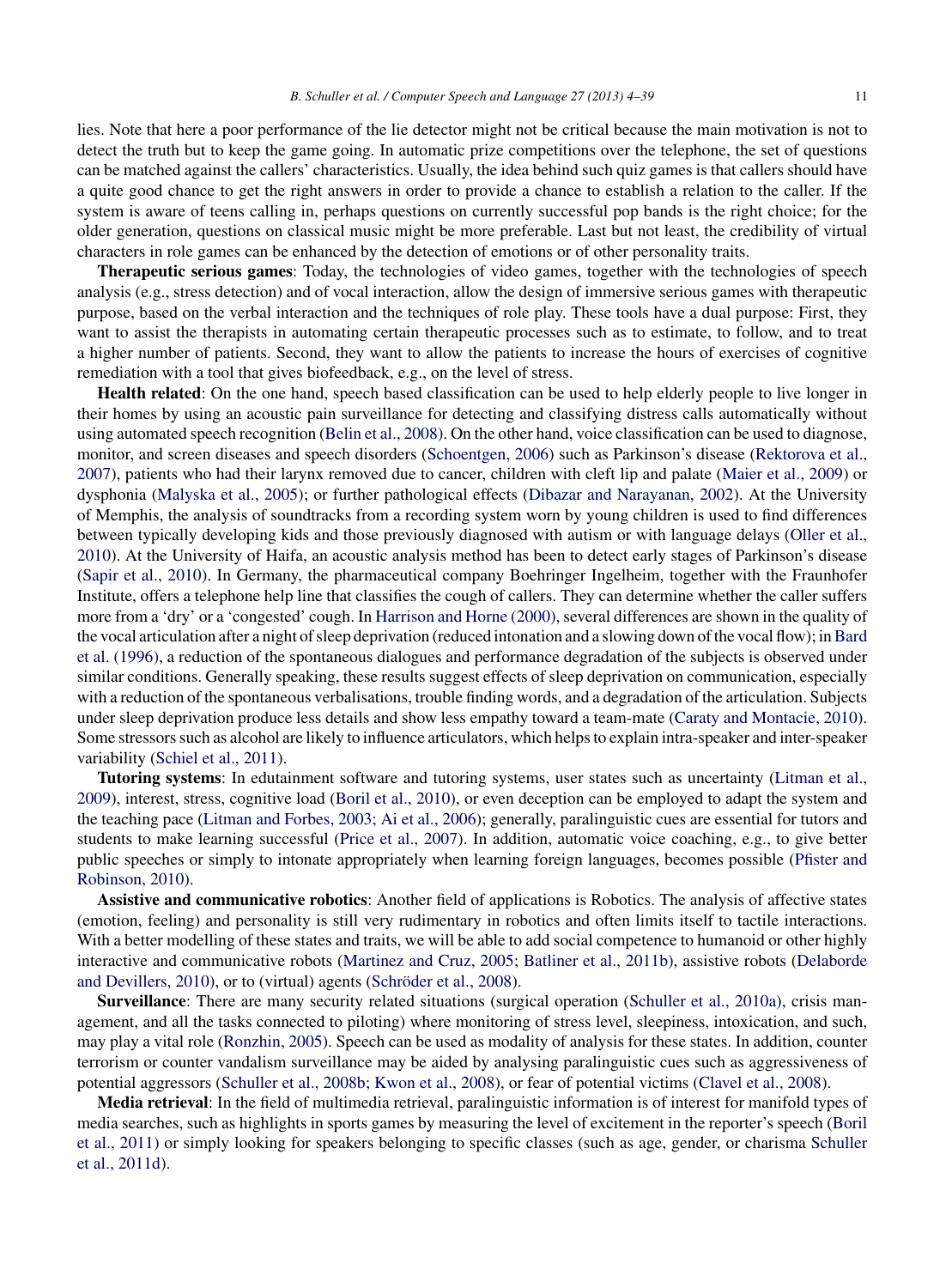<span id="page-8-0"></span>**Encoding and compression**: Paralinguistic information can additionally be used to encode or compress speech. For example, the MPEG4 standard comprises Ekman's 'Big Six' emotion categories. In future applications, further speaker classification can be used to exploit speaker state and trait information for high compression rates.

**Controlling**: In fact, even (cross-modal) control is possible by paralinguistic rather than linguistic means, e.g., in the aid of artists with upper limb disabilities to use the volume of their voice for controlling cursor movements to create drawings on the screen ([Perera et al., 2009\)](#page-31-0) or in programming non-verbal voice control of inanimate objects ([Al Hashimi, 2009\).](#page-26-0)

All these applications, modelling paralinguistic speech and language, illustrate the great potential in human–machine and human–robot interaction as well as in machine mediated human–human communication and media retrieval, apart from being a 'hot topic' in research.

# **4. Speech and language resources**

Speech databases used for training and adaptation comprise the stored audio of exemplary speech for model learning (training) and testing; a transcription of the spoken content may be given, together with labels for phenomena such as emotion, age, or personality. It is common wisdom in automatic speech processing that training data should be as close as possible to the data used for testing. For some applications, read, i.e., non-spontaneous, non-realistic speech data will do because the data used for testing will be read as well; examples are the screening of pathological or non-native speech or speaker verification for access control. A majority of applications, however, calls for non-prompted, non-acted speech data. There is an obvious clash between this demand and the majority of studies that still deal with prompted, acted data. It is sometimes argued that such data can be tightly controlled and are better suited to investigate felt, not only displayed, emotions. Notwithstanding such theoretical debates, the proof of the pudding is speech obtained from realistic environments. Inevitably, algorithms trained with data basically different from the data used for testing will yield significantly lower recognition performance. We know of a few studies that proved this statement to be true, for instance ([Batliner et al., 2000\);](#page-26-0) we do not know of a single study that proved the opposite.

There are other requirements that fall under the heading 'nice and very useful to have': large number of speakers and tokens; data with both close talk microphone and room microphone, displaying noise and reverberation (as is the case for real-life data); meaningful categorisations (cf. emotion categories vs. dimensions) [\(Mori et al., 2011\);](#page-30-0) reliable annotations either by the speaker herself or by a higher number of annotators to avoid skewness (at least three but more is better); additional perception tests by independent labellers to provide a comparison of human performance for the task; balanced distribution of instances across classes or within the dimensional continuum; knowledge of the targeted distribution; high diversity of speaker ages, gender, ethnicity, language, etc.; and normally, high spoken content variation. Finally, one wishes for well-defined test, develop, and training partitions without prototypical selection of 'friendly' cases for classification; free availability of the database; and well-documented meta-data. At the same time, the privacy of the speakers has to be preserved, which can be in contradiction to the other requirements [\(Wyatt et al.,](#page-34-0) [2007\).](#page-34-0)

As shown above, a broad range of topics is related to paralinguistic speech but very few corpora with realistic data are public. Furthermore, the annotation protocol (annotation scheme, number of annotators) and the validation protocols of the annotation (alpha and kappa measures, perception tests) are rarely detailed. Most of the corpora also contain only a few speakers and small amounts of data which often are segmented based on coarse and suboptimal criteria. Often, partitions are not well-defined, which makes exact repetition of experiments impossible. Most of the time, there is no development partition defined; meta information such as speaker age or height is often missing. This is particularly unfortunate because such meta-information could be used for parallel assessment of several states and traits at a time and can exploit mutual dependencies.

Looking at data collection, we can regroup several types of speaker states and traits into two big classes of databases. First, the class of databases with 'common' traits (e.g., age, gender), which always are present despite the fact that pertaining information is not always annotated. Obviously, there is more of this type of corpora than of the second class of corpora, which are especially tailored for the study of 'more specific' traits. Second, the class of databases with 'less usual' states and traits that are sparser in data collected in real-life scenarios, and more difficult to record in large quantity; often, their labelling is more ambiguous [\(Mower et al., 2009\).](#page-30-0) Due to this sparseness in real-life, specific databases are built for specific analyses such as alcoholised speech, sleepy speech [\(Schuller et al., 2011a\),](#page-32-0) or emotions. In the last ten years, large efforts in the community have been undertaken towards collecting such corpora. Regrettably,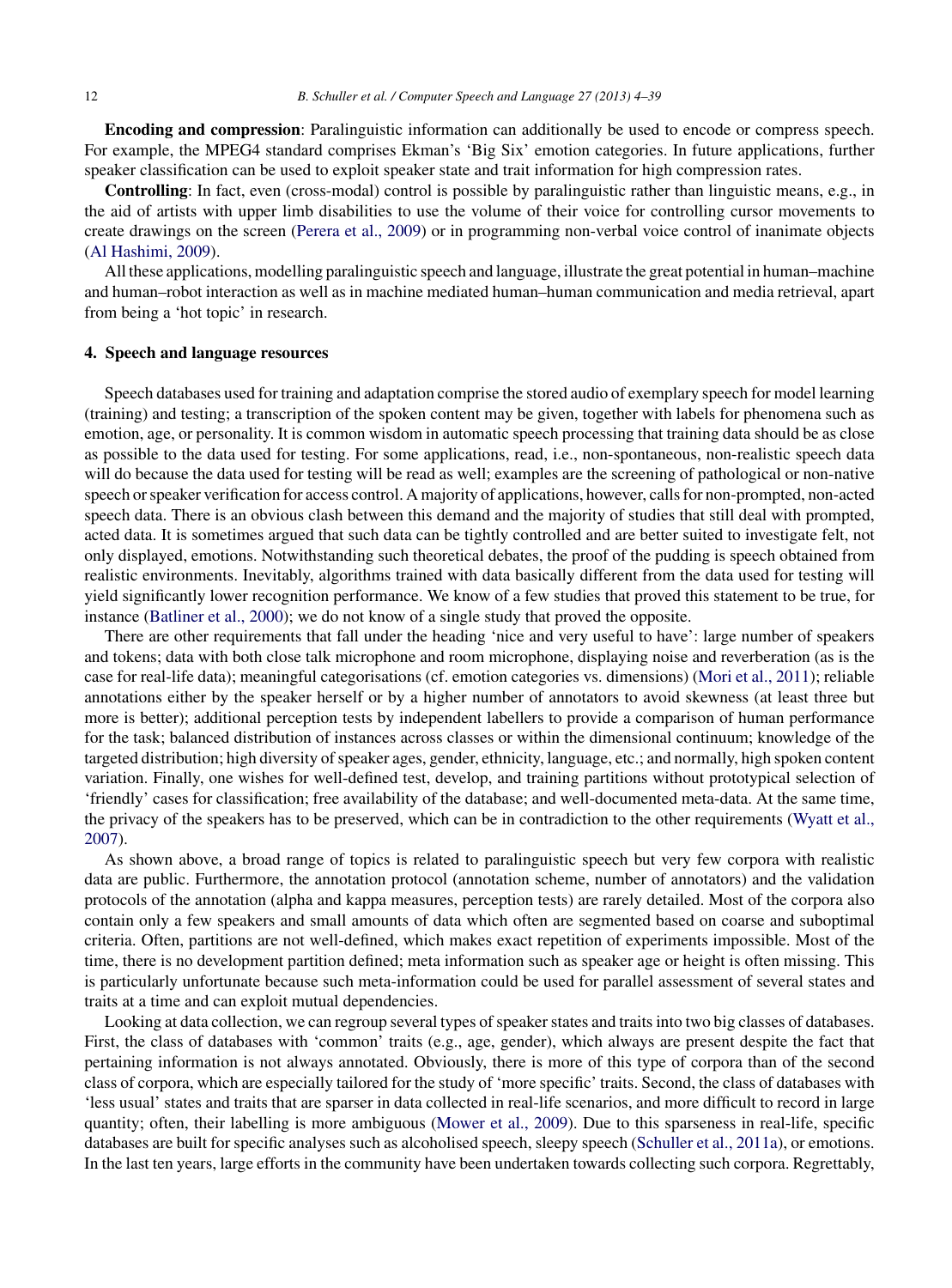<span id="page-9-0"></span>

Fig. 1. Unified overview of typical paralinguistic speech analysis systems. Dotted boxes indicate optional components. Dashed lines indicate steps carried out only during system training or adaptation phases, where  $s(n)$ ,  $x$ ,  $y$  are the speech signal, feature vector, and target vector, respectively high comma indicates altered versions, and subscripts diverse vectors.

most of them used by different teams have high levels of privacy and cannot be shared [\(Devillers et al., 2005\).](#page-28-0) For a few databases, several types of paralinguistic factors can be analysed: In the aGender database, age, gender, and likability [\(Burkhardt et al., 2011\);](#page-27-0) in the TUM AVIC database, interest and diverse types of non-linguistic vocalisations. These corpora are introduced in [Sections 6.3 and 6.4.](#page-15-0) Some corpora have initially not been recorded aiming at modelling speaker states and traits; however, their rich meta-data makes this possible: The TIMIT corpus [\(Fisher et al., 1986\),](#page-28-0) originally recorded for automatic speech recognition, can be used for speaker trait analysis ([Mporas and Ganchev, 2009;](#page-31-0) [Schuller et al., 2011e\);](#page-31-0) the "Vera am Mittag" (VAM) corpus [\(Grimm et al., 2008\),](#page-29-0) recorded for three-dimensional affect recognition, can be used for age and gender recognition [\(Schuller et al., 2011d\).](#page-33-0)

Note that speaker *trait* databases require a basically different approach compared to speaker *state* databases. For a reasonable modelling, a very high number of different speakers is needed (typically around 1000). For speaker states, one can collect data from only a few speakers (typically around 10–100, cf., e.g., [Stuhlsatz et al. \(2011\)\),](#page-33-0) but with varying state. Speaker independence is a must when dealing with traits – unless longitudinal studies can be conducted, and speaker adaptation may not be an option, while one can choose to deal differently with these topics when looking at states.

# **5. Computational analysis**

In Fig. 1, a unified overview of typical paralinguistic speech and language analysis systems is given. Each component in the chain of processing is described in the following.

**Speech databases** (training/adaptation phase): They comprise the stored audio of exemplary speech for model learning and testing. In addition, a transcription of the spoken content may be given together with labels for emotion, age, personality, or other phenomena ([Section 4\).](#page-8-0)

**Preprocessing**: Subsequent to capturing the speech sound—a complex sequence of changes in air pressure—by a single microphone or an array of microphones, and its sampling and quantisation, preprocessing follows. This step usually aims at the enhancement of the speech signal or at the separation of multiple speakers' signals. Usually, denoising is dealt with in the literature more frequently than de-reverberation that aims at reducing the influence of varying room impulse responses. Popular speech enhancement algorithms comprise Independent Component Analysis in the case of multiple microphones/arrays, and Non-Negative Matrix Factorisation (NMF) [\(Schmidt and Olsson, 2006\)](#page-32-0) in the case of single microphones for separation of signals.

**Low Level Descriptor extraction**: At this stage, feature vectors are extracted—at approximately 100 frames per second with typical window sizes of 10–30 ms for acoustics. Windowing functions are usually rectangular for extraction of LLDs in the time domain and smooth (e.g., Hamming or Hann) for extraction in the frequency or timefrequency (TF, e.g., Gaussian or general wavelets) domains. Many systems process features on this level directly, either to provide a frame-by-frame estimate, by sliding windows of feature vectors of fixed length, or by dynamic approaches that provide some sort of temporal alignment and warping such as through Hidden Markov Models or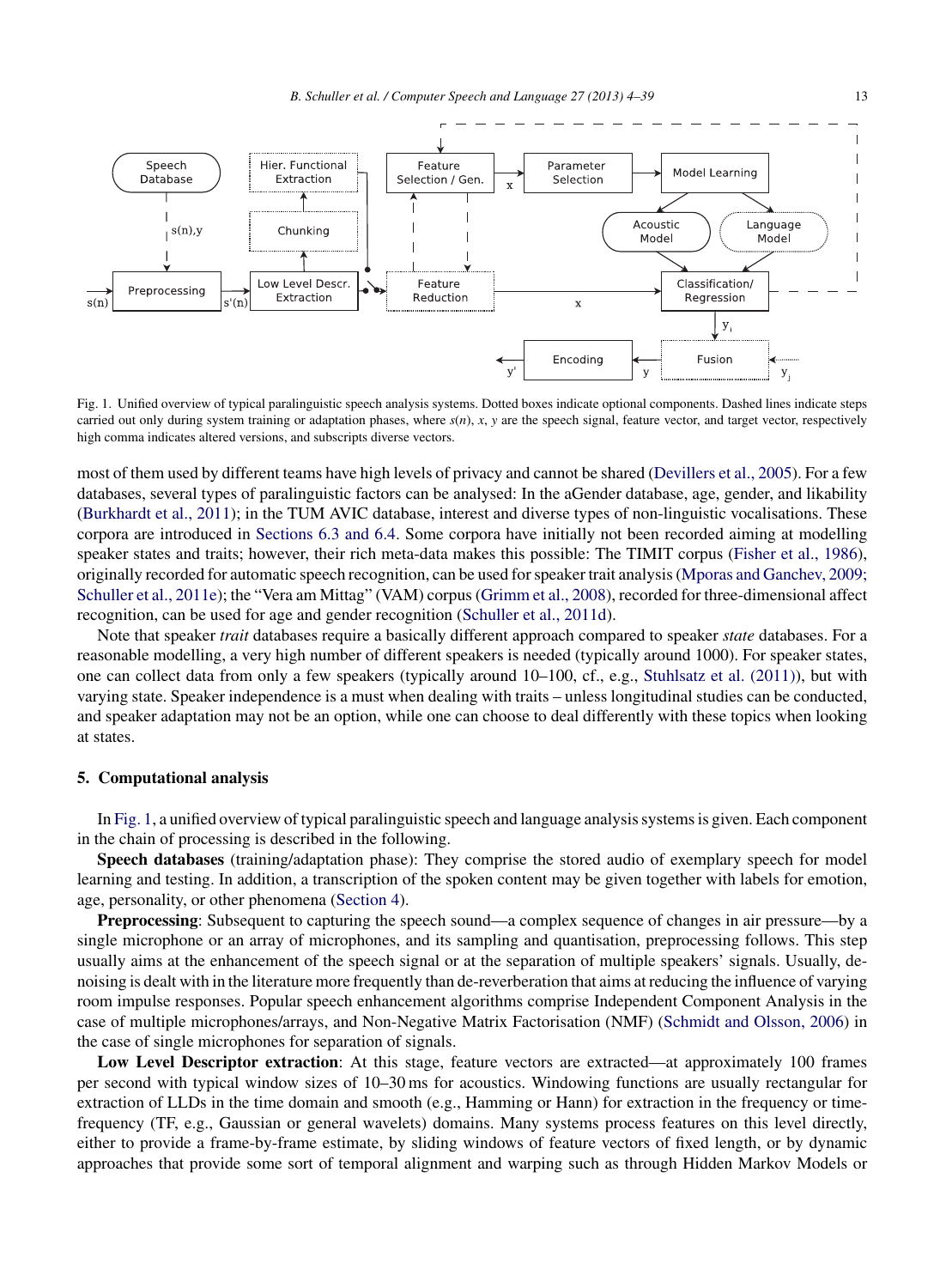general Dynamic Bayesian Networks. Typical acoustic LLDs in the field cover: intonation (pitch, etc.), intensity (energy, Teager functions, etc.), linear prediction cepstral coefficients (LPCC), perceptual linear prediction (PLP) parameters, cepstral coefficients (Mel frequency cepstral coefficients (MFCCs), etc.), formants (amplitude, position, width, etc.), spectrum (Mel frequency bands (MFB), NMF-based components, MPEG-7 audio spectrum projection, roll-off, etc.), TF transformation (wavelets, Gabor, etc.), harmonicity (harmonics-to-noise ratio (HNR), noise-to-harmonics Ratio (NHR), etc.), and perturbation (jitter, shimmer, etc.). These are often added by deriving further LLDs based on the raw LLDs (deltas, regression coefficients, correlation coefficients, etc.). Further, diverse filtering (smoothing, normalising, etc.) may be applied. In addition, typical linguistic LLDs comprise linguistic entities (phoneme sequences, word sequences, etc.), non-linguistic strings (laughter, sighs, etc.), and disfluencies (false starts, filled/unfilled pauses, etc.). Again, deriving further LLDs may be considered (stemmed, Part-Of-Speech tagged, semantically tagged, etc.). Finally, these may be tokenised in different ways, such as word (back-off) N-Grams, or character N-Grams; a more detailed explanation is given in [Schuller et al. \(2011b\). N](#page-32-0)ote that their extraction usually requires automatic speech recognition. This further allows providing speech recognition confidences as LLD.

**Chunking** (optional): This stage is needed prior to the application of 'functionals' to determine the temporal unit of analysis. Different types of such units have been investigated requiring more or less 'intelligence' in the segmentation effort. These comprise a fixed number of frames, acoustic chunking (e.g., by Bayesian Information Criterion), voiced/unvoiced parts, phonemes, syllables, words, sub-turns in the sense of syntactically or semantically motivated chunks below the turn level, or complete turns ([Batliner et al., 2010\).](#page-26-0) Note that only an additional effort towards chunking is optional – and very likely beneficial; implicitly, chunking always takes place, even if just the recorded speech signal from first to last sample point is chosen as unit of analysis.

**Hierarchical functional extraction** (optional): In this stage, functionals are applied per LLD or spanning over LLDs [\(Pachet and Roy, 2009; Eyben et al., 2010b\).](#page-31-0) The intention is a further information reduction and projection of the time series of potentially unknown length to a scalar value per applied functional. By that, analysis is shifted to the 'supra-segmental' level, which is known to be sufficient or even beneficial, in particular for prosodic information. For acoustic LLDs, these functionals comprise: extremes (minimum, maximum, range, etc.), mean (arithmetic, absolute, etc.), percentiles (quartiles, ranges, etc.), standard deviation, higher moments (skewness, kurtosis, etc.), peaks (number, distances, etc.), segments (number, duration, etc.), regression (coefficients, error, etc.), spectral (Discrete Cosine Transformation coefficients, etc.) and temporal (durations, positions, etc.) parameters, as provided, e.g., by the openSMILE feature extractor ([Eyben et al., 2010b\).](#page-28-0) For linguistic LLDs, the following functionals can be computed per chunk: vector space modelling (bag-of-words, etc.), look-up (word lists, concepts, etc.), statistical and information theoretic measures (salience, information gain, etc.). Also at this level, further and altered features can be obtained from the raw functionals (hierarchical, cross-LLD, cross-chunking, contextual, etc.). Finally, another stage of filtering (smoothing, normalising, etc.) is frequently adopted.

**Feature reduction**: This step usually first transforms the feature space—typically by a translation into the origin of the feature space, and a rotation to reduce covariances outside the main diagonal of the covariance matrix, in order to reduce covariance between features in the transformed space. This is typically obtained by Principal Component Analysis (PCA) [\(Jolliffe, 2002\).](#page-29-0) Linear Discriminant Analysis (LDA) additionally employs target information (usually discrete, i.e., class-labels) in order to maximise the distance between class centres and to minimise dispersion of classes. Next, a dimension reduction by selecting a limited number of features in the new space takes place—in the case of PCA and LDA, done by choosing components with highest eigenvalues. Note that these features usually still require extraction of all features in the original space as they are mostly linear combinations of these.

**Feature selection/generation** (training/adaptation phase): This procedure decides which features actually to keep in the feature space. This may be of interest if a new task—e.g., estimation of a speaker's weight, body surface, race, or heart rate from acoustic properties—is not well known. In such a case, a multiplicity of features can be 'brute-forced'. From these, the ones well suited for the task can be kept. Typically, a target function is defined first. In the case of 'open loop' selection, typical target functions are based on information theoretic criteria such as information gain, or statistical ones such as correlation among features or correlation of features with the target of the task. In the case of 'closed loop', these are often the learning algorithm's error to be reduced. Usually a search function is needed in addition because an exhaustive search in the feature space is computationally hardly feasible. Such search may start with an empty set, adding features in 'forward' direction or start with the full set deleting features in 'backward' direction, or start 'somewhere in the middle' and perform bidirectional processing. Often randomness is injected or the search is based entirely on random selection guided by principles such as evolutionary (genetic) algorithms. As the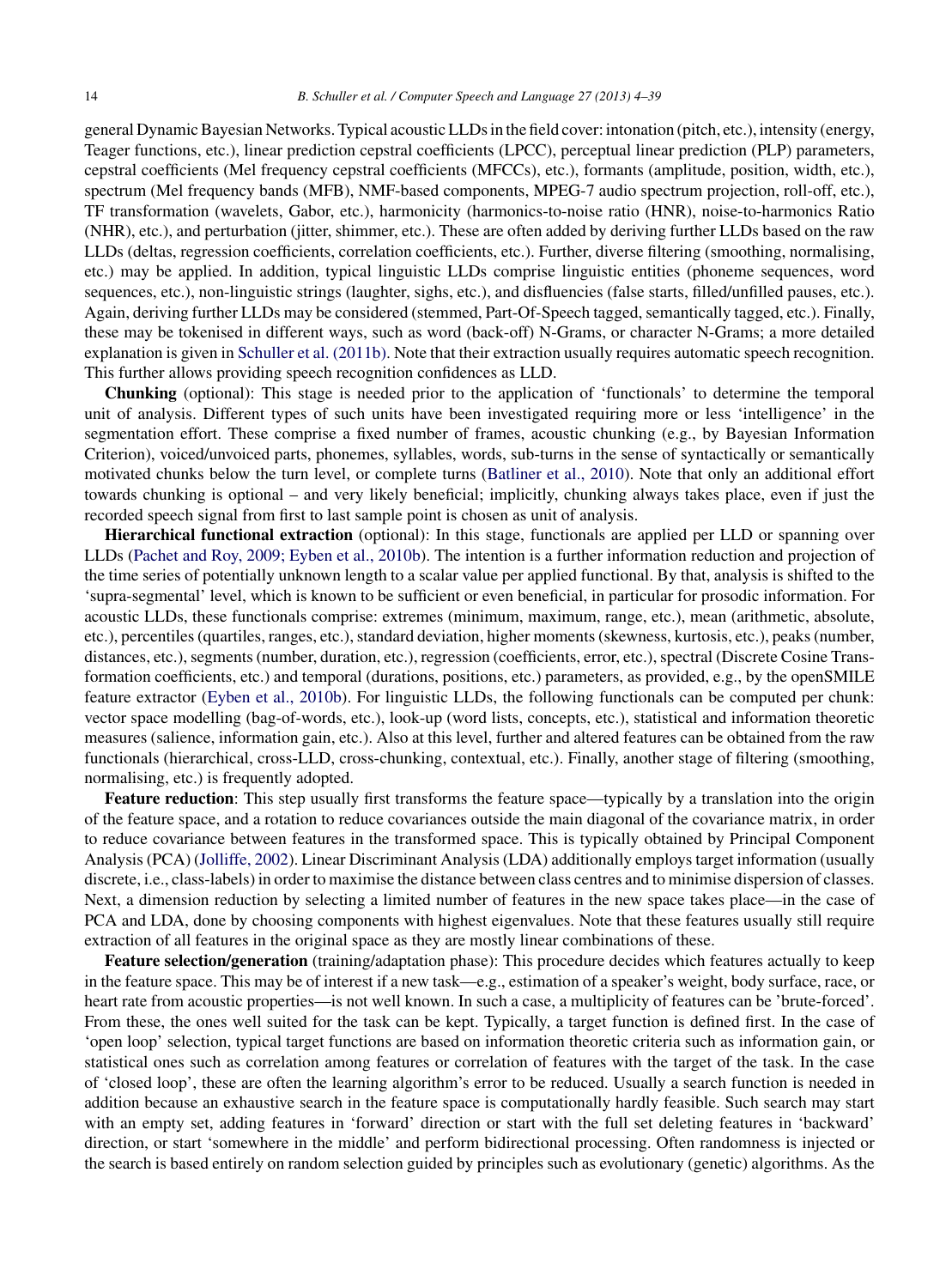search is usually based on accepting a sub-optimal solution by reducing computation effort, 'floating' is often added to overcome nesting effects [\(Pudil et al., 1994; Ververidis and Kotropoulos, 2006\).](#page-31-0) In the case of forward search, (limited) backward steps are added to avoid too 'greedy' a search. This 'Sequential Forward Floating Search' is among the most popular in the field, as one typically selects a small number of final features out of a large set. In addition, generation of further feature variants can be considered within the selection of features, e.g., by applying single feature or multiple feature mathematical operations such as logarithm, or division which can lead to better representation in the feature

**Parameter selection** (training/adaptation phase): Parameter selection 'fine tunes' the learning algorithm. In the example of neuronal networks, this can comprise optimisation of their topology such as the number of neurons in the hidden layer, network initialisation, the type of function in the neurons, or step size in the gradient-based backpropagation in the learning phase. Indeed, the performance of a machine learning algorithm can be significantly influenced by optimal or suboptimal parametrisation. While this step is seldom carried out systematically apart from varying expert-picked 'typical' values, the most popular approach is often grid search. As for feature selection, it is crucial not to 'tune' on speech instances used for evaluation because obviously, this would lead to overestimation of performance.

space.

**Model learning** (training/adaptation phase): This is the actual training phase in which the classifier or regressor model is built, based on labelled data. There are classifiers or regressors that do not need this phase (so-called lazy learners) as they only decide at run-time which class to choose, e.g., by the training instance with shortest distance in the feature space to the testing ones. However, these are seldom used, as they typically do not lead to sufficient accuracy or robustness in the rather complex task of speech analysis.

**Classification/regression**: This step assigns the actual target to an unknown test instance. In the case of classification, these are discrete labels such as Ekman's 'big six' emotion classes anger, disgust, fear, happiness, sadness, and surprise. In the case of regression, the output is a continuous value such as a speaker's height in centimetres or age in years; in the case of emotion dimensions like potency, arousal, and valence, or the 'big five' personality dimensions of openness, conscientiousness, extraversion, agreeableness, and neuroticism, this is a real value typically ranging from −1 to +1. In general, a great diversity exists in the field, partly owing to the diverse requirements arising from the varieties of task. As discussed earlier, an increasing number of different speaker states and traits such as intoxication and sleepiness, or personality, likability, or height have recently been considered for classification or regression tasks [\(Mporas and](#page-31-0) [Ganchev, 2009\).](#page-31-0) With a growing amount of such target tasks, the question arises how knowledge of non-target speaker state and trait information may help the task at hand throughout classification or regression. If such information is not available, the follow-up question will be how combined assessment may help individual tasks, as in multi-task learning. Since learning multiple classification and regression tasks simultaneously allows to model mutual information between the tasks—which in turn can result in enhanced recognition performance for the individual tasks, multi-task learning has recently attracted a lot of attention in the machine learning community. Applying Support Vector Machines (SVM) with kernel functions that use a task-coupling parameter, or multi-task learning based on minimisation of regularisation functionals, outperformed single-task SVMs [\(Evgeniou and Pontil, 2004\).](#page-28-0) In [Micchelli and Pontil \(2005\),](#page-30-0) the authors use matrix-valued functions as kernels for multi-task learning. Further, [Ni et al. \(2007\)](#page-31-0) propose a hierarchical Bayesian model for multi-task learning with sequential data, and [Roy and Kaelbling \(2007\)](#page-32-0) presents a hierarchical extension of the classic Naive Bayes classifier, coupling multiple Naive Bayes classifiers for multi-task learning. In [Obozinski and](#page-31-0) [Taskar \(2006\),](#page-31-0) joint feature selection across a group of related classification and regression tasks is examined. For the task of combined stress and speech recognition, a multi-task approach representing an efficient alternative to the strategy of applying a front-end stress classification system as preprocessing step for a stress dependent recognition system has been introduced in [Womack and Hansen \(1999\). T](#page-34-0)he authors focus on generalising a standard one-dimensional Hidden Markov Model (HMM) to an N-channel HMM to model different stress conditions. By that is it possible to model stress at the sub-phoneme level, resulting in enhanced recognition rates. A general framework for 'lifelong learning' by applying knowledge transfer between different machine learning tasks has been proposed in [Thrun and Mitchell](#page-33-0) [\(1995\).](#page-33-0)

**Fusion** (optional): This stage exists if information is fused on the 'late semantic' level rather than on early feature level (cf., e.g., [Bocklet et al., 2010\).](#page-27-0)

**Encoding** (optional): Once the final decision is made, the information needs to be represented in an optimal way for system integration, e.g., in a dialogue system [\(De Melo and Paiva, 2007\).](#page-27-0) Here, standards may be employed to ensure utmost re-usability such as VoiceXML, Extensible MultiModal Annotation markup language (EMMA) [\(Baggia et al.,](#page-26-0)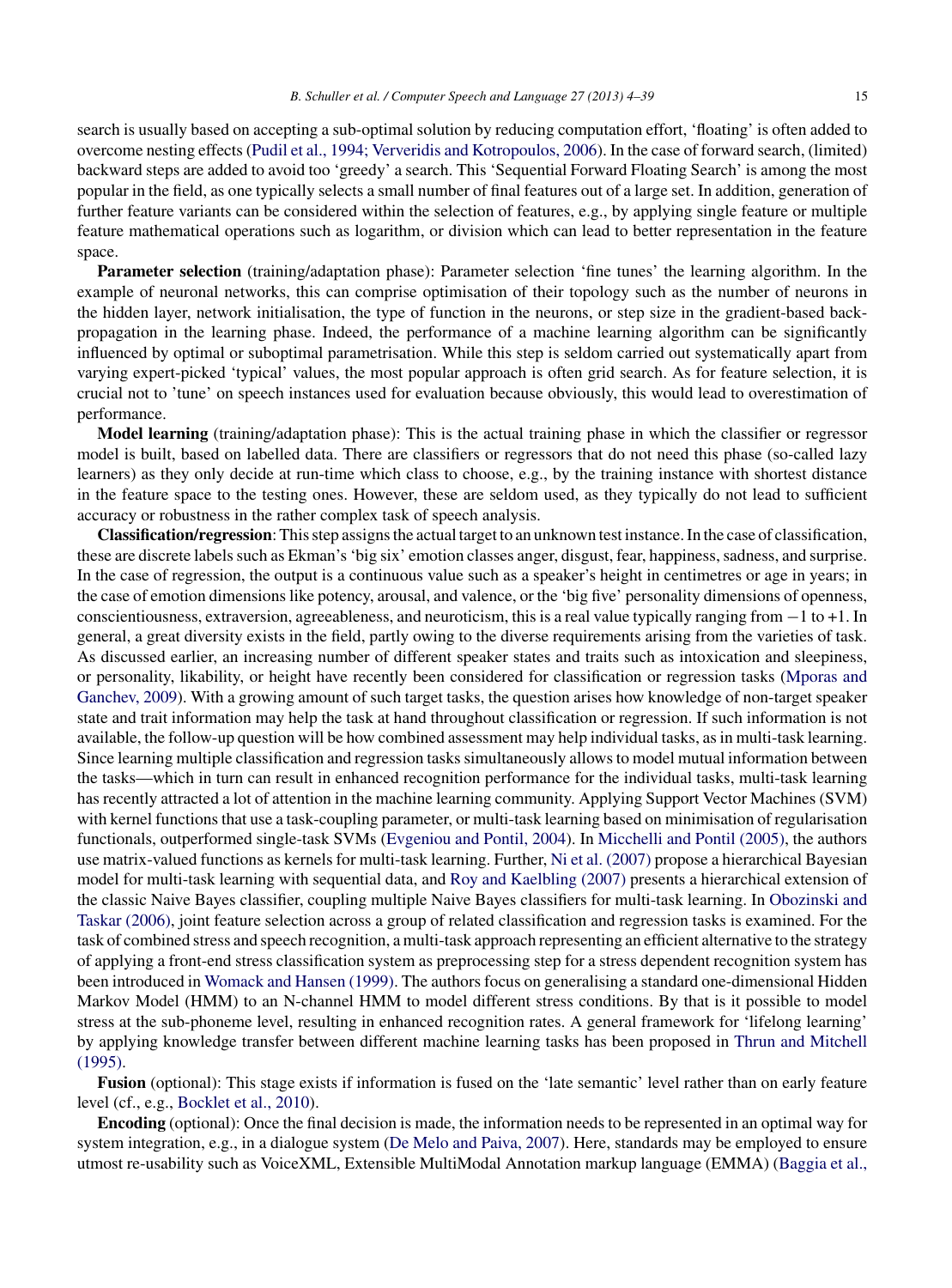<span id="page-12-0"></span>[2007\),](#page-26-0) Emotion Markup Language (EmotionML) ([Schröder et al., 2007\),](#page-32-0) Multimodal Interaction Markup Language (MIML) ([Mao et al., 2008\),](#page-30-0) etc. Additional information such as confidences can reasonably be added to allow for disambiguation strategies and such.

**Acoustic models**: These consist of the learnt dependencies between acoustic observations and classes, or continuous values in the case of regression.

**Language models**: They resemble acoustic models; they store the learnt dependencies of linguistic observations and according assignments.

## **6. The first paralinguistic challenge: age, gender, and affect**

We now move from general paralinguistics to concrete examples of speaker states and traits. In this section, we first sketch the history of the specific speaker classification tasks—age, gender, and affect—addressed in the first Paralinguistic Challenge held at INTERSPEECH 2010, and then introduce the Challenge conditions and results.

## *6.1. Historical overview*

Automatic age and gender classification from speech has been a topic of interest from as early as the 1950s ([Mysak,](#page-31-0) [1959\).](#page-31-0) Two main classes of features have been predominantly used for this task: Long term (mostly prosodic) features, and short term features based on MFCCs. Extensive work has also been done on both refining and measuring the significance of the long term features to the age classification task [\(Müller, 2006\),](#page-31-0) as well as on how to optimally combine the two feature classes ([Müller and Burkhardt, 2007\).](#page-31-0)

In a binary classification task of perceived speaker age on Japanese read speech ([Minematsu et al., 2002, 2002\)](#page-30-0) used MFCCs and delta regression coefficients modelled with a Gaussian Mixture Model (GMM). Forty-three speakers previously judged as elderly, and equally as many speakers judged as non-elderly, were chosen for the study. 90.0% of the test sentences (with a length of five seconds each) were correctly classified. By including speech rate (morae per time unit) and local perturbation of power (power peaks per time unit), the accuracy was increased to 95.3%. [Shafran et al. \(2003\)](#page-33-0) used HMM based classifiers on MFCCs and F0 features to recognise age in a five class task: < 25, 25, 26–50, 50 and >50, all in years. A database of spontaneous English phone calls to a customer care system (65% women, 35% men) was used for training. Results for age recognition showed: 68.4% correct classifications using only MFCCs, and 70.2% correct using a combination of cepstral and F0 features. [Minematsu et al. \(2003\)](#page-30-0) conducted a study with male speakers on Japanese read speech (age groups 6–12, 20–60, and 60–90 years). The direct age was estimated by students in perception experiments from single sentences. Then each speaker was modelled with GMMs using MFCCs, Delta-MFCCs and Delta-Power as features yielding a correlation of 0.89 between human judgements and automatic classification.

[Schötz \(2006, 2007\)](#page-32-0) used classification and regression trees (CART) in two studies on Swedish single-words with the aim to learn more about the relative importance of acoustic-phonetic features for automatic speaker age recognition. 50 features (e.g., measures of F0, duration and formant frequencies) were used from the phoneme segments of 2K versions of one Swedish word (*rasa*, engl. 'collapse'), produced by 214 females and 214 males. The CART obtained an accuracy of 72%. The best correlation between direct chronological and recognised age was 0.45. Although humans and CARTs used similar cues, in a perception experiment, human listeners (mean error  $\pm$  8.9 years) were better judges of age than the CART estimators  $(\pm 14.5 \text{ years})$ . [Schötz \(2006\)](#page-32-0) used 748 speakers and 78 features to construct separate estimators of age for female, male, and all speakers. Results showed that F0 and duration were the most important single features. The best recogniser of [Schötz \(2006\)](#page-32-0) led to similar results. [Müller et al. \(2003\)](#page-31-0) compared six classification methods: Decision trees (DT), multilayer perceptron (MLPs), k-Nearest Neighbour (kNN), Naive Bayes (NB), and SVM in a study of automatic classification of age group and gender. Microvariations of fundamental frequency (jitter and shimmer) were extracted automatically and used as acoustic features. Two speech corpora comprising 393 speakers (about 10 000 samples from 347 speakers > 60 years, about 5000 samples from 46 speakers < 60 years) were used in the study. Results showed that all six methods performed significantly better than the baselines always predicting the more frequent class (elderly: 88%, male: 59%). The MLP performed best with 96.6% correct age group estimations. [Müller \(2005\)](#page-31-0) extended the automatically extracted acoustic features to include not only jitter and shimmer but also F0, HNR, and speech rate (syllables per second) as well as pause duration and frequency. The number of speakers encompassed a total of 507 female and 657 male speakers divided into four age classes. The majority of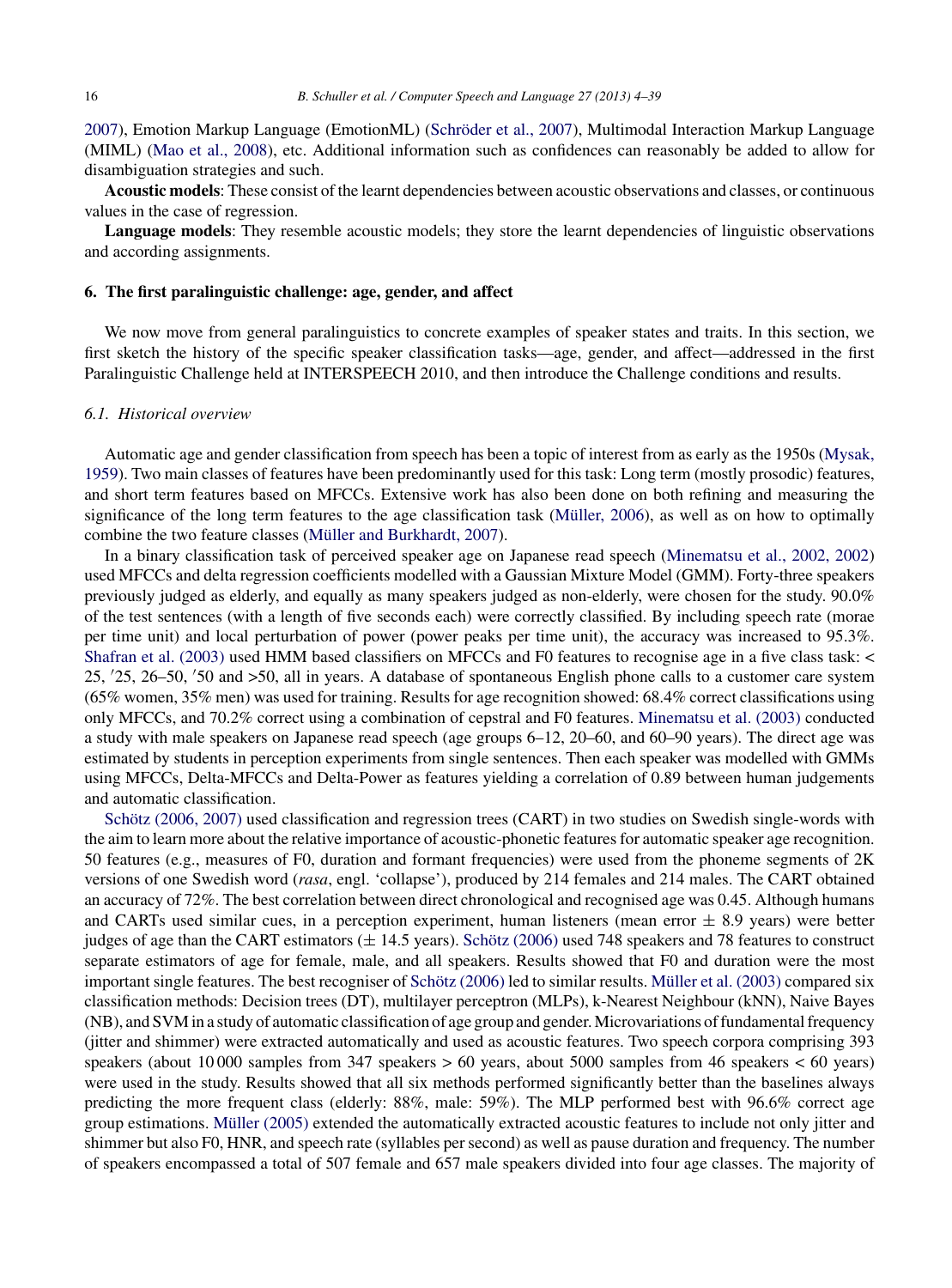the speakers were children and seniors. Models were trained using the same five classification methods as in [Müller](#page-31-0) [et al. \(2003\).](#page-31-0) The best accuracy for the seven class task was again obtained using MLPs, with an overall accuracy of 63.5%.

A first non-public comparative study of speaker age recognition is reported in [Metze et al. \(2007\).](#page-30-0) The evaluation data were taken from the German SpeechDat II corpus, which is annotated with age and gender labels as given by callers at the time of recording. The database consists of 4000 native German speakers who called a recording system over the telephone and read a set of numbers, words and sentences. For each class, 80 speakers were selected for training and 20 speakers for testing (weighted age and gender structure). Training data consisted of the whole utterance set of each person, up to 44 utterances. For further analysis, a sub-set of short utterances and another set of longer sentences was created. In order to evaluate the performance on data that originate from a different domain, the systems were also tested on VoiceClass data. These data were collected at the Deutsche Telekom and consists of 660 native speakers of German who called a voice recorder and freely talked for about 5–30 s on the topic of their favourite dish. Here, age structure was not controlled, and the data consist of many children and youth but almost no seniors. Four systems (A, B, C, and D) were compared which are described in more detail in [Metze et al. \(2007\).](#page-30-0) The accuracy for the entire evaluation set ranged between 27% and 54% for precision while recall ranged between 46% and 55%. System *A* (based on class-specific phone recognisers) yielded the best performance. However, performance dropped for the short utterances which was attributed to the temporal structure realised in the phone bi-grams. System *B* (based on multiple prosodic features computed for the entire signal) and its accuracy showed very little dependency on the length of the utterance. Results of the out-of-domain task were similar which was interpreted as good robustness of the approaches against data from different domains and channels.

[Müller and Burkhardt \(2007\)](#page-31-0) repeated the experiment comparing various combinations of short term cepstral and long term prosodic features. The best performing system for the entire evaluation set was a set of Gaussian Mixture Models using frame-based MFCCs plus a set of SVMs using utterance-level pitch statistics combined on the score level. It achieved a precision of 50% and a recall of 49%. Significant improvements were reported later by [Bocklet et al.](#page-27-0) [\(2008\)](#page-27-0) using a GMM-SVM supervector approach. With the best parameter set, this system achieved a performance of 77% precision and 74% recall on the entire test set. Note that the test conditions in [Bocklet et al. \(2008\)](#page-27-0) were different from the original evaluation conditions.

Concerning 'affect', a broad overview of its analysis in speech and language is given in [Schuller et al. \(2011b\).](#page-32-0) Here, we only give a very short historical overview of the broader field before focusing on the actual Challenge task, i.e., interest analysis. The time-line of automatic affect analysis can roughly be broken into three phases: Some spurious papers on recognition of affect in speech during the second half of the nineties (less than ten per year), a growing interest until 2004 (maybe some 30 per year), and then, a steep rise until today (> 100 per year) [\(Schuller et al., 2011b\).](#page-32-0) What still can be observed nowadays is on the one hand, a more and more sophisticated employment of statistical procedures while, on the other hand, these procedures often do not keep up with the requirements of processing application-oriented, realistic speech data, due to over-fitting and lack of generalisation ability. Too often, the data used are still un-realistic, i.e., prompted and acted, and thus not representative of reallife. Moreover, few standardised corpora and test conditions exist to compare performances under exactly the same conditions. Apart from the first Emotion Challenge [\(Schuller et al., 2009b\),](#page-33-0) a multiplicity of evaluation strategies is employed—such as cross-validation or percentage splits without proper instance definition—which prevents exact reproducibility.

Considering in particular the analysis of speaker's interest using speech and language cues—the task in the Challenge—not much literature existed prior to the Challenge introduced below. In several studies it is believed that information on interest or disinterest of users has great potential for general Human–Computer Interaction [\(Pentland](#page-31-0) [and Madan, 2005; Shriberg, 2005\)](#page-31-0) and many commercial applications, such as sales and advertisement systems or virtual guides. Within the sparse existing literature that deals with human interest sensing, the following topics have been addressed so far: Contextual ([Suzuki et al., 2005\),](#page-33-0) vision-based approaches ([Qvarfordt et al., 2005; Koshizen](#page-31-0) [et al., 2007\)](#page-31-0) for curiosity detection, e.g., for topic switching in infotainment systems or in customer service systems; multimodal ([Stiefelhagen et al., 2002\)](#page-33-0) and audivisual interest detection in meetings [\(Gatica-Perez et al., 2005\);](#page-28-0) or (children's) tutoring systems ([Mota and Picard, 2003\).](#page-30-0) Moreover, there has been some research on interest detection on the Challenge corpus (TUM AVIC, cf. [Section 6.4\)](#page-20-0) prior to the Challenge. This work was mainly based on acoustic cues [\(Vlasenko et al., 2008; Schuller and Rigoll, 2009\),](#page-34-0) additional linguistic cues including non-verbal vocal outbursts ([Schuller et al., 2006a\),](#page-32-0) and even audiovisual cues ([Schuller et al., 2007a, 2009a\).](#page-33-0) Note that in these studies,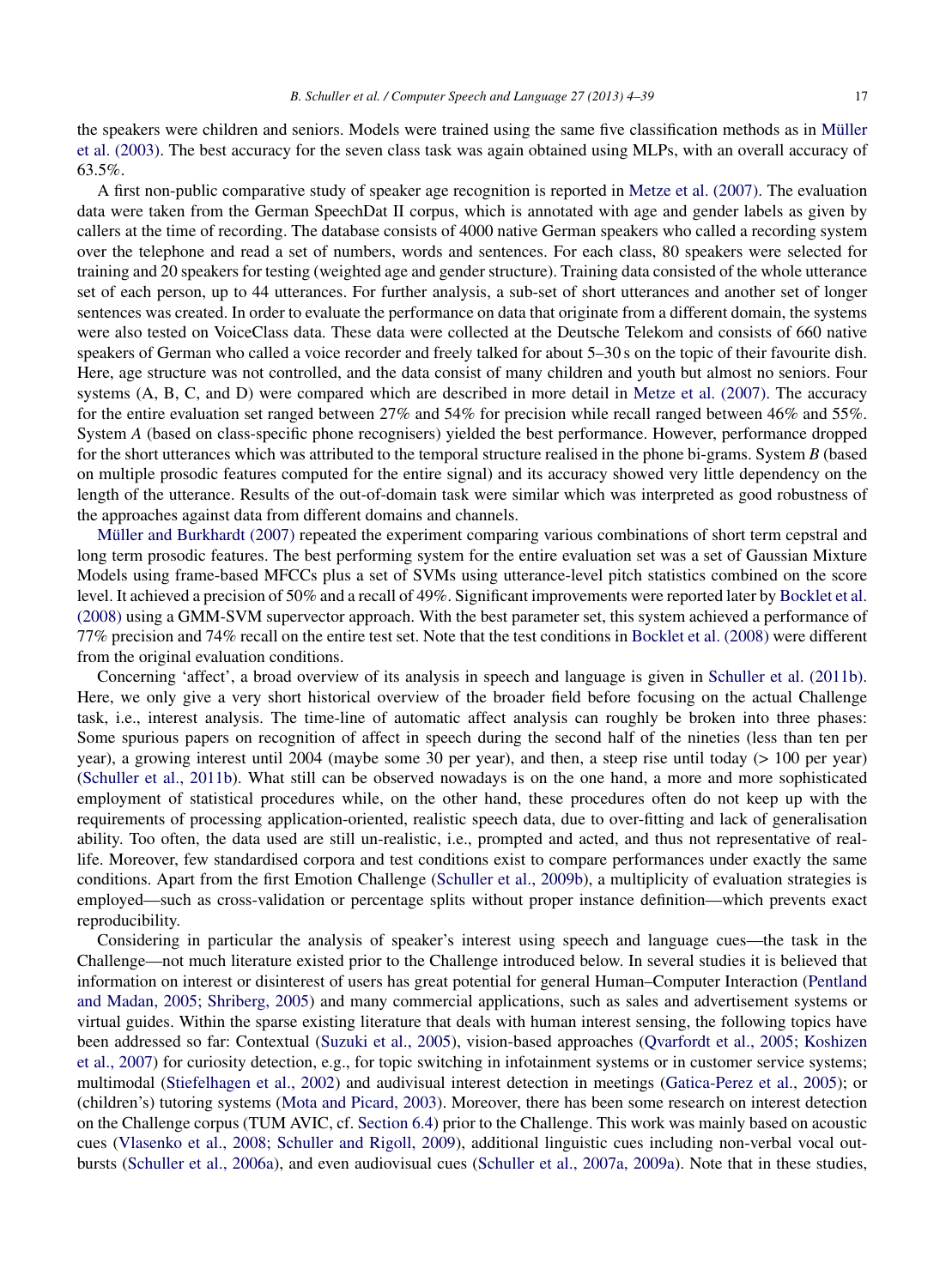Provided feature sets: 38 low-level descriptors with regression coefficients, 21 functionals. Details in the text. A '−' indicates those only used for the TUM AVIC baseline. Abbreviations. DDP: difference of difference of periods, LSP: line spectral pairs, Q/A: quadratic, absolute.

| Descriptors                                | <b>Functionals</b>                                          |
|--------------------------------------------|-------------------------------------------------------------|
| PCM loudness <sup>-</sup>                  | Position $^-$ max./min.                                     |
| <b>MFCC</b> [0-14]                         | Arithmetic mean, standard deviation                         |
| $log Mel$ Freq. Band $[0-7]$ <sup>-1</sup> | Skewness, kurtosis                                          |
| LSP frequency $[0-7]$                      | Linear regression coefficients <sup><math>-1/2</math></sup> |
| F0 by sub-harmonic summation               | Linear regression error $Q/A^-$                             |
| F0 envelope                                | Ouartile <sup><math>-1/2/3</math></sup>                     |
| Voicing probability                        | Quartile range $-2$ -1/3-2/3-1                              |
| Jitter local                               | Percentile 1/99                                             |
| Jitter DDP                                 | Percentile range 99–1                                       |
| Shimmer local                              | Up-level time <sup><math>-75/90</math></sup>                |

non-verbal vocal outbursts were recognised automatically, cf. also for the same dataset [\(Schuller et al., 2008a; Schuller](#page-32-0) [and Weninger, 2010; Eyben et al., 2011a\).](#page-32-0)

Looking at the 'opposite side' of interest, i.e., *boredom*, there exist several studies recognising it in line with other prototypical emotion categories; however, they usually employ acted data. Probably the most frequently used (acted) data set is the Berlin Emotional Speech database [\(Burkhardt et al., 2005a\)—](#page-27-0)for results on this set cf., e.g., [Schuller](#page-33-0) [et al. \(2010c\), Gaurav \(2008\).](#page-33-0) Besides this set, others exist, such as the one used in [Pao et al. \(2010\).](#page-31-0)

#### *6.2. Challenge conditions*

We now flesh out the details of the tasks and conditions put forth in the Paralinguistic Challenge. In the *Age Sub-Challenge*, the four groups—children, youth, adults, and seniors—had to be discriminated. In the *Gender Sub-Challenge*, a three-class classification task had to be solved separating female, male, and children. Finally, the *Affect Sub-Challenge* featured the state 'interest' in ordinal representation. Thus, regression was used for this task; participants could include linguistic features but only by incorporating automatic speech recognition. To this end, transcription of the training and development sets, including those of non-linguistic vocalisations, were known. Contextual knowledge could be used, as the sequence of 'sub-speaker-turns' was known.

All Sub-Challenges allowed contributors to find their own features with their own classification algorithm. However, a standard acoustic feature set (cf. Table 1) was given for each corpus that could be used. Participants had to stick to the definition of train, develop, and test sets. They could report on results obtained for the development set, but had only two trials to upload their results on the test set whose labels were unknown to them. The use of well-known and obtainable further language resources, e.g., for speech recognition, was permitted. Each participation had to be accompanied by a paper presenting the results that underwent peer-review. The organisers preserved the right to re-evaluate the findings, but did not participate themselves in the Challenge.

In this Challenge, an extended set of features compared to the INTERSPEECH 2009 Emotion Challenge [\(Schuller](#page-33-0) [et al., 2009b\) w](#page-33-0)as given to the participants, again choosing the open-source toolkit openSMILE [\(Eyben et al., 2009\).](#page-28-0) This extension intended to better reflect paralinguistic information [\(Ishi et al., 2006; Müller, 2007\).](#page-29-0) 1582 acoustic features were obtained by systematic 'brute-force' feature (over)generation in three steps: first, the 38 low-level descriptors shown in Table 1 were extracted at 100 frames per second with varying window type and size (Hamming, 25 ms for all LLDs apart from pitch which was computed with a Gaussian window and 60 ms length), and smoothed by simple moving average low-pass filtering with a window length of three frames. Next, their first order regression coefficients were added in full compliance with the HTK toolkit [\(Young et al., 2006\).](#page-34-0) Then, 21 functionals were applied (cf. Table 1) per audio file. However, 16 zero-information features (e.g., minimum F0, which is always zero) were discarded. Finally, the two single features 'F0 number of onsets' and 'turn duration' were added.

Due to the size of the aGender corpus, a limited set was provided for this corpus consisting of 450 features (missing descriptors and functionals are marked by '<sup>-</sup>' in Table 1). We reduced the number of descriptors from 38 to 29, and that of functionals from 21 to 8. However, the configuration file to extract the same features as for TUM AVIC with openSMILE was provided.

<span id="page-14-0"></span>Table 1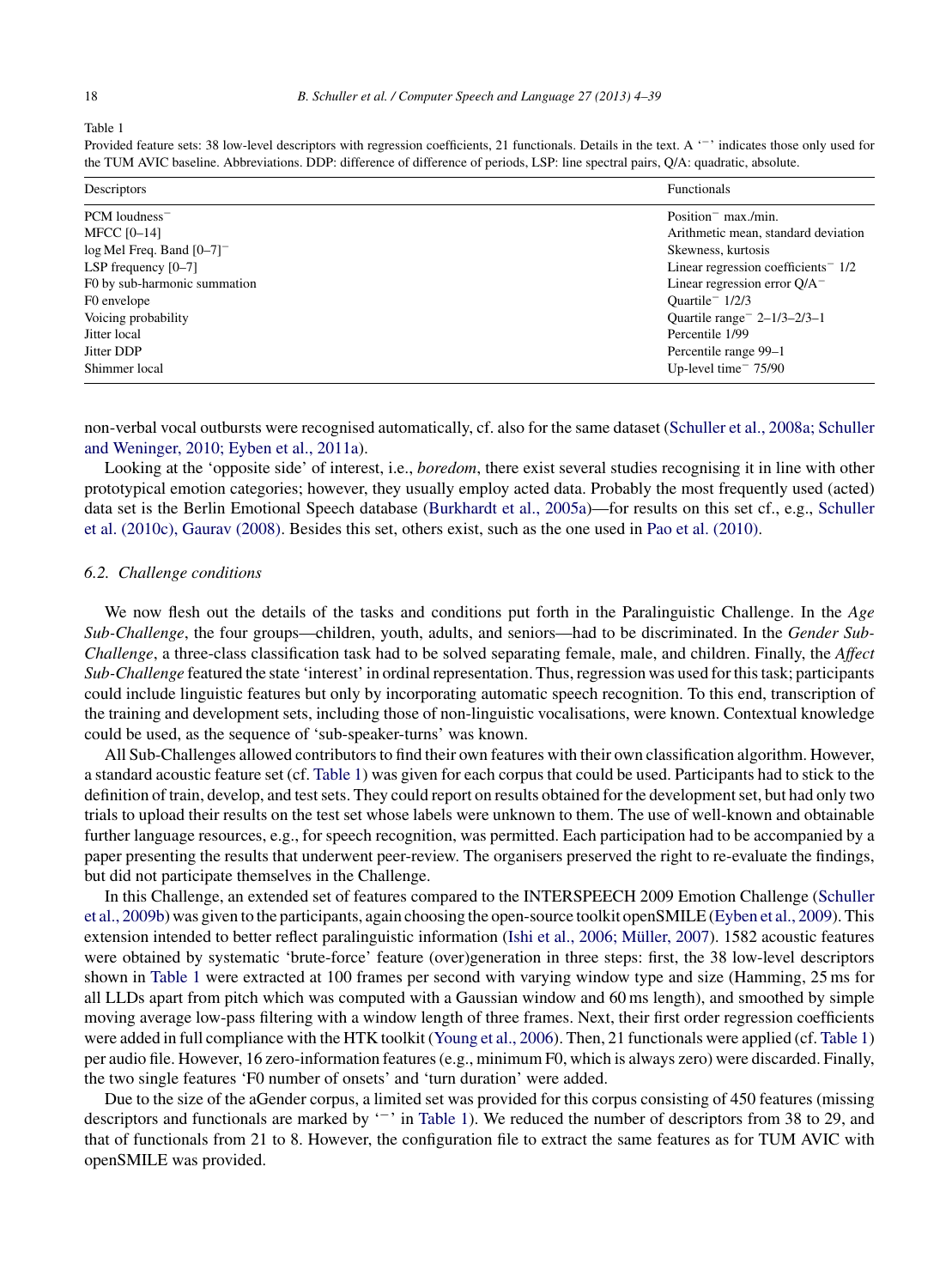<span id="page-15-0"></span>Table 2

| Class          | Group         | Age       | Gender            | # Train | # Develop |
|----------------|---------------|-----------|-------------------|---------|-----------|
|                | <b>CHILD</b>  | $7 - 14$  | $\mathbf{v}$<br>л | 68/4406 | 38/2396   |
| 2              | YOUTH         | $15 - 24$ |                   | 63/4638 | 36/2722   |
| 3              | YOUTH         | $15 - 24$ | $\boldsymbol{m}$  | 55/4019 | 33/2170   |
| $\overline{4}$ | <b>ADULT</b>  | $25 - 54$ |                   | 69/4573 | 44/3361   |
| 5              | <b>ADULT</b>  | $25 - 54$ | $\boldsymbol{m}$  | 66/4417 | 41/2512   |
| 6              | <b>SENIOR</b> | $55 - 80$ |                   | 72/4924 | 51/3561   |
|                | <b>SENIOR</b> | $55 - 80$ | $\boldsymbol{m}$  | 78/5549 | 56/3826   |

Age and gender classes of the aGender corpus, where f and m denote female and male, and x represents children w/o gender discrimination. The last two columns display the number of speakers/instances per set (Train and Develop).

#### *6.3. The traits: age and gender*

In the *Age* and *Gender Sub-Challenge*, the 'aGender' corpus was used for analyses and comparison ([Burkhardt et al.,](#page-27-0) [2010\).](#page-27-0) An external company was employed by the corpus owner (Deutsche Telekom) to identify possible speakers of the targeted age and gender groups. The subjects received written instructions on the procedure and a financial reward. They were asked to call the recording system six times free of charge. Each time they were prompted by an automated Interactive Voice Response system to repeat given utterances or to produce free form spoken content. The speakers obtained individual prompt sheets containing the utterances and additional instructions. Between each session, a break of one day was scheduled to ensure more variations of the voices. Each subject's six calls had to be done with a mobile phone alternating indoor and outdoor, in order to obtain different recording environments. The caller was connected by mobile network or ISDN and PBX to the recording system, which consisted of an application server hosting the recording application and a VoiceXML telephony server (Genesys Voice Platform). During the call, the utterances were recorded by the VoiceXML interpreter using the recording feature provided by the voice platform, and sent to the application server. The utterances were stored on the application server as 8 bit, 8 kHz, A-law data. To validate the data, the associated age cluster was compared with a manual transcription of the self stated date of birth.

Four age groups—Child, youth, Adult, and Senior—were defined. The choice was not motivated by any physiological aspects arising from the development of the human voice with increasing age but solely on market aspects stemming from the application such as dialogue control in call centres. Since children are not subdivided into female and male, this results in seven classes as shown in Table 2. Note that the given age in years might differ by one year due to birthdays close to the date of speech collection. Also there are six cases where youth stated an incorrect age. Nonetheless, the (external) speaker recruiter assured that these *n* speakers indeed are youth.

The following requirements were communicated to the company assigned with the speaker recruitment: At least 100 German speakers for each class acquired from all German Federal States without perfect balance of German dialects needed to be included. Multiple speakers from one household were allowed. The ability to read the given phrases was a precondition for the participation of children. As further minimum requirement, we defined age sub-clusters of equal size. To account for the different age intervals of the groups, CHILDren and YOUTH should be uniformly distributed into two year clusters, and ADULTs and SENIORS into five year clusters. This means, for example, that 25 children from seven to eight years and 20 young-aged females between 17 and 18 years should participate. All age groups, including CHILDren, should have equal gender distribution.

The content of the database was designed in the style of the SpeechDat corpora. Each of the six recording sessions contained 18 utterances taken from a set of utterances listed in detail in [Burkhardt et al. \(2010\).](#page-27-0) The topics of these included *command words*, *embedded commands*, *month*, *week day*,*relative time description*, *public holiday*, *birth date*, *time*, *date*, *telephone number*, *postal code*, *first name*, *last name*, *yes/no* with free or preset inventory and appropriate 'eliciting' questions such as *"Please tell us any date, for example the birthday of a family member."*

On an accompanying instruction sheet, all items relevant for the specific recording session were listed. There was no control that the personal dates, such as names or birthday, correspond with the information given at the screening of the callers. There was no need to repeat the same names on every recording session. Within the set of the pre-set words, it was ensured that the content for each speaker did not recur. In total, 47 h of speech in 65 364 single utterances from 945 speakers were collected. Note that not all volunteers completed all six calls and there were cases where some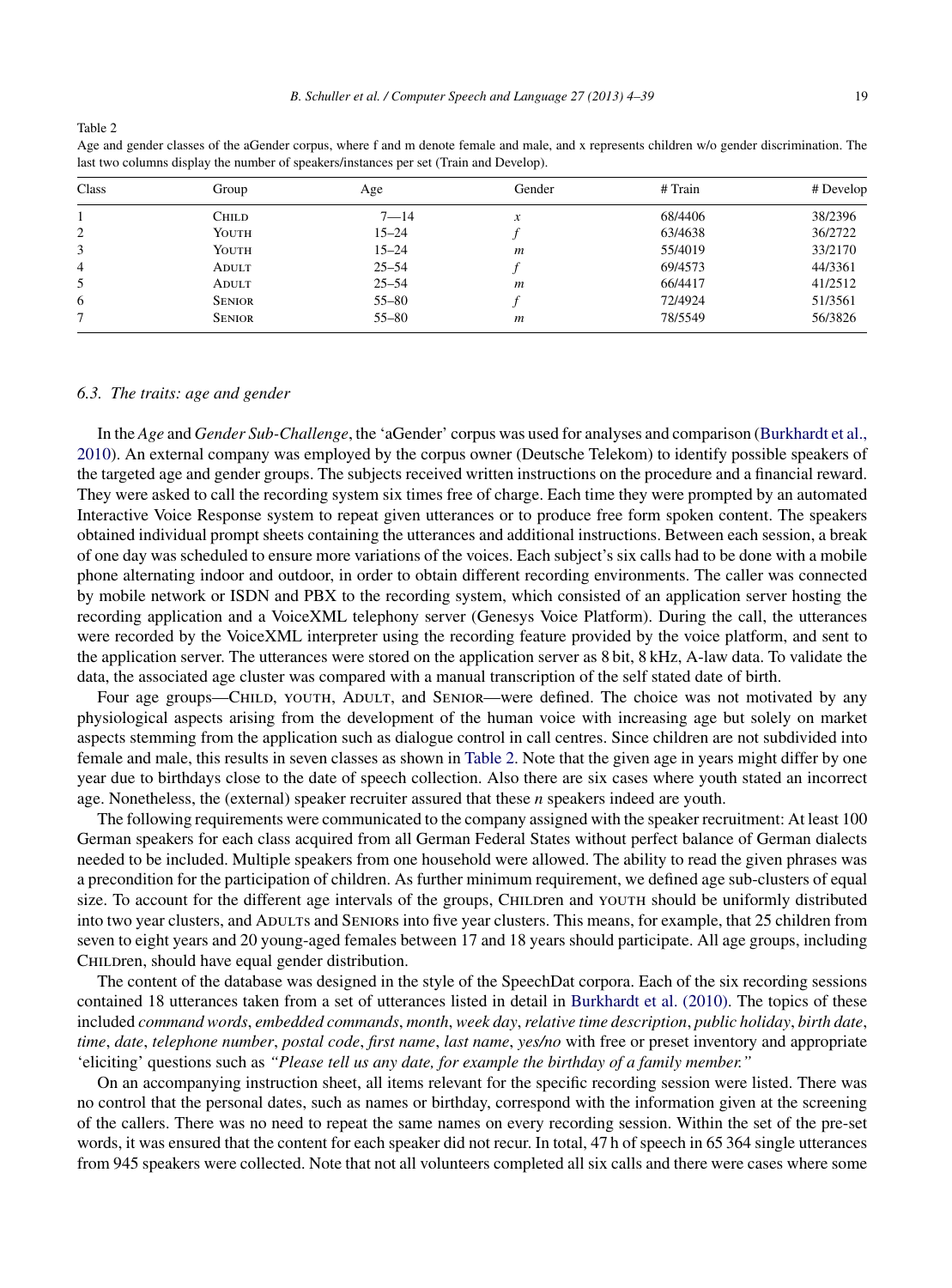

Fig. 2. Age (in years) histograms for the Train and Develop sets of aGender.

of them called more often than six times, resulting in different numbers of utterances per speaker. The mean utterance length was 2.58 s.

For each of the seven classes, we selected randomly 25 speakers as a fixed Test set (17 332 utterances, 12.45 h), and the other 770 speakers as a Train set (53 076 utterances, 38.16 h). The latter was further subdivided into Train (32 527 utterances in 23.43 h of speech of 471 speakers) and Develop (20 549 utterances in 14.73 h of speech of 299 speakers) sets. Overall, this random speaker-based partitioning resulted roughly in a 40%/30%/30% Train/Develop/Test data distribution. [Table 2](#page-15-0) lists the number of speakers and the number of utterances per class in the Train and Develop sets and Fig. 2 depicts the number of speakers as a histogram over their age.

Decisive for the *Age Sub-Challenge* was the age group {C, Y, A, S} by classification as indicated in [Table 2, a](#page-15-0)nd not the age in years. The age group could be handled either as combined age/gender task by classes  $\{1, \ldots, 7\}$ , or as age group task independent of gender by classes  $\{C, Y, A, S\}$ . For the official comparison of results, though, only the age group information was used for the competition in the *Age Sub-Challenge*, by mapping  $\{1, \ldots, 7\} \rightarrow \{C, Y, A, S\}$  as denoted in [Table 2. F](#page-15-0)or the *Gender Sub-Challenge*, the classes  $\{f, m, x\}$  had to be classified, as gender discrimination of children is considerably difficult; yet we decided to keep all instances for both tasks.

For the baselines, we exclusively exploited acoustic feature information. For transparency and easy reproducibility, we used the WEKA data mining toolkit for classification and regression [\(Witten and Frank, 2005; Hall et al., 2009\).](#page-34-0) An overview of the baseline calculation steps in analogy to a general system as shown in [Fig. 1](#page-9-0) is given in Fig. 3. Note that we did not carry out optimisations because we wanted to keep the process easily reproducible. Thus, for the baseline, the Train and Develop sets are only used in union.

[Table 3](#page-17-0) shows unweighted and weighted accuracy per class for the*Age* and*Gender Sub-Challenge*. As the distribution among classes is not balanced, the competition measure is UA. The 'blind' test set shows better results likely due to the now larger training set. In almost all cases, a 7-group sub-model, separating age groups for gender recognition and vice versa, performs slightly better than direct modelling.

Out of 32 sites registrating for the Challenge, nine research groups succeeded in taking part in the INTERSPEECH 2010 Paralinguistic Challenge with valid result submissions and accepted papers for presentation at INTERSPEECH 2010; five from Europe (Germany (2), Portugal, Czech Republic, Slovenia), one from Israel, two from the United States (one in cooperation with Korea), and one from Australia. As shown in [Table 4,](#page-17-0) most of the participants took part in both the Age and the Gender Sub-Challenge. One research group focused on the Age Sub-Challenge, one took part in the Affect Sub-Challenge only, and one took part in both the Gender and the Affect Sub-Challenge.



Fig. 3. Baseline calculation. Dashed lines indicate steps carried out only during system training, where  $s(n)$ ,  $x$ ,  $y$  are the speech signal, feature vector, and target vector; high comma indicates altered versions, and subscripts diverse vectors.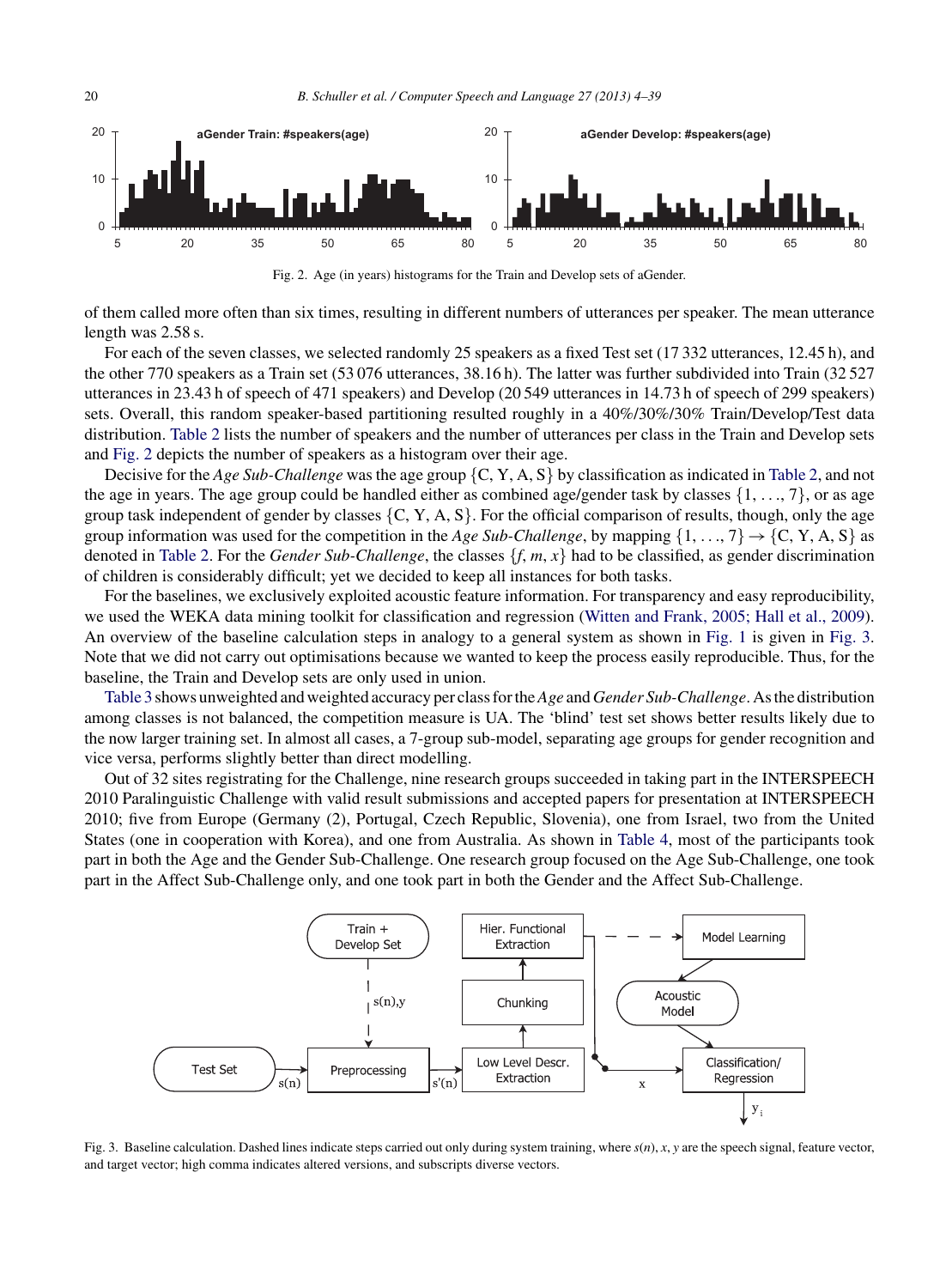<span id="page-17-0"></span>Table 3

| Sub-Ch.                  | Task                                            | $%$ UA | $%$ WA |
|--------------------------|-------------------------------------------------|--------|--------|
| Train vs. Develop        |                                                 |        |        |
|                          | $\{1, , 7\}$                                    | 44.24  | 44.40  |
| Age                      | $\{1, , 7\} \rightarrow \{C, Y, A, S\}$         | 47.11  | 46.17  |
|                          | ${C, Y, A, S}$                                  | 46.22  | 45.85  |
| Gender                   | $\{1, , 7\} \rightarrow \{x, f, m\}$            | 77.28  | 84.60  |
|                          | $\{x, f, m\}$                                   | 76.99  | 86.76  |
| Train + Develop vs. Test |                                                 |        |        |
| $\qquad \qquad -$        |                                                 | 44.94  | 45.60  |
| Age                      | {1, , 7}<br>{1, , 7} $\rightarrow$ {C, Y, A, S} | 48.83  | 46.71  |
|                          | $\left\{ \text{C, Y, A, S} \right\}$            | 48.91  | 46.24  |
| Gender                   | $\{1, , 7\} \rightarrow \{x, f, m\}$            | 81.21  | 84.81  |
|                          | $\{x, f, m\}$                                   | 80.42  | 86.26  |

*Age* and *Gender Sub-Challenge* baseline results by Sequential Minimum Optimisation learned pairwise Support Vector Machines with linear Kernel; UA: unweighted accuracy, WA: weighted accuracy.

As described in detail above, we as the organisers provided a set of 450 acoustic features as part of our baseline system. Two groups focused on the improvement of the classification technique using this feature set. [Nguyen et al.](#page-31-0) [\(2010\)](#page-31-0) used fuzzy Support Vector Machines instead of the standard SVM of the baseline system and achieved small but not significant improvements on the Test set, compared to the baseline, for both the Age and the Gender Sub-Challenge. [Lingenfelser et al. \(2010\)](#page-30-0) explored ensemble classification techniques with a set of different Naive Bayes classifiers, each of them trained on a different feature subset, with the goal to recognise one particular class especially well. Different fusion techniques were evaluated with significant improvements over their baseline, which was obtained with a single Naive Bayes classifier. However, the results remained clearly below the official baseline.

Other research groups focused on MFCC features only. [Porat et al. \(2010\)](#page-31-0) used twelve MFCCs and  $\Delta$  coefficients with cepstral mean subtraction and variance normalisation, and trained a GMM universal background model (UBM) on the non-silent parts of the training set. Then, they computed supervectors of weights: Each element of this vector represents one component of the Gaussian mixture model and measures how 'relevant' this component is for the production of the speech of the given speaker; i.e., it is the relative frequency how often this component is one of the top *n* components producing the sequence of feature vectors of one speaker. Thus, these supervectors characterise the given speaker and are then classified in a second step with a Support Vector Machine to obtain the age of the speaker. The authors took part only in the Age Sub-Challenge; although this approach is interesting and novel, the results on the Test set unfortunately clearly stayed behind the official baseline. The gender classification system of Gajšek et al. (2010) is a rather 'simple' one but astonishingly quite competitive. It is based on 'standard HTK' MFCCs 1–12 and the short time energy and their  $\Delta$  coefficients with cepstral mean and variance normalisation. Three full-covariance GMMs with 512 components each were trained on non-silent speech regions for the three gender classes. This system outperformed their alternative gender detection system based on the GMM-UBM model adapted to the three gender classes using maximum a-posteriori (MAP) adaptation to the speech of the specific speaker and subsequent classification of the GMM supervector with a Support Vector Machine. Their 'simple' system reached the third place in the challenge being only slightly (and not significantly) behind the system on the second place.

Table 4

Participants of the three Sub-Challenges of the INTERSPEECH 2011 Paralinguistic Challenge.

| Sub-Challenges           |        |        | Number of participants |
|--------------------------|--------|--------|------------------------|
| Age                      | Gender | Affect |                        |
| $\Delta$                 |        |        |                        |
| $\overline{\phantom{a}}$ |        |        |                        |
|                          |        |        |                        |
|                          |        |        |                        |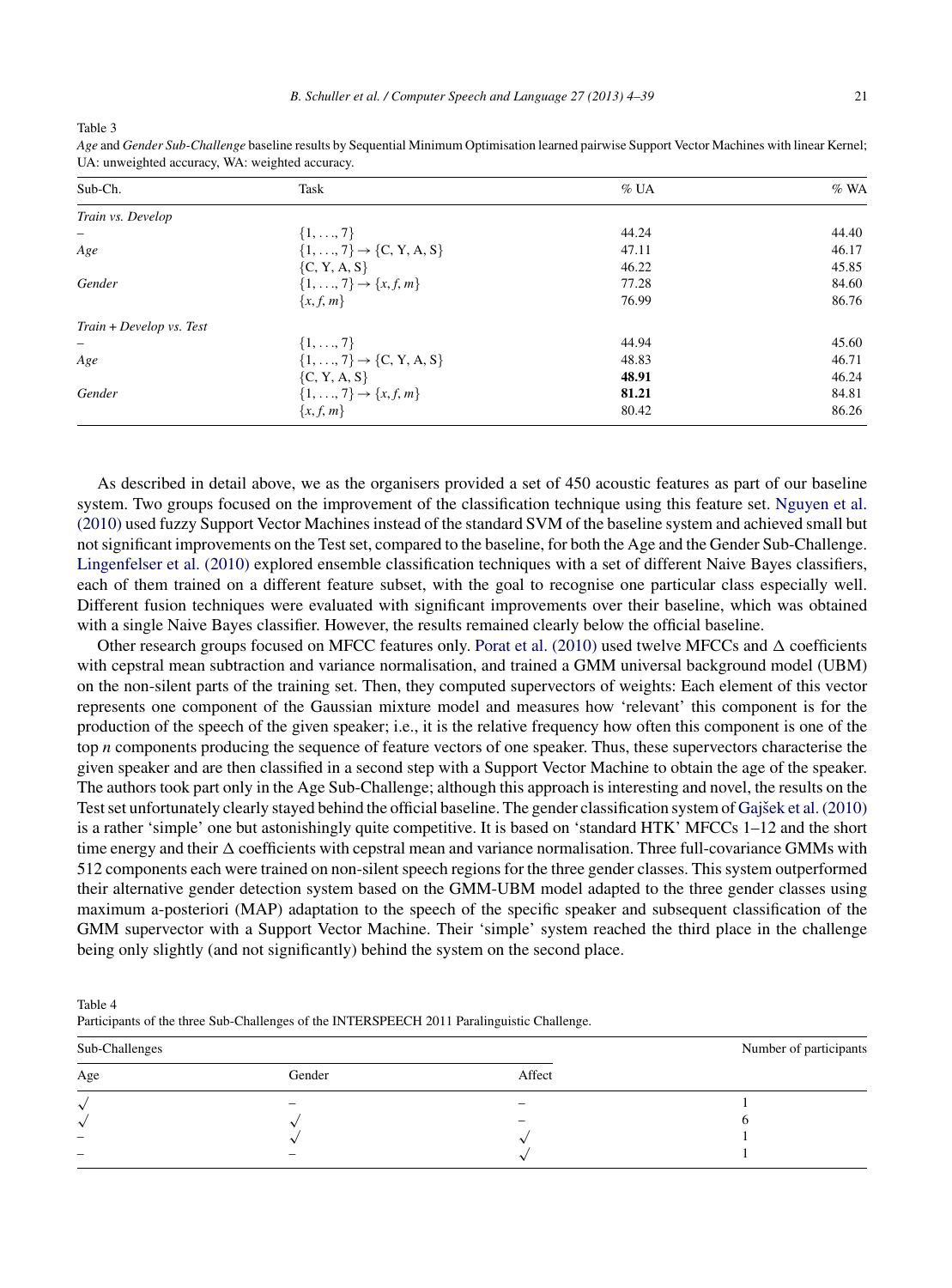The other four participants in the Age Sub-Challenge all built various classification systems and used late fusion in order to combine them. [Li et al. \(2010\)](#page-30-0) trained four different GMM systems, each of them based on a GMM universal background model. As features, they used 39 MFCC features (coefficients  $0-12$  and  $\Delta$  and  $\Delta\Delta$  features) with cepstral mean and variance normalisation and voice activity detection (VAD) to eliminate non-speech frames. In their first system, the GMM-UBM is adapted to the age and gender classes using MAP adaptation; the adapted models are used directly for age and gender classification. In the second system, the GMM-UBM is adapted to the speech of one speaker; GMM supervectors are created by concatenation of the mean vectors of all Gaussian components. In the second step, these supervectors were classified using 21 one-vs.-one classifiers and seven one-vs.-rest classifiers to obtain "discriminative aGender characterisation score vectors", which were subsequently classified by a back end SVM classifier. The third system used maximum likelihood linear regression (MLLR) adaptation to adapt the GMM-UBM to the speech of one speaker. Then, the MLLR matrix supervector was directly classified by a multi-class SVM classifier. In the fourth system, the GMM-UBM is used to calculate a Tandem posterior probability supervector, which is subsequently classified with a linear kernel multi-class SVM. Additionally to these four systems, an SVM system based on the openSMILE feature set (450 features) provided by the organisers of the challenge was used. These five systems are finally fused using a linear combination of the posterior scores of the individual systems. For the final system submitted to the challenge, the authors determined the weights automatically, based on the inverse entropy. In both the Age and the Gender Sub-Challenge, the results on the Test set were significantly above the baseline results.

In many aspects, the system of the winners of the Age Sub-Challenge, [Kockmann et al. \(2010\), i](#page-29-0)s very similar to the one presented by Li et al. This system is also based on late fusion of various sub-systems. In this case, six sub-systems are fused using multi-class logistic regression. Again, one of these sub-systems is based on the official openSMILE feature set of the challenge and SVM classification. Furthermore, four sub-systems are based on MFCCs 0–12 and  $\Delta$  and  $\Delta\Delta$  features. A Hungarian phone recogniser is used to discard non-speech segments and a standard RelAtive SpecTrAl (RASTA) filter is used to remove slow and very fast spectral changes, which seem not to be characteristic for natural speech. The first of the four MFCC based systems consists of seven class-specific GMMs with task-specific back ends for both the Age and the Gender task. Each class-specific GMM was obtained by MAP adaptation of the UBM. For the second system, class-specific GMMs were trained directly using conventional Maximum Likelihood (ML) estimation, which serve as starting point for a further discriminative re-estimation of the mean and variance parameters using the Maximum Mutual Information (MMI) criterion. The third system is based on *speaker factors* that control the position of the speaker in the eigenvoice space from a Joint Factor Analysis (JFA) based speaker recognition system. 50 eigenvoices are trained from 309 speakers of different age and gender from the *2004 NIST Speaker Recognition Evaluation* corpus. Then, a 50-dimensional *speaker factor* vector is estimated from an aGender utterance and classified with a multi-class SVM. The fourth system is another system based on a JFA based speaker recognition system. Data of 235 speakers of the aGender Train set are used to build speaker dependent models. New data are scored against these models, resulting in a 235-dimensional feature vector, which is then classified with a multi-class SVM. The sixth system is a GMM-SVM system based on 26 perceptual linear predictive (PLP) features. Kockmann et al. won the Age Sub-Challenge and reached second place in the Gender Sub-Challenge, significantly behind the system of Meinedo et al., who presented two similar, but separate systems for the Age and the Gender Sub-Challenge.

The gender classification system of [Meinedo and Trancoso \(2010\)](#page-30-0) is also a system based on late fusion of six subsystems using multi-class linear logistic regression. The first two sub-systems are based on the official openSMILE feature set provided by the organisers. The first system uses a linear kernel SVM, the second one a multi-layer perceptron (MLP) with two hidden layers. Systems 3 and 4 are both MLP systems based on twelfth order PLP features, short time energy, and  $\Delta$  features. Like Kockmann et al., Meinedo et al. used additional speech corpora in order to train their systems: the CMU Kids corpus, the PF-STAR Children corpus, and the European Portuguese Broadcast News BN ALERT corpus. The former two corpora contain children's speech, the latter one adults' speech with gender annotation representing a higher speaker variability and a more diverse audio background. System 3 is trained on the aGender corpus and the additional children's speech data, system 4 is trained on all listed corpora including the broadcast news corpus. For the fifth system, 28 static modulation spectrogram features are extracted which are then classified with a GMM classifier whose class-dependent models are obtained by MAP adaptation of a universal background model. This system was trained on all listed corpora, too. In addition to these five systems, the output of the age classification system was included. This system is similar to the gender-dependent system and consists of four sub-systems. The broadcast news corpus was not used since it does not contain any age information. Consequently, the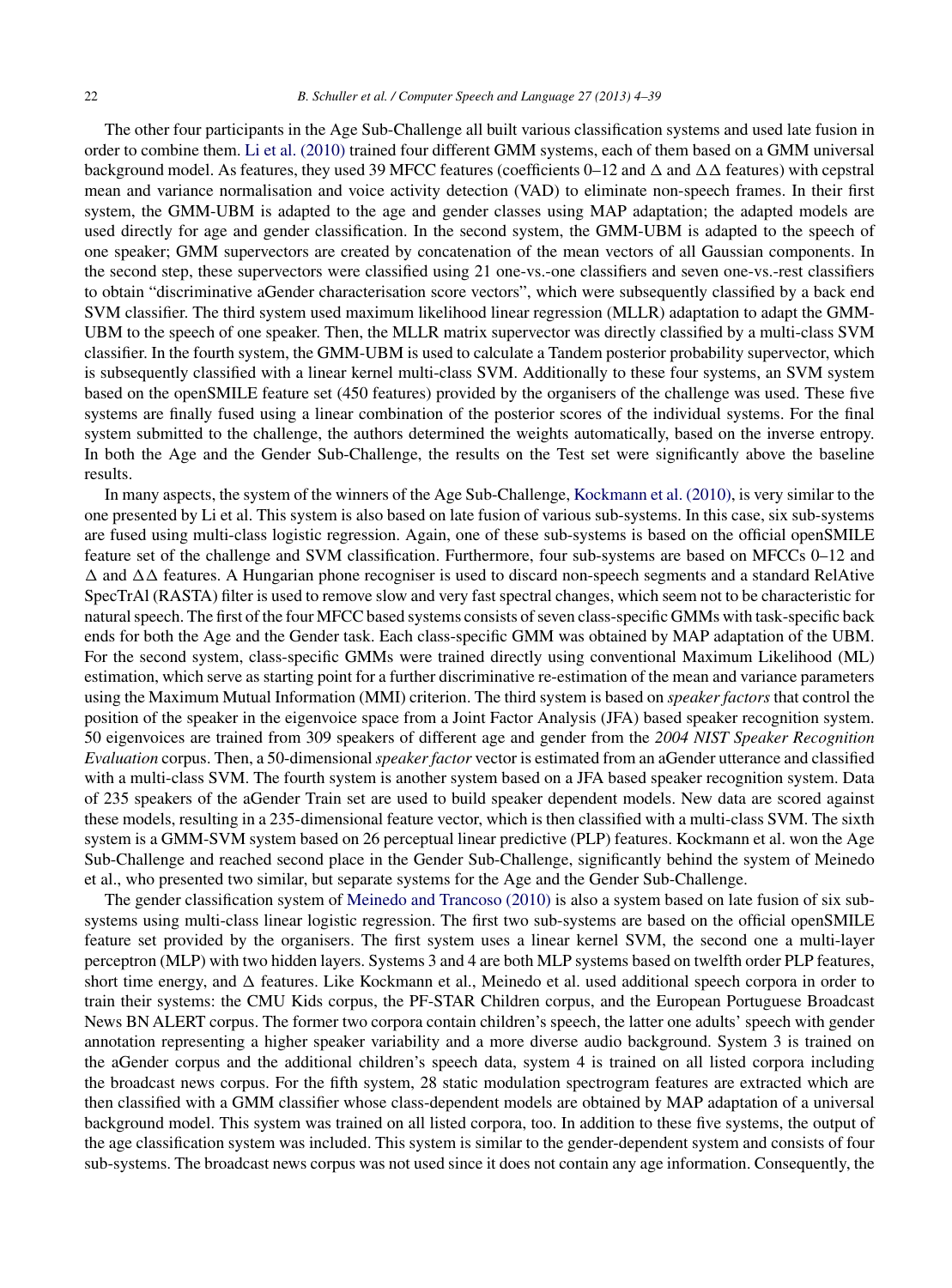<span id="page-19-0"></span>corresponding system to system 4 of the gender classification system is missing. The results of the age classification are close, but slightly worse than the official baseline results. However, the authors' system for gender classification outperformed the systems of all other participants.

Bocklet et al. did not take part in the official challenge as they are with the same research group as two of the organisers. In their work, the authors compare early feature level fusion with late score level fusion. The latter fusion technique resulted in better results for the combined 7-class problem on the Development set. Five different systems/feature types are fused: The first system is based on MFCCs 1–12 and the short time logarithmic energy and their  $\Delta$  features which are modelled with a GMM-UBM. MAP adaptation was used to adapt the UBM to the utterance of a specific speaker. The GMM supervector obtained by concatenation of the mean vectors of the Gaussian components is then used as a feature vector. For the second system, the first 13 cepstral coefficients of the PLP model spectrum and their  $\Delta$  features are extracted. Again, a GMM supervector is calculated. For the third system, TempoRAL PatternS (TRAPS) of a 310 ms context in 18 Mel-frequency bands are computed resulting in a 558-dimensional feature vector which is finally reduced to a dimension of 24 using LDA prior to the computation of the GMM supervector. The fourth system uses 73 prosodic features modelling *F*0, energy, duration, pauses; jitter, and shimmer are extracted for voiced speech segments. On the utterance level, the three functionals *minimum*, *maximum*, and *arithmetic mean* are applied, resulting in a 219 dimensional feature vector. The fifth system is based on nine glottis parameters of a physical mass-spring vocal fold model introduced by [Stevens \(1998\).](#page-33-0) Again, the three functionals *minimum*, *maximum*, and *mean* are applied resulting in a 27-dimensional feature vector. For early fusion, the three GMM supervectors, the 219-dimensional prosodic feature vector, and the 27-dimensional feature vector of the glottis parameters are concatenated and classified with a SVM. For late fusion, the feature vectors of the five systems are classified with separate SVMs and the output scores are finally combined with multi-class logistic regression. The results on the Test set are significantly better than the ones of the baseline system for both the Age and the Gender Sub-Challenge.

This overview of the techniques used by the participants of the Age and Gender Sub-Challenges showed that a diversity of features and classification techniques has been used. The individual results of the participants are shown in Fig. 4. Fig. 4(a) shows the results of the seven participants of the Age Sub-Challenge, Fig. 4(b) those of the seven participants of the Gender Sub-Challenge. [Fig. 5](#page-20-0) displays absolute improvements needed to be significantly better than a given result for four levels of significance based on a one-sided *z*-test [\(Dietterich, 1998\).](#page-28-0) To be significantly better than the age baseline on a level of  $\alpha = 0.01$ , for example, an absolute improvement of 1.25% is needed. Hence, results



Fig. 4. Results of the participants of the INTERSPEECH 2010 Paralinguistic Challenge for the (a) Age and (b) Gender Sub-Challenge.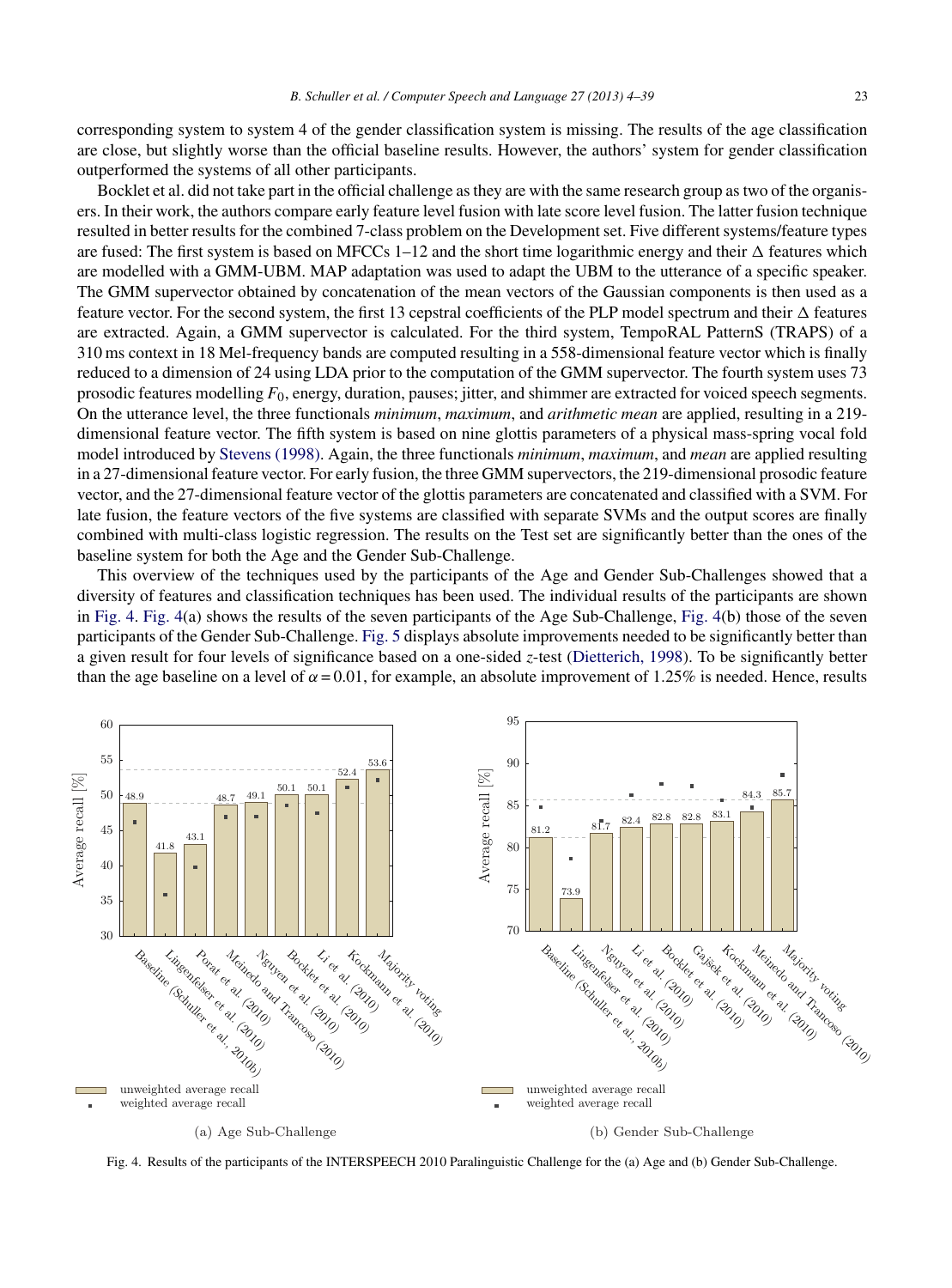<span id="page-20-0"></span>

Fig. 5. Lines of significant absolute improvements for different levels of significance based on one-sided *z*-test.

of 50.2% unweighted average recall or better are significantly better than the baseline of 48.9% UAR. For the Gender Sub-Challenge, results  $> 82.2\%$  UAR are better than the baseline of 81.2% UAR for  $\alpha = 0.01$ .

[Fig. 4\(](#page-19-0)a) and (b) also shows the result of a majority voting of the contributions of the three and the five best participants in the Age and the Gender Sub-Challenge, respectively. In the rare event of a draw, the first class is preferred, each, in the order of C, Y, A, S (Age Sub-Challenge) and *x*, *f*, *m* (Gender Sub-Challenge). In both cases, the improvement by fusing the best individual contributions is significant at  $\alpha = 0.01$ . It has to be noted that the number of contributions that are used in the majority vote is optimised on the Test set—the result is thus to be considered as an upper benchmark. Fig. 6(a) and (b) shows the results for different numbers of fused contributions. For the Age Sub-Challenge, better results than the best single contribution are only obtained if the best three or four contributions are fused. The best single contribution in the Gender Sub-Challenge can be improved by fusing the best *n* contributions with *n* ranging from three to six. However, the best result is obtained if the best five systems are used.

## *6.4. The states: affect*

For the *Affect Sub-Challenge*, we selected the Audiovisual Interest Corpus recorded at the Technische Universität München ('TUM AVIC') as described in [Schuller et al. \(2009a\). I](#page-32-0)n the scenario setup, an experimenter and a subject are sitting on opposite sides of a desk. The experimenter plays the role of a product presenter and leads the subject through



(a) Age Sub-Challenge

(b) Gender Sub-Challenge

Fig. 6. Combination of the results of the *n* best participants of the INTERSPEECH 2010 Paralinguistic Challenge for the (a) Age and (b) Gender Sub-Challenge by (unweighted) majority voting. Note that this type of voting is not defined for the fusion of two systems.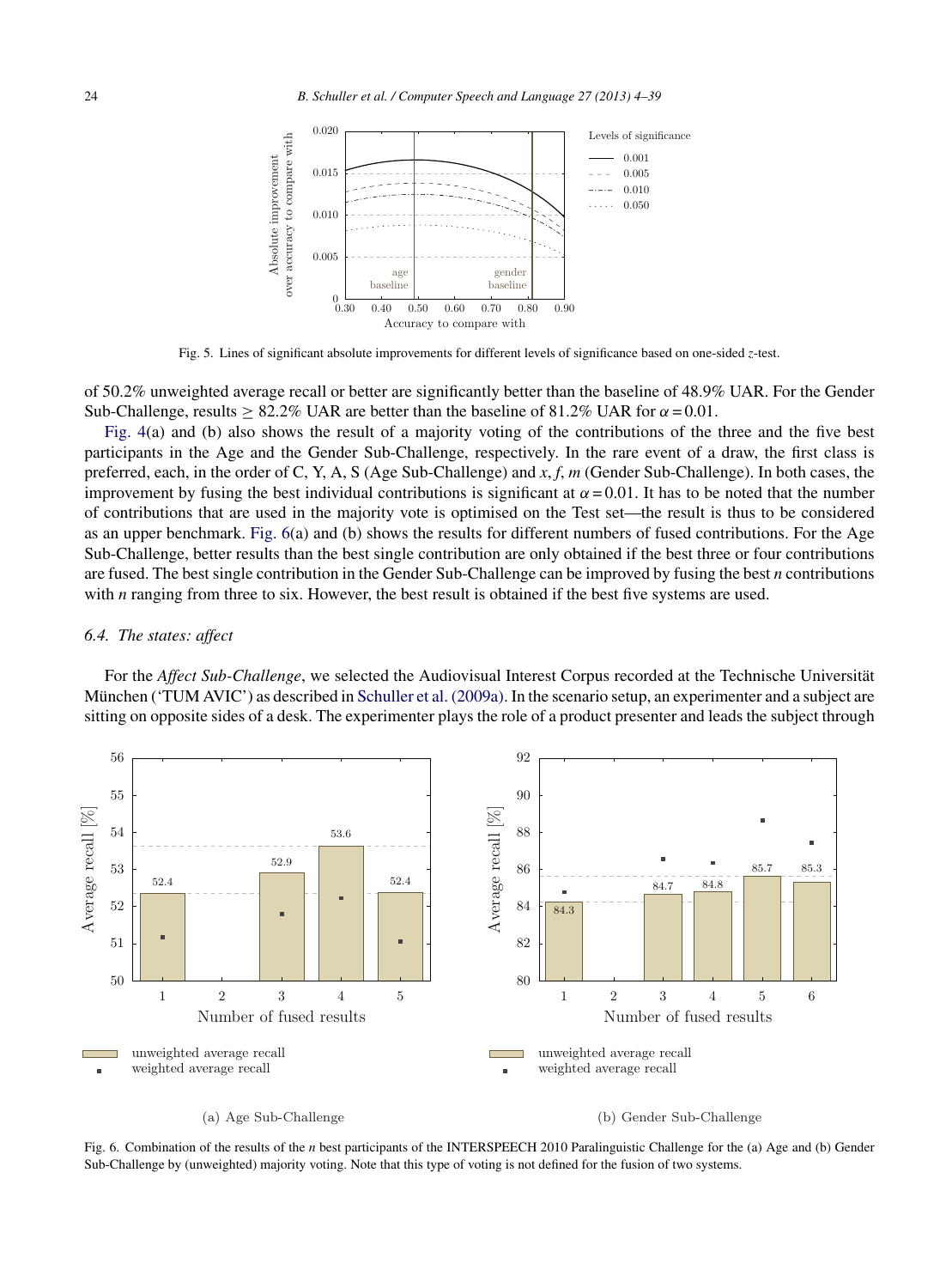Table 5 Details on subjects contained in the TUM AVIC database. Further details in the text.

| Group      | # subjects | Mean age | Rec. time [h] |
|------------|------------|----------|---------------|
| All        | 21         | 29.9     | 10:22:30      |
| Male       | 11         | 29.7     | 5:14:30       |
| Female     | 10         | 30.1     | 5:08:00       |
| Age $<$ 30 | 11         | 23.4     | 5:13:10       |
| Age 30-40  |            | 32.0     | 3:37:50       |
| Age $>40$  |            | 47.7     | 1:31:30       |

a commercial presentation. The subject's role is to listen to explanations and topic presentations of the experimenter, ask several questions of her/his interest, and actively interact with the experimenter, considering his/her interest in the addressed topics. The subject was explicitly asked not to worry about being polite to the experimenter, e.g., by always showing a certain level of 'polite' attention, in order to increase data variability. Visual and voice data were recorded by a camera and two microphones, one headset and one far-field microphone. For the Challenge, the lapel microphone recordings at 44.1 kHz, 16 bit were used. 21 subjects took part in the recordings, three of them Asian, the remaining European. The language throughout experiments is English, and all subjects are non-native, but experienced English speakers. More details on the subjects are summarised in Table 5.

In the Challenge, the speech data of the subjects were used exclusively for analysis. To acquire reliable labels of a subject's 'Level of Interest' (LoI), the entire video material was segmented into speaker- and sub-speaker-turns and subsequently labelled by four male annotators, independently from each other. The annotators were undergraduate students of psychology. The intention was to annotate observed interest in the common sense. A speaker-turn is defined as continuous speech segment produced solely by one speaker—back channel interjections ("*mhm*", etc.) are ignored, i.e., every time there is a speaker change, a new speaker turn begins. This is in accordance with the common understanding of the term 'turn-taking'. Speaker-turns thus can contain multiple and especially long sentences. In order to provide Level of Interest analysis on a finer time scale, the speaker turns were further segmented at grammatical phrase boundaries: A turn lasting longer than two seconds is split by punctuation and syntactical and grammatical rules, until each segment is shorter than 2 s. These segments are referred to as sub-speaker-turns.

The LoI is annotated for each sub-speaker turn. In order to get an impression of a subject's character and behaviour prior to the actual annotation, the annotators had to watch approximately five minutes of a subject's video. This helps to find the range of intensity within which the subject expresses her/his curiosity. As the focus of interest based annotation lies on the sub-speaker turn, each of those had to be viewed at least once to find out the LoI displayed by the subject. Five Levels of Interest were distinguished:

LoI−2—*Disinterest* (subject is tired of listening and talking about the topic, is totally passive, and does not follow) LoI−1—*Indifference* (subject is passive, does not give much feedback to the experimenter's explanations, and asks unmotivated questions, if any)

LoI0—*Neutrality* (subject follows and participates in the discourse; it cannot be recognised, if she/he is interested or indifferent about the topic)

LoI+1—*Interest* (subject wants to discuss the topic, closely follows the explanations, and asks questions)

LoI+2—*Curiosity* (strong wish of the subject to talk and learn more about the topic).

Additionally, the spoken content has been transcribed, and *long pause*, *short pause*, and non-linguistic vocalisations have been labelled. These vocalisations are *breathing* (452), *consent* (325), *hesitation* (1147), *laughter* (261), and *coughing, other human noise* (716). There is a total of 18 581 spoken words, and 23 084 word-like units including fragments and 2901 non-linguistic vocalisations. In summary, the overall annotation contains per sub-speaker-turn segment: spoken content, non-linguistic vocalisations, individual annotator tracks, and mean LoI.

For the Challenge, ground truth is established by shifting to a continuous scale obtained by averaging the single annotator LoI. The histogram for this mean LoI is depicted in [Fig. 7.](#page-22-0) As can be seen, the subjects still seemed to have been somewhat polite, as almost no negative average LoI is found. Note that here the original LoI scale reaching from LoI−2 to LoI+2 is mapped onto [−1, 1] by division by two in accordance with the scaling adopted in other corpora,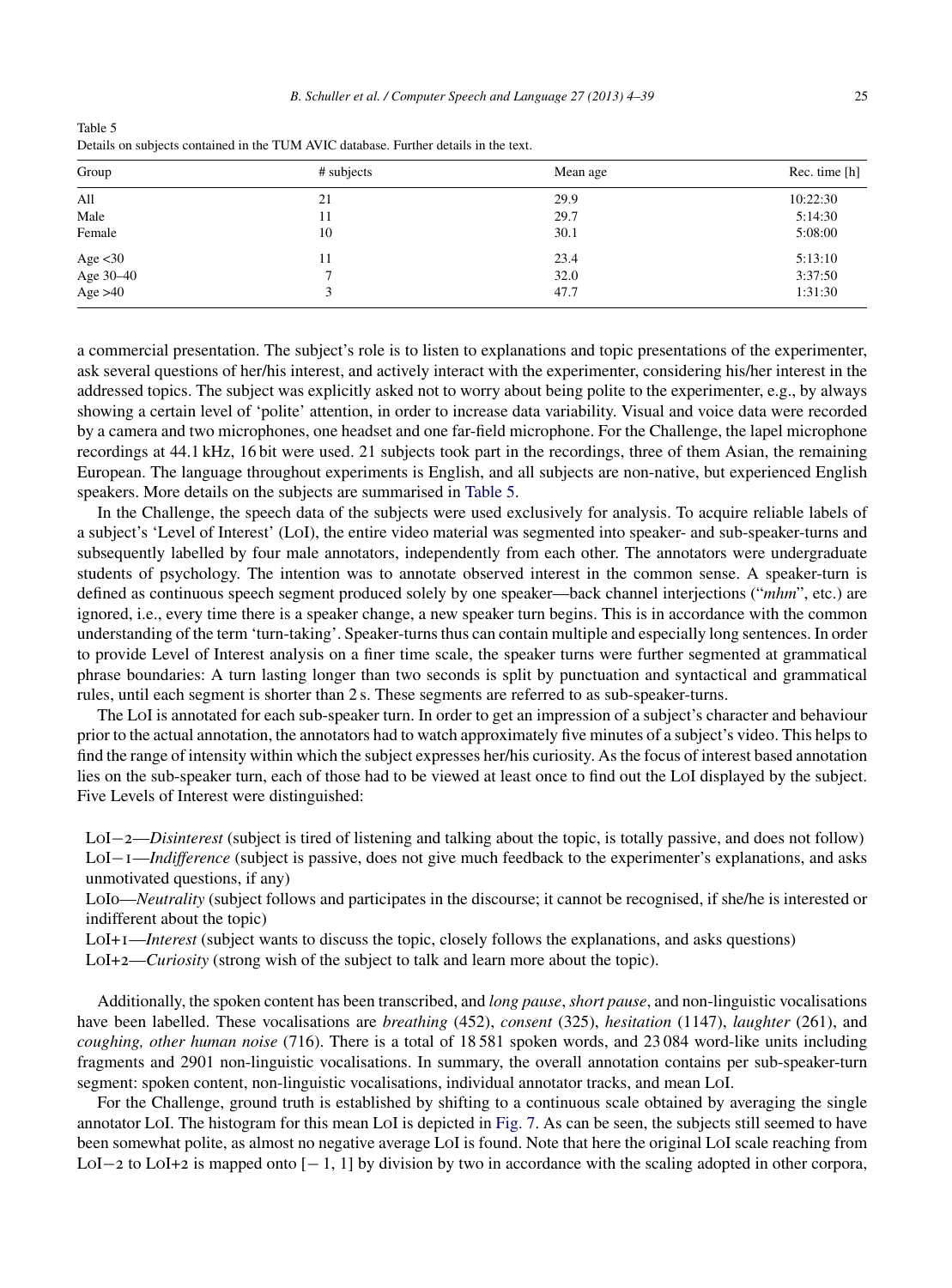<span id="page-22-0"></span>

Fig. 7. Mean Level of Interest (LoI, divided by 2) histograms for the Train and Develop sets of TUM AVIC.

e.g., [Grimm et al. \(2008\).](#page-29-0) Apart from higher precision, this representation form allows for subtraction of a subject's long term interest profile. Note that the Level of Interest introduced herein is highly correlated to arousal. However, at the same time there is an obvious strong correlation to valence, as, e.g., boredom has a negative valence, while strong interest is characterised by positive valence. The annotators, however, labelled interest in the common sense, thus comprising both aspects.

As before, we partitioned the 21 speakers (and 3880 sub-speaker-turns) speaker-independently in the best achievable balance with priority on gender, followed by age and then ethnicity into three sets for Train (1512 sub-speaker-turns in 51:44 minutes of speech, four female, four male speakers), Develop (1161 sub-speaker-turns in 43:07 minutes of speech, three female, three male speakers), and Test (1207 sub-speaker-turns in 42:44 minutes of speech, three female, four male speakers).

For the baselines, we again exclusively exploit acoustic feature information. Linguistic information—well known to be useful [\(Lee and Narayanan, 2005\)—](#page-29-0)could be used for the *Affect Sub-Challenge*, but the word level transcription is given exclusively for the Train and Develop sets of TUM AVIC, as the Challenge aims at 'real-life' conditions as if for a running system 'in the wild' ([Devillers and Vidrascu, 2006\).](#page-28-0) Spoken content of the Test set thus needs to be recognised by automatic speech recognition rather than using perfect transcription—in the end, even recognition of affective speech may be a challenge ([Steidl et al., 2010\).](#page-33-0) However, to evaluate best suited textual analysis methods for interest determination, the Develop set providing perfect transcription could be used.

Table 6 depicts the results for the *Affect Sub-Challenge* baseline. The measures for this task are cross correlation (CC) and mean linear error (MLE), as found in other studies (e.g., [Grimm et al., 2008\),](#page-29-0) whereby CC is the primary measure. Here, a clear downgrade is observed for the apparently more 'challenging' Test condition.

Only two research groups succeeded in taking part in the Affect Sub-Challenge whose papers got accepted for presentation at INTERSPEECH 2010. Gajšek et al. (2010) used the same set of low-level descriptors as in the official feature set of the baseline provided by the organisers. They formed four groups of LLDs: prosodic features, MFCC features, linear spectral frequency (LSF) pairs, and logarithmic Mel-frequency bands (LMFB). Each set of features was modelled by its own GMM-UBM, which was then adapted by MAP adaptation to a given speech sample. The GMM supervector was formed by concatenation of the mean vectors of the adapted GMM; the Level of Interest was subsequently predicted using two regression techniques: WEKA's REP-Trees with Random-Sub-Space learning and support vector regression (SVR). For each set of features, the number of Gaussian mixtures, the type of the covariance matrix (diagonal or full covariance) and the type of the regression technique were optimised on the Develop set. The four systems were finally combined by sum rule fusion; the weights were optimised using a four-fold cross-validation

Table 6

Affect Sub-Challenge baseline results. Unpruned REP-Trees (25 cycles) in Random-Sub-Space meta-learning (500 iterations, sub-space size 5%).

| Sub-Challenge            | CC    | <b>MLE</b> |
|--------------------------|-------|------------|
| Train vs. Develop        |       |            |
| <b>Baseline</b>          | 0.604 | 0.118      |
| Gajšek et al. (2010)     | 0.630 | 0.123      |
| Train + Develop vs. Test |       |            |
| <b>Baseline</b>          | 0.421 | 0.146      |
| Gajšek et al. (2010)     | 0.390 | 0.143      |
| Jeon et al. $(2010)$     | 0.428 | 0.146      |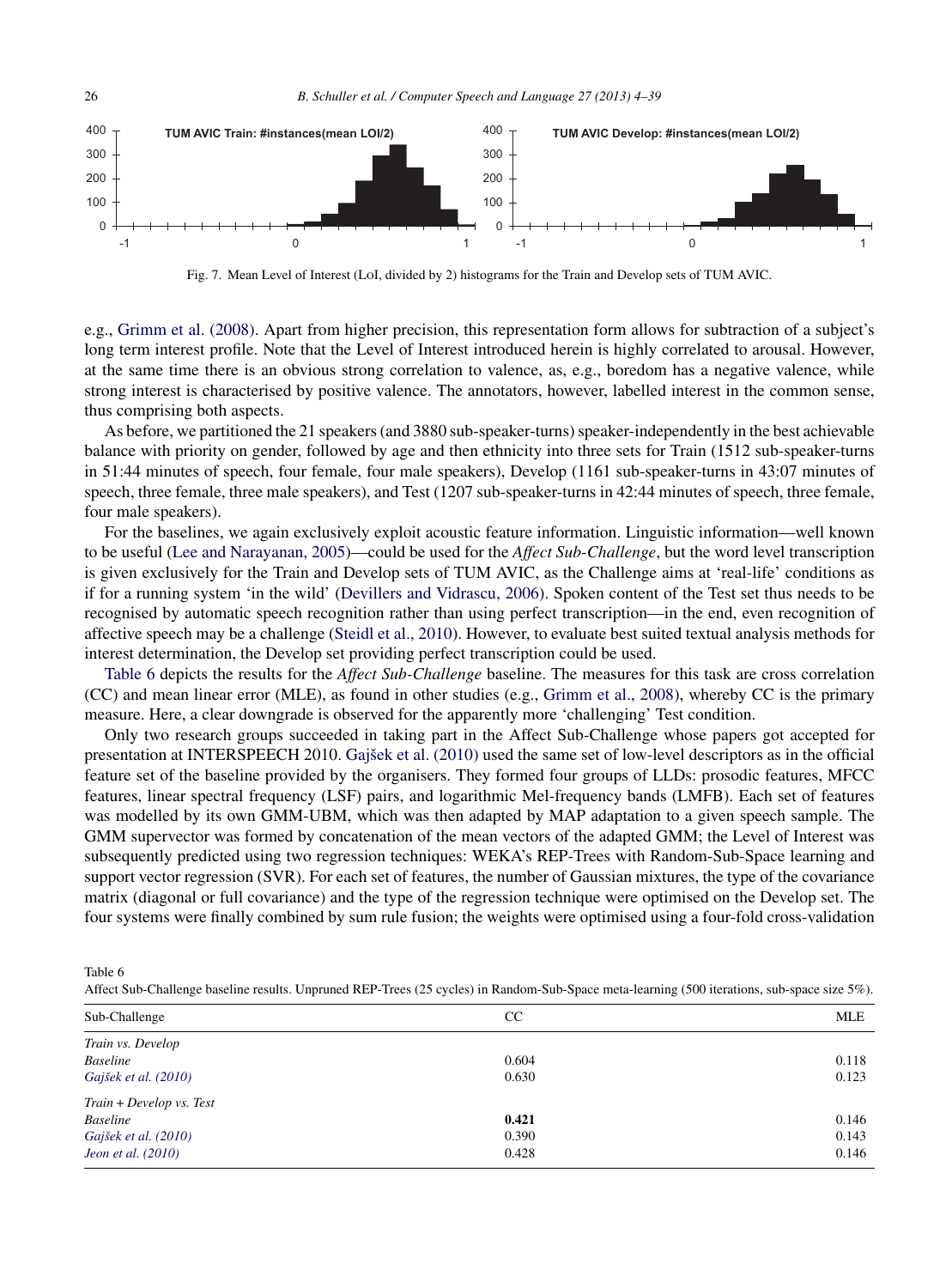<span id="page-23-0"></span>on the Develop set. Although the authors obtained better results on the Develop set (cf. [Table 6\),](#page-22-0) the results on the Test set in terms of the cross-correlation were slightly worse than the official baseline results.

The second research group taking part in the Affect Sub-Challenge was [Jeon et al. \(2010\), w](#page-29-0)ho also won this Sub-Challenge. They could improve the baseline results on the Test set slightly (cf. [Table 6\)](#page-22-0) with a decision level fusion of three sub-systems. The first two systems used acoustic information. In both systems the official openSMILE feature set provided by the organisers was used. In the first system, the Level of Interest was predicted with Random-Sub-Space with REP-Tree and in the second one, a Gaussian Process model with normalised polynomial kernel was used. The third sub-system was based on lexical information obtained from the output of an ASR system. Bag-of-words features, the number of words in a turn, the number of strong subjective words in a turn based on the subjective dictionary, and the maximum LoI value among all words in a turn were used. The LoI value of a word, defined as the average LoI value of all utterances that contain this word, was estimated on the Train set. A super-classifier (SVM) was used to combine the outputs of these three sub-systems. The most improvement was due to the integration of lexical information, although the word error rate of the ASR system seems to be very high (estimated to be around 70%; the human transcription was not available for the Test set).

Overall, this Challenge has seen several highly 'tuned' systems using additional data and fusing several engines; however, the best result was reached only by fusion of all participants' estimates, i.e., by employing even more systems.

## **7. Ten recent and future trends**

The variety of approaches that have been used in the Challenge mirrors the general trends described in [Section 5.](#page-9-0) In this final section, we will in addition present a list of *ten trends* that possibly—and hopefully—will characterise the field of automatic processing of paralinguistics in the years to come; some of the trends have been exemplified above, some others will only be mentioned.

**More tasks and coupling of tasks**: A variety of tasks has been mentioned passim so far; this list is, however, not exhaustive. It will simply be a matter of availability of annotated data which additional tasks will be addressed. The taxonomy along the time axis, displayed in [Section 2,](#page-1-0) is a convenient point of departure for (inter-)dependencies and coupling of tasks: Long term traits are interdependent to some degree (e.g., age with height and weight); medium-term phenomena can be dependent on long term traits, e.g., health state can deteriorate with age, and short term states such as emotion are of course dependent on personality traits [\(Reisenzein and Weber, 2009; Revelle and Scherer, 2009\).](#page-32-0) Simultaneously learning multiple classification targets or exploiting contextual knowledge (automatic estimation of certain speaker or speech characteristics for a related classification task) is especially promising whenever there exist correlations between the characteristics and prediction targets. For example, a benefit of modelling age and gender in parallel over dealing with each attribute individually could be proven in our first Paralinguistic Challenge. For paralinguistic information extraction, a number of different methods exists in theory and partly in practice to exploit such additional 'contextual' knowledge such as age, emotion, gender, height, race, etc.: These methods comprise separate models per class, normalisation, or more complex adaptation by type or addition of speaker state and trait information as additional feature. In [Schuller et al. \(2011e\), fi](#page-33-0)rst beneficial effects are shown by providing knowledge on speaker traits as ground truth feature information, when assessing other speaker traits. This may occur in practical situations where, for example, height can be assessed by analysing camera recordings. The authors choose the TIMIT corpus mentioned above and the three main speaker traits age, gender, and height with the additional speaker information of speaker dialect region, education level, and race. While this work focused on knowledge inclusion by feature addition, there obviously are many other approaches to exploit such knowledge, e.g., by building age, gender, or height dependent models for any of the other tasks. This will require further experience in the case of age and height dependent models because reasonable quantisation is required. A further step will be to find methods to automatically estimate any of these parameters at the same time by mutual exploitation of each other—which is interesting, given the different task representations (continuous, ordinal, or binary). Methods such as multi-task learning of neural nets generally allow for this [\(Stadermann et al., 2005\);](#page-33-0) however, they have to be tailored accordingly.

**More continuous modelling**: The classic approach is classification with two to *N* classes, e.g., the big six emotions, gender, or age groups. However, in most cases, this goes along with some reduction of information, especially where continuous or ordinal measures are the basic units, as is the case for intoxication (blood alcohol percentage), age, weight, height, and the like. Further, human annotation is often performed using ordinal scales, be this degree of intoxication or sleepiness, of emotion-related states such as level of interest, or based on dimensional approaches towards emotion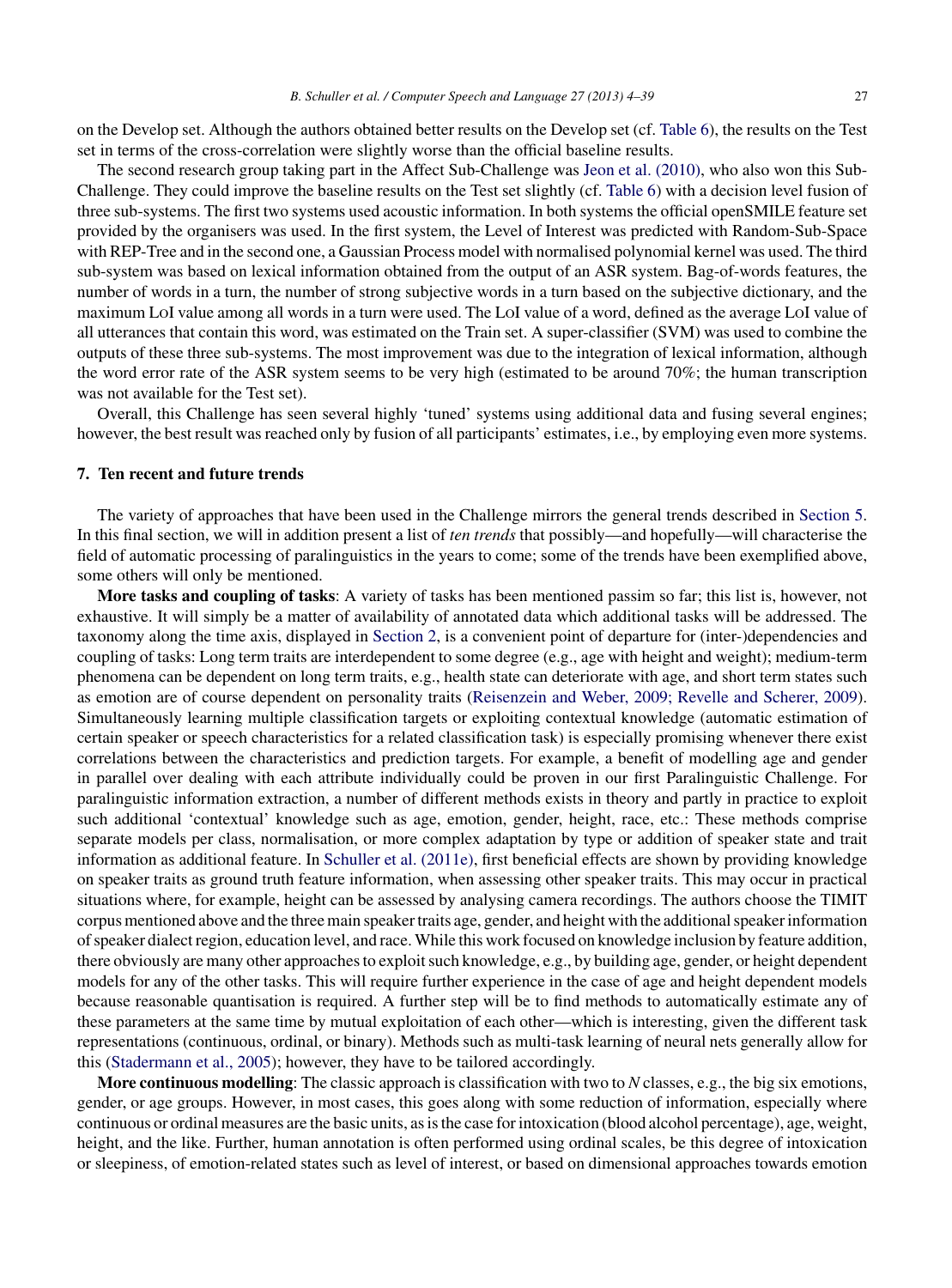(activation, valence, power, etc.) ([Gunes et al., 2011\),](#page-29-0) or personality (the 'big five OCEAN' dimensions). If continuous or ordinal measures are available, regression procedures such as (Recurrent) Neural Networks, Support Vector Regression, or REP-Trees can be applied, as well as evaluation procedures such as correlation coefficient, mean linear error, or mean square error. In addition to a continuous representation, annotation over time is becoming 'more continuous' for short term speaker states by real-time labelling per dimension (sliders can be shifted with a sampling frequency of 10 ms, for example with the Feeltrace toolkit [\(Cowie et al., 2000\)\)](#page-27-0). This continuous annotation allows for mapping to larger chunks such as syllables, words, turns, etc. ([Wöllmer et al., 2010\),](#page-34-0) e.g., by averaging.

**More, synthesised and agglomerated data, and cross-corpus modelling**: Paralinguistic databases are still sparse—in particular publicly available ones. But, this seems to be changing: There are more databases increasingly available, and hopefully, this trend will continue in the future. Then, multi-corpus and cross-corpus evaluations such as the ones described above for age and gender (cf. [Section 6.1\)](#page-12-0) and as recently done for emotion ([Stuhlsatz et al., 2011;](#page-33-0) [Schuller et al., 2010c; Eyben et al., 2010a\)](#page-33-0) could be part of future research on combined speaker trait analysis. In addition, this allows for data agglomeration ([Schuller et al., 2011f\),](#page-33-0) i.e., for a combination of multiple corpora for model training—a standard procedure in automatic speech recognition. It has further been shown that synthesised speech can be used for improved cross-corpus model training in speaker state analysis ([Schuller and Burkhardt, 2010\)—](#page-32-0)a promising result, as synthesised speech can be produced in high variety, altering all states and traits to produce very general learning models. Finally, semi-supervised learning or even unsupervised learning can be employed for adding large amounts of speech and language data ([Jia et al., 2007; Mahdhaoui and Chetouani, 2009; Yamada et al., 2010\).](#page-29-0)

**More and novel features**: A plethora of different (types of) new features and varieties of established features has been evaluated and described in numerous papers; it has been repeatedly shown that enlarging the feature space can help boost accuracy ([Schuller et al., 2008c, 2011a\).](#page-33-0) All these features can be combined in different ways—the problem being less the possibility to compute and combine them in brute force approaches, but finding out whether they really add new information and by that, help boosting performance in more general or cross-corpus and cross-task analyses, and help doing feature selection and reduction. An interesting alternative is to investigate expert-crafted higher-level features ([Mubarak et al., 2006\)](#page-31-0) such as perceptually motivated features [\(Wu et al., 2011; Mahdhaoui et al., 2010\),](#page-34-0) or features based on pre-classification ([Ringeval and Chetouani, 2008\).](#page-32-0)

**More (coupling of) linguistics and non-linguistics**: Recently, there is renewed interest in non-verbal/non-linguistic phenomena and their use in human–human/human–machine communication. The ultimate solution will of course not be to define new research domains as dealing (only) with non-verbal phenomena (Social Signal Processing ([Vinciarelli](#page-34-0) [et al., 2009\)\)](#page-34-0), but to combine acoustic/vocal with linguistic/verbal—and multimodal—analysis. There are, already, a couple of papers that integrate such non-linguistic information either directly into the linguistic string [\(Schuller et al.,](#page-32-0) [2009a\)](#page-32-0) or in a late fusion ([Eyben et al., 2011b\).](#page-28-0)

**More optimisation**: Based on publicly available corpora with well-defined partitioning, and based on the experience gained with first challenges ([Schuller et al., 2009b, 2010b\),](#page-33-0) more systematic optimisation is encouraged and reported. These optimisation steps usually involve feature space optimisation by reduction and selection; this can be done 'globally', i.e., for all classes at a time, or 'locally', e.g., for sub-sets of classes in hierarchical classification ([Lee](#page-29-0) [et al., 2009, 2011b\),](#page-29-0) or for different phonemes, etc. [\(Bitouk et al., 2011\).](#page-27-0) Also, feature generation [\(Schuller et al.,](#page-33-0) [2006b\)](#page-33-0) can be employed. Recently, more optimisation for data representation is utilised such as instance balancing (e.g., by SMOTE ([Schuller et al., 2009b\)](#page-33-0) or similar techniques) or instance selection ([Erdem et al., 2010; Schuller](#page-28-0) [et al., 2011f\),](#page-28-0) and more systematic classifier and regressor optimisation and tailored architectures (hierarchical [\(Yoon](#page-34-0) [and Park, 2011\)](#page-34-0) and hybrid ([Schuller et al., 2004\)](#page-33-0) or ensembles [\(Schuller et al., 2005; Schwenker et al., 2010\)\)](#page-32-0). The Challenge reported above has also shown an increasing trend towards fusion of multiple systems. More specific to speech analysis than to machine learning in general, speaker clustering for state analysis or speech clustering by state for trait analysis [\(Dongdong and Yingchun, 2009; Li et al., 2009\),](#page-28-0) and adaptation/normalisation is observed in particular for speaker state analysis. Finally, also in (speech) signal capturing optimisation efforts can be observed increasingly in the literature, for instance, the use of silent speech interfaces for stress detection and speaker verification ([Patil and](#page-31-0) [Hansen, 2010\).](#page-31-0)

**More robustness**: Normally, speech is preferred if recorded under acoustically favourable conditions, i.e., with a close-talk microphone. Robustness refers to 'technical' robustness against noise ([Tabatabaei and Krishnan, 2010\)](#page-33-0) (technical noise, cocktail party effect), reverberation [\(Weninger et al., 2011; Schuller, 2011\),](#page-34-0) packet loss, and coding. These phenomena have, however, almost exclusively been addressed for affect analysis so far—other speaker classification tasks are yet to follow. Non-technical robustness refers to phenomena such as: attempted fraud (feigning a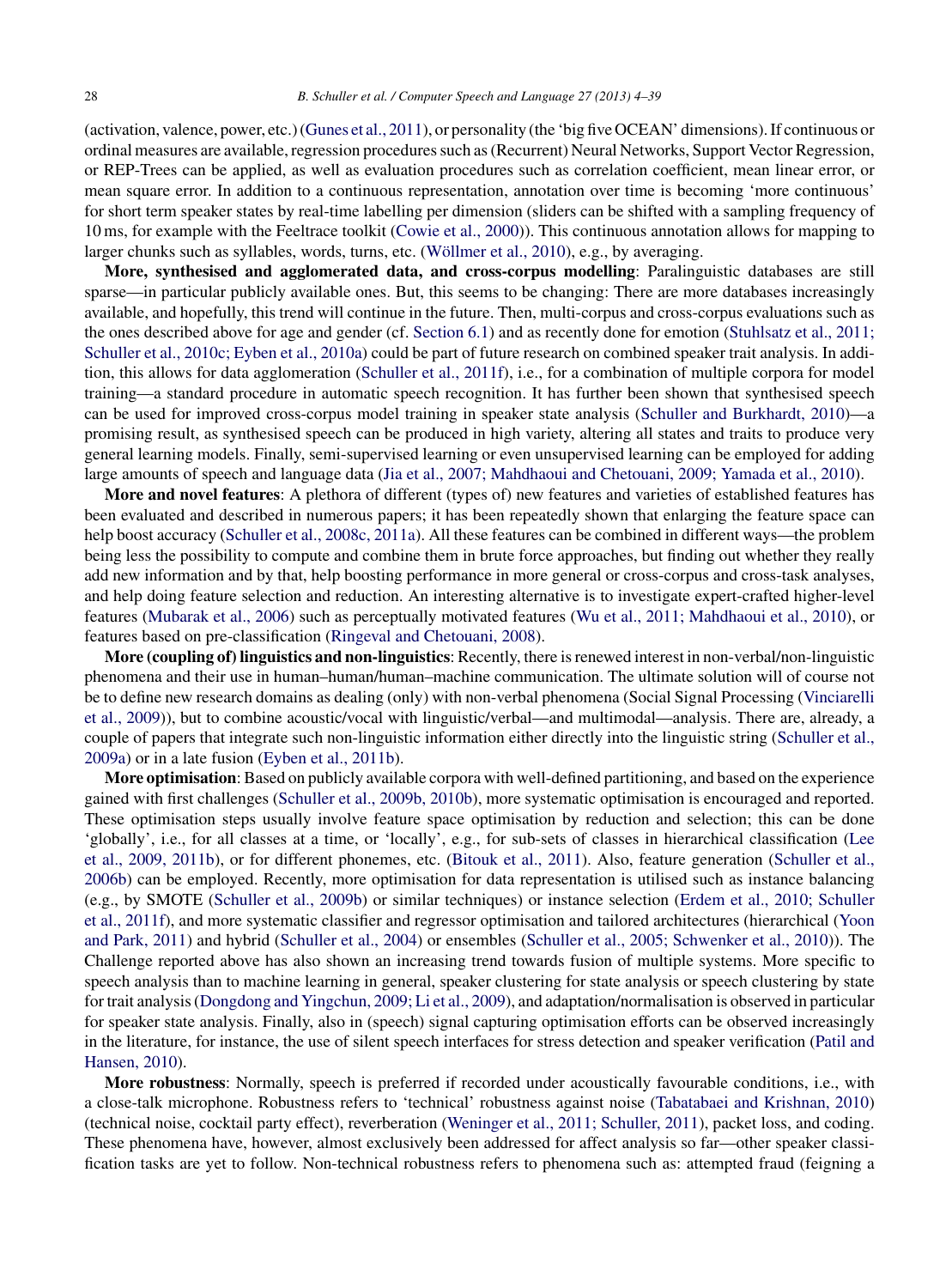<span id="page-25-0"></span>speaker trait such as identity or age, or a speaker state such as degree of intoxication, or emotion which is not one's own ([Cannizzaro et al., 2004; Reilly et al., 2004\)\)](#page-27-0), correct identification even if influenced or distorted by intervening factors such as tiredness or emotion [\(Shahin, 2009\),](#page-33-0) or the use of non-idiosyncratic/non-native language ([Chen and](#page-27-0) [Bond, 2010\).](#page-27-0)

**More standardisation**: This is sorely needed as measures of performance, for instance, vary widely between studies. Examples for standardisations comprise markup languages such as the ones named above (EMMA ([Baggia](#page-26-0) [et al., 2007\),](#page-26-0) EmotionML ([Schröder et al., 2007\),](#page-32-0) MIML ([Mao et al., 2008\),](#page-30-0) VoiceXML), documentation and wellmotivated grouping of features such as the CEICES Feature Coding Scheme [\(Batliner et al., 2011c\),](#page-26-0) and well-defined evaluation settings [\(Schuller et al., 2009b, 2010b, 2011c\),](#page-33-0) and feature sets and classification frameworks as provided by the openSMILE [\(Eyben et al., 2010b\)](#page-28-0) and openEAR [\(Eyben et al., 2009\)](#page-28-0) toolkits in this field.

**More realism**: This is an ever-lasting topic: Basically there is agreement that less acted, more realistic data are needed but progress is slow, due to the high effort of collecting and subsequently processing realistic data. Realism concerns type of data (more spontaneous, conversational, verbally non-restricted speech) and transparent choice of instances, i.e., no preselection of nice and straightforward cases, especially not on an intuitive basis [\(Steidl et al., 2009\).](#page-33-0) It further concerns the types of processing such as fully automatic chunking based on acoustic, phonetic, or linguistic criteria, dealing with ASR output ([Metze et al., 2011\)](#page-30-0) and not with forced alignment [\(Schuller et al., 2007b\),](#page-33-0) or manual segmentation and transliteration of the spoken word chain. If additional meta-information or common knowledge is exploited in the analysis process, this should be accessed by actual web-based queries rather than providing exactly the correct and flawless data, etc. Evaluation should follow well established criteria such as partitioning into train, develop, and test set, and subject independence, i.e., not (only) randomised and by that, subject dependent many-fold cross-validation.

**Cross-cultural aspects**: The task is getting even more challenging if we look at cross-cultural effects. Speech has both universal aspects, on the one hand, and language- or culture-specific aspects, on the other hand. Despite centuries of theoretical debate [\(Boden, 2008\),](#page-27-0) the balance between these two classes of properties is still highly controversial. At a superficial level, it is clear that spoken language differs across cultures and languages along a multiplicity of dimensions, ranging from phonetics through grammar, vocabulary and metaphor, to pragmatics and discourse strategies. (Some of these differences, such as those involving metaphor or phonetics, may be pronounced even for cultural groups that share the same language, whereas other factors such as grammar tend to be more widely shared by speakers of the same language.) However, so far the effects of culture on the various facets of speaker classification have received comparatively little attention. Various authors have reported that modern approaches to speaker identification are reasonably insensitive to the language being spoken (see, e.g., [Bellegarda, 2007\).](#page-27-0) Although statistically significant differences in the performance of speaker-verification algorithms on different languages from the same corpus have been reported ([Kleynhans and Barnard, 2005\),](#page-29-0) these differences are relatively small in magnitude. Emotion recognition, on the other hand, has been shown to depend strongly on the language being spoken [\(Shami and](#page-33-0) [Verhelst, 2007; Chen, 2009; Esposito and Riviello, 2011\).](#page-33-0)

With the gain in accuracies and higher generalisation abilities of future automatic paralinguistic analysis systems to be expected following these trends, we look forward to seeing more applications in a real-world-context.

#### **8. Concluding remarks**

In conclusion, we herewith summarise the multiple threads of ideas and results presented in this article. We started with a short historical overview and a description of the most important aspects of defining the realm of paralinguistics. Then, we sketched promising applications. In order to end up with successful applications, we have to first establish successful computational approaches toward detecting, classifying, and recognizing paralinguistic phenomena, be these distinctive classes or continua. Of course, a full foundation of this field is far beyond what this article can achieve. We thus concentrated on a specific use case, namely the first Paralinguistic Challenge which has to be taken as exemplar for state-of-the-art computational approaches. Obviously, there is a gap between these approaches and basic—phonetic or linguistic—research: Successful computational approaches use more or less sophisticated (combinations/fusions of) classifiers together with either some standard set of features—mostly MFCCs—or with brute force feature sets, in combination with some feature reduction or selection. Naturally enough, in such a challenge where performance is the most important measure, interpretation of phenomena and pertinent features comes second—or not at all. However, this nicely mirrors the state-of-the-art in general: Results or interpretations from basic research are simply taken as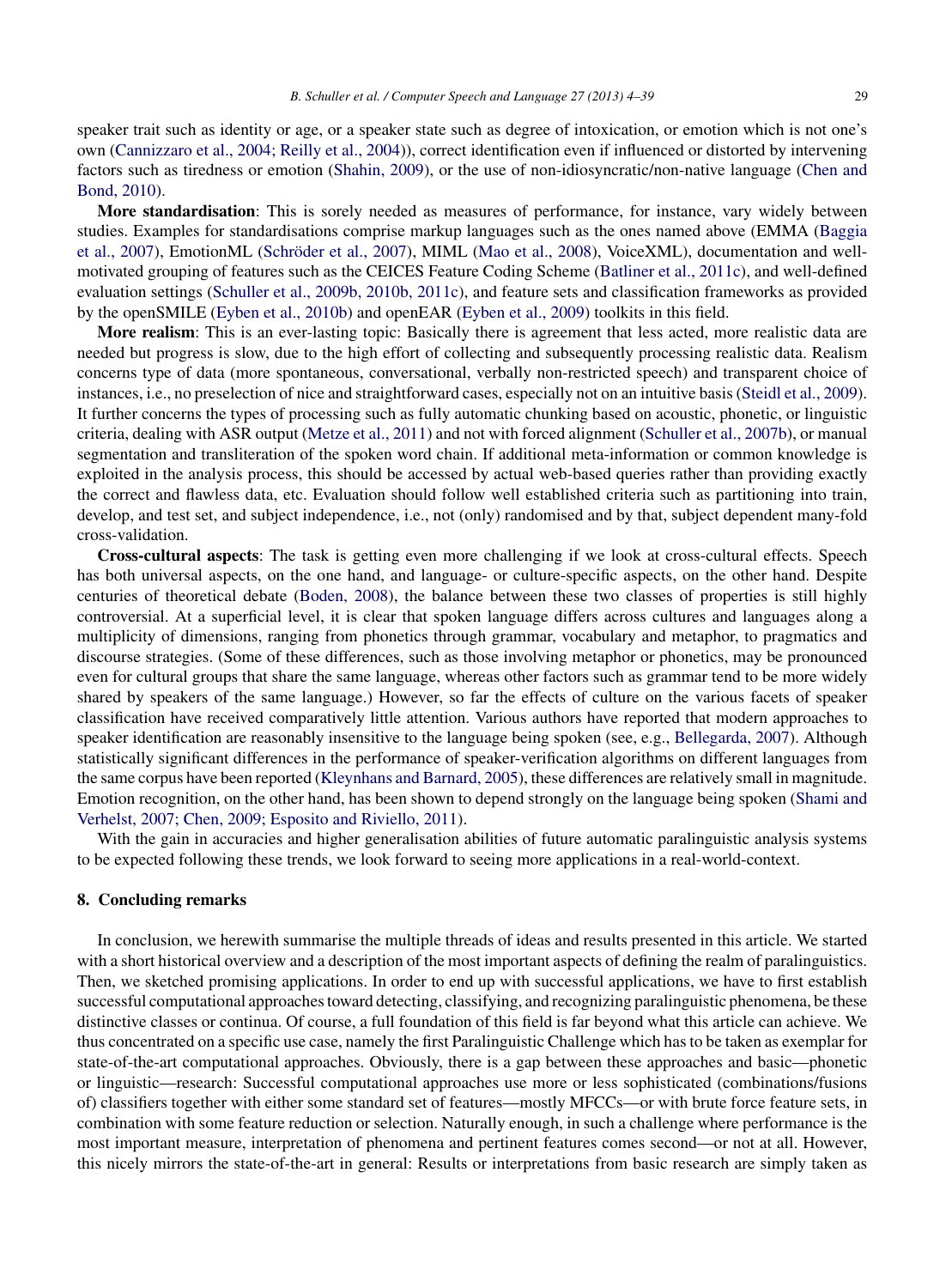<span id="page-26-0"></span>suggestion for putting into operation the machinery of data mining and pattern recognition. Most likely, for the next time to come, the two approaches will simply run in parallel, without too much interdependence. It is evident, though, that optimal performance can be reached only with a deeper understanding and harnessing of the underlying processes. We have mentioned some of these aspects in [Section 7, a](#page-23-0)nd the basic conceptual inventory has been sketched in [Section](#page-1-0) [2.](#page-1-0) Needless to say, there is much more to take into account for implementing a fully functional paralinguistic module within applications including generation of speech and facial gestures and the use of multimodality in general, the incorporation of non-linguistic/social context, philosophical considerations and psychological understanding and last but definitely not least, ethical considerations. Indeed, the balance between what is computationally possible and what is societally meaningful are critical but largely open questions of ongoing inquiry.

## **Acknowledgements**

The authors would like to thank the sponsors of the challenge, the HUMAINE Association and Deutsche Telekom Laboratories. The responsibility lies with the authors.

This work was supported by a fellowship within the postdoc program of the German Academic Exchange Service (DAAD).

#### **References**

Abercrombie, D., 1968. Paralanguage. International Journal of Language & Communication Disorders 3, 55–59.

- Ai, H., Litman, D., Forbes-Riley, K., Rotaru, M., Tetreault, J., Purandare, A., 2006. Using system and user performance features to improve emotion detection in spoken tutoring dialogs. In: Proceedings of the Interspeech, Pittsburgh, pp. 797–800.
- Al Hashimi, S., 2009. Vocal telekinesis: towards the development of voice-physical installations. Universal Access in the Information Society 8 (2), 65–75.
- Ang, J., Dhillon, R., Shriberg, E., Stolcke, A., 2002. Prosody-based automatic detection of annoyance and frustration in human–computer dialog. In: Proceedings of the Interspeech, Denver, pp. 2037–2040.
- Arunachalam, S., Gould, D., Anderson, E., Byrd, D., Narayanan, S., 2001. Politeness and frustration language in child–machine interactions. In: Proceedings of the Eurospeech. Aalborg, pp. 2675–2678.
- Athanaselis, T., Bakamidis, S., Dologlu, I., Cowie, R., Douglas-Cowie, E., Cox, C., 2005. ASR for emotional speech: clarifying the issues and enhancing performance. Neural Networks 18, 437–444.
- Baggia, P., Burnett, D.C., Carter, J., Dahl, D.A., McCobb, G., Raggett, D., 2007. EMMA: Extensible MultiModal Annotation Markup Language. [http://www.w3.org/TR/emma/.](http://www.w3.org/TR/emma/)
- Bard, E.G., Sotillo, C., Anderson, A.H., Thompson, H.S., Taylor, M.M., 1996. The DCIEM map task corpus: spontaneous dialogue under SD and drug treatment. Speech Communication 20, 71–84.
- Batliner, A., 1984. The comprehension of grammatical and natural gender: a cross-linguistic experiment. Linguistics 22, 831–856.
- Batliner, A., Burger, S., Johne, B., Kiessling, A., 1993. MÜSLI: a classification scheme for laryngealizations. In: Proceedings of the ESCA Workshop on Prosody, Lund University, Department of Linguistics, Lund, pp. 176–179.
- Batliner, A., Burkhardt, F., van Ballegooy, M., Nöth, E., 2006. A taxonomy of applications that utilize emotional awareness. In: Proceedings of IS-LTC 2006, Ljubliana, pp. 246–250.
- Batliner, A., Fischer, K., Huber, R., Spilker, J., Nöth, E., 2000. Desperately seeking emotions: actors, wizards, and human beings. In: Proceedings of the ISCA Workshop on Speech and Emotion, Newcastle, Northern Ireland, pp. 195–200.
- Batliner, A., Schuller, B., Schaeffler, S., Steidl, S., 2008a. Mothers, adults, children, pets—towards the acoustics of intimacy. In: Proceedings of ICASSP 2008, Las Vegas, pp. 4497–4500.
- Batliner, A., Schuller, B., Seppi, D., Steidl, S., Devillers, L., Vidrascu, L., Vogt, T., Aharonson, V., Amir, N., 2011a. The Automatic Recognition of Emotions in Speech. In: Petta, P., Pelachaud, C., Cowie, R. (Eds.), Emotion-Oriented Systems: The Humaine Handbook. Springer, Berlin Heidelberg, pp. 71–99.
- Batliner, A., Seppi, D., Steidl, S., Schuller, B., 2010. Segmenting into adequate units for automatic recognition of emotion-related episodes: a speech-based approach. Advances in Human–Computer Interaction (article ID 782802), 15pp.
- Batliner, A., Steidl, S., Eyben, F., Schuller, B. On laughter and speech laugh, based on observations of child–robot interaction. In: Trouvain, J., Campbell, N. (Eds.), The Phonetics of Laughing. Saarbrücken University Press, Saarbrücken, to appear.
- Batliner, A., Steidl, S., Hacker, C., Nöth, E., 2008b. Private emotions vs. social interaction—a data-driven approach towards analysing emotions in speech. User Modeling and User-Adapted Interaction 18, 175–206.
- Batliner, A., Steidl, S., Nöth, E., 2007. Laryngealizations and emotions: How Many Babushkas? In: Proceedings of the International Workshop on Paralinguistic Speech – between Models and Data (ParaLing'07), Saarbrücken, pp. 17–22.
- Batliner, A., Steidl, S., Nöth, E., 2011b. Associating children's non-verbal and verbal behaviour: body movements, emotions, and laughter in a human–robot interaction. In: Proceedings of the ICASSP, Prague, pp. 5828–5831.
- Batliner, A., Steidl, S., Schuller, B., Seppi, D., Vogt, T., Wagner, J., Devillers, L., Vidrascu, L., Aharonson, V., Amir, N., 2011c. Whodunnit—searching for the most important feature types signalling emotional user states in speech. Computer Speech and Language 25, 4–28.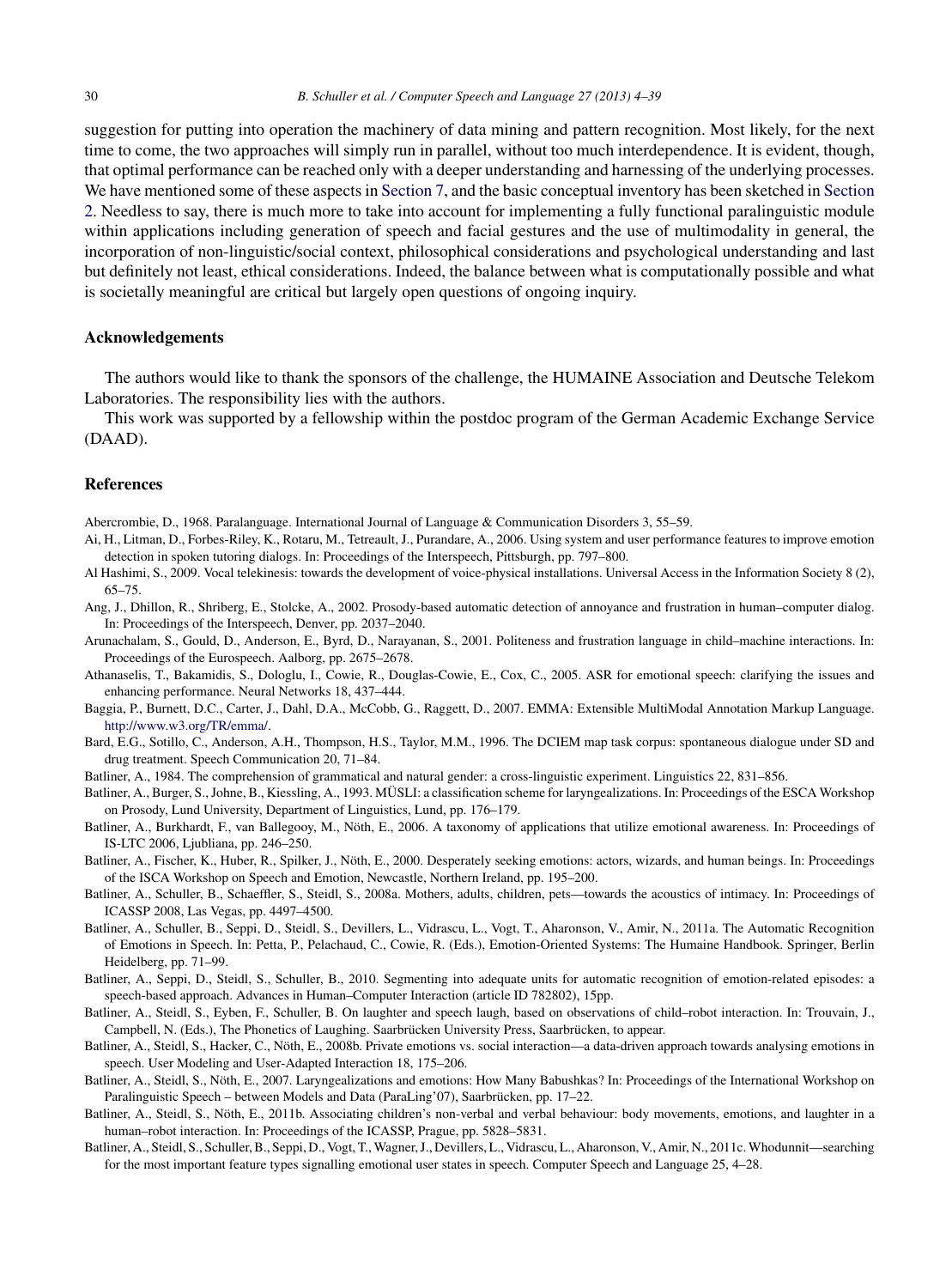- <span id="page-27-0"></span>Belin, P., Fillion-Bilodeau, S., Gosselin, F., 2008. The montreal affective voices: a validated set of nonverbal affect bursts for research on auditory affective processing. Behavior Research Methods 40 (2), 531–539.
- Bellegarda, J.R., 2007. Language-independent speaker classification over a far-field microphone. In: Mueller, C. (Ed.), Speaker Classification II: Selected Projects. Springer-Verlag, Berlin, pp. 104–115.
- Bello, R., 2006. Causes and paralinguistic correlates of interpersonal equivocation. Journal of Pragmatics 38 (9), 1430–1441.
- Biever, C., 2005. You have three happy messages. New Scientist 185 (2481), 21.
- Bitouk, D., Verma, R., Nenkova, A., 2011. Class-level spectral features for emotion recognition. Speech Communication 52 (7–8), 613–625.
- Black, M., Chang, J., Narayanan, S., 2008. An empirical analysis of user uncertainty in problem-solving child–machine interactions. In: Proceedings of the 1st Workshop on Child, Computer and Interaction, Chania, Greece.
- Bloomfield, L., 1933. Language. Holt, Rinhart and Winston, New York, British edition 1935, London, Allen and Unwin.
- Bénézech, M., 2007. Vérité et mensonge: l'évaluation de la crédibilité en psychiatrie légale et en pratique judiciaire. Annales Medico-Psychologiques 165 (5), 351–364.
- Bocklet, T., Maier, A., Bauer, J.G., Burkhardt, F., Nöth, E., 2008. Age and gender recognition for telephone applications based on GMM supervectors and support vector machines. In: Proceedings of the ICASSP, Las Vegas, NV, pp. 1605–1608.
- Bocklet, T., Stemmer, G., Zeissler, V., Nöth, E., 2010. Age and gender recognition based on multiple systems—early vs. late fusion. In: ICSLP (2010), pp. 2830–2833.
- Boden, M., 2008. Mind as Machine: A History of Cognitive Science. Oxford University Press, New York, NY, Chapter 9.
- Böhm, T., Shattuck-Hufnagel, S., 2007. Listeners recognize speakers' habitual utterancefinal voice quality. In: Proceedings of the International Workshop on Paralinguistic Speech – between Models and Data (ParaLing'07), Saarbrücken, pp. 29–34.
- Boril, H., Sadjadi, S., Kleinschmidt, T., Hansen, J., 2010. Analysis and detection of cognitive load and frustration in drivers' speech. In: Proceedings of the Interspeech 2010, Makuhari, Japan, pp. 502–505.
- Boril, H., Sangwan, A., Hasan, T., Hansen, J., 2010. Automatic excitement-level detection for sports highlights generation. In: Proceedings of the Interspeech, Makuhari, Japan, pp. 2202–2205.
- Bruckert, L., Lienard, J., Lacroix, A., Kreutzer, M., Leboucher, G., 2006. Women use voice parameter to assess men's characteristics. Proceedings of the Royal Society B 237 (1582), 83–89.
- Burkhardt, F., Eckert, M., Johannsen, W., Stegmann, J., 2010. A database of age and gender annotated telephone speech. In: Proceedings of the 7th International Conference on Language Resources and Evaluation (LREC 2010), Valletta, Malta, pp. 1562–1565.
- Burkhardt, F., Paeschke, A., Rolfes, M., Sendlmeier, W., Weiss, B., 2005a. A database of German emotional speech. In: Proceedings of the Interspeech, Lisbon, pp. 1517–1520.
- Burkhardt, F., Schuller, B., Weiss, B., Weninger, F., 2011. 'Would you buy a car from me?'—on the likability of telephone voices. In: Proceedings of the Interspeech, Florence, Italy, pp. 1557–1560.
- Burkhardt, F., van Ballegooy, M., Englert, R., Huber, R., 2005b. An emotion-aware voice portal. In: Proceedings of the Electronic Speech Signal Processing ESSP, pp. 123–131.
- Byrd, D., 1994. Relations of sex and dialect to reduction. Speech Communication 15 (1–2), 39–54.
- Campbell, N., Kashioka, H., Ohara, R., 2005. No laughing matter. In: Proceedings of the Interspeech, Lisbon, pp. 465–468.
- Cannizzaro, M., Reilly, N., Snyder, P.J., 2004. Speech content analysis in feigned depression. Journal of Psycholinguistic Research 33 (4), 289–301.
- Caraty, M., Montacie, C., 2010. Multivariate analysis of vocal fatigue in continuous reading. In: Proceedings of the Interspeech 2010, Makuhari, Japan, pp. 470–473.
- Chen, A., 2009. Perception of paralinguistic intonational meaning in a second language. Language Learning 59 (2), 367–409.
- Chen, S.X., Bond, M.H., 2010. Two languages, two personalities? Examining language effects on the expression of personality in a bilingual context. Personality and Social Psychology Bulletin 36 (11), 1514–1528.
- Clavel, C., Vasilescu, I., Devillers, L., Richard, G., Ehrette, T., 2008. Fear-type emotion recognition for future audio-based surveillance systems. Speech Communication 50 (6), 487–503.
- Cowie, R., Douglas-Cowie, E., Savvidou, S., McMahon, E., Sawey, M., Schröder, M., 2000. Feeltrace: an instrument for recording perceived emotion in real time. In: Proceedings of the ISCA Workshop on Speech and Emotion, Newcastle, Northern Ireland, pp. 19–24.
- Cowie, R., Douglas-Cowie, E., Tsapatsoulis, N., Votsis, G., Kollias, S., Fellenz, W., Taylor, J., 2001. Emotion recognition in human–computer interaction. IEEE Signal Processing Magazine 18 (1), 32–80.
- Crystal, D., 1963. A perspective for paralanguage. Le Maître Phonétique 120, 25–29.
- Crystal, D., 1966. The linguistic status of prosodic and paralinguistic features. Proceedings of the University of Newcastle-upon Tyne Philosophical Society 1, 93–108.
- Crystal, D., 1974. Paralinguistics. In: Sebeok, T. (Ed.), Current Trends in Linguistics, vol. 12. Mouton, The Hague, pp. 265–295.
- De Melo, C., Paiva, A., 2007. Expression of emotions in virtual humans using lights, shadows, composition and filters. In: Vol. 4738 LNCS of Lecture Notes in Computer Science (including subseries Lecture Notes in Artificial Intelligence and Lecture Notes in Bioinformatics). Springer, pp. 549–560.
- de Saussure, F., 1916. Cours de linguistique générale. Payot, Paris.
- de Sevin, E., Bevacqua, E., Pammi, S., Pelachaud, C., Schröder, M., Schuller, B., 2010. A multimodal listener behaviour driven by audio input. In: Proceedings of the 9th Intenrational Conference on Autonomous Agents and Multiagent Systems (AAMAS) ACM International Workshop on Interacting with ECAs as Virtual Characters, Toronto, Canada, pp. 1–4.
- Delaborde, A., Devillers, L., 2010. Use of non-verbal speech cues in social interaction between human and robot: emotional and interactional markers. In: AFFINE'10 – Proceedings of the 3rd ACM Workshop on Affective Interaction in Natural Environments, Co-located with ACM Multimedia 2010, Florence, Italy, pp. 75–80.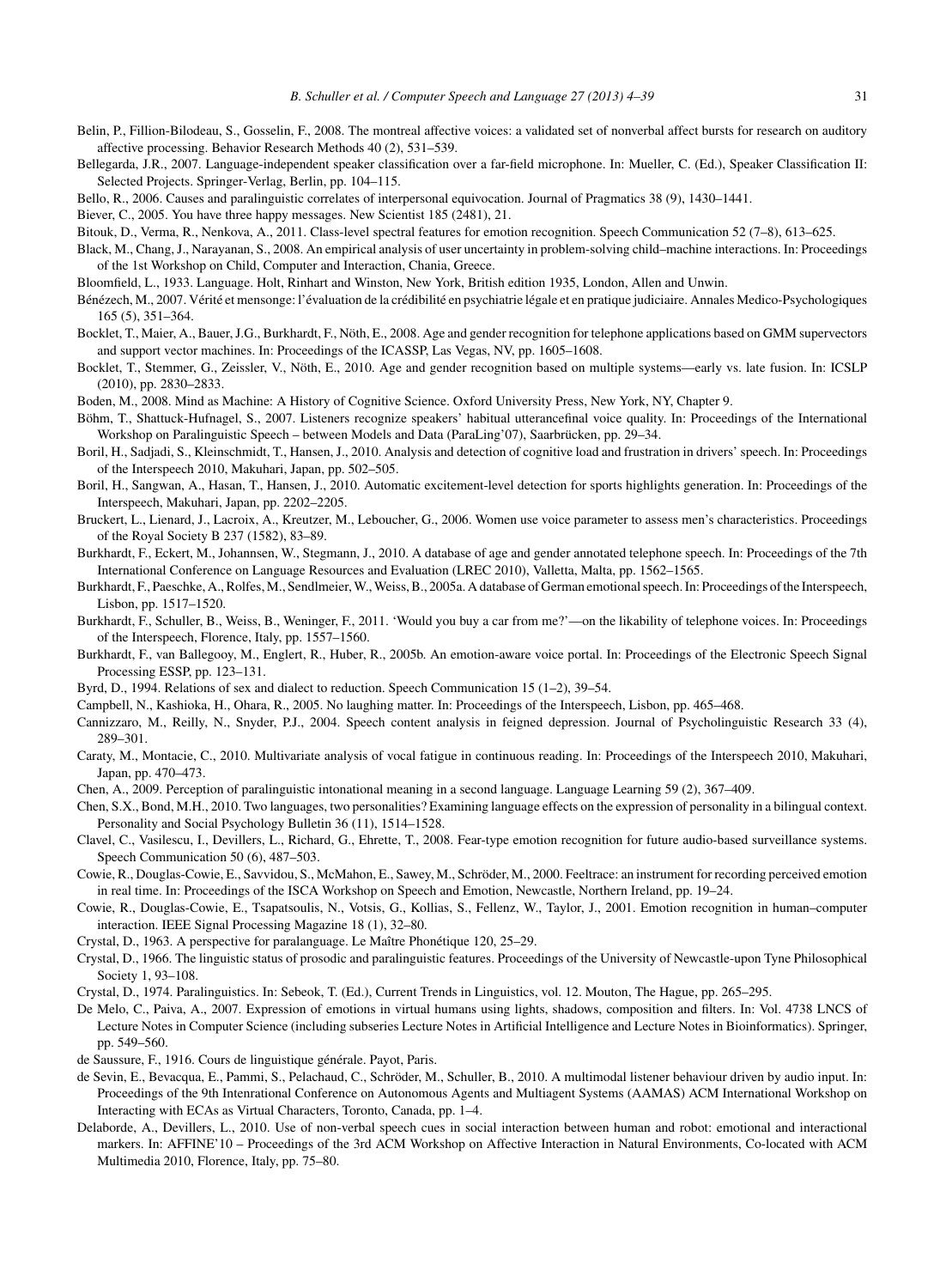- <span id="page-28-0"></span>Demouy, J., Plaza, M., Xavier, J., Ringeval, F., Chetouani, M., Périsse, D., Chauvin, D., Viaux, S., Golse, B., Cohen, D., Robel, L., 2011. Differential language markers of pathology in autism, pervasive developmental disorder not otherwise specified and specific language impairment. Research in Autism Spectrum Disorders 5 (4), 1402–1412.
- Devillers, L., Vidrascu, L., 2006. Real-life emotions detection with lexical and paralinguistic cues on human–human call center dialogs. In: Proceedings of the Interspeech, Pittsburgh, pp. 801–804.
- Devillers, L., Vidrascu, L., Lamel, L., 2005. Challenges in real-life emotion annotation and machine learning based detection. Neural Networks 18, 407–422.
- Dibazar, A., Narayanan, S., 2002. A system for automatic detection of pathological speech. In: Proceedings of the Conference on Signals, Systems, and Computers, Asilomar, CA.
- Dietterich, T.G., 1998. Approximate statistical tests for comparing supervised classification learning algorithms. Neural Computation 10, 1895–1923.
- Digman, J.M., 1990. Personality structure: emergence of the five-factor model. Annual Review of Psychology 41, 417–440.
- Dongdong, L., Yingchun, Y., 2009. Emotional speech clustering based robust speaker recognition system. In: Proceedings of the 2009 2nd International Congress on Image and Signal Processing, CISP'09, Tianjin, China, pp. 1–5.
- Ellgring, H., Scherer, K.R., 1996. Vocal indicators of mood change in depression. Journal of Nonverbal Behavior 20, 83–110.
- Enos, F., Shriberg, E., Graciarena, M., Hirschberg, J., Stolcke, A., 2007. Detecting deception using critical segments. In: Proceedings of the Interspeech, Antwerp, pp. 2281–2284.
- Erdem, C.E., Bozkurt, E., Erzin, E., Erdem, A.T., 2010. RANSAC-based training data selection for emotion recognition from spontaneous speech. In: AFFINE'10 – Proceedings of the 3rd ACM Workshop on Affective Interaction in Natural Environments, Co-located with ACM Multimedia 2010, Florence, Italy, pp. 9–14.
- Esposito, A., Riviello, M.T., 2011. The cross-modal and cross-cultural processing of affective information. In: Proceeding of the 2011 conference on Neural Nets WIRN10: Proceedings of the 20th Italian Workshop on Neural Nets. Vol. 226, pp. 301–310.
- Evans, S., Neave, N., Wakelin, D., 2006. Relationships between vocal characteristics and body size and shape in human males: an evolutionary explanation for a deep male voice. Biological Psychology 72 (2), 160–163.
- Evgeniou, T., Pontil, M., 2004. Regularized multi-task learning. In: Proceedings of the Tenth ACM SIGKDD International Conference on Knowledge Discovery and Data Mining, Seattle, WA, USA, pp. 109–117.
- Eyben, F., Batliner, A., Schuller, B., Seppi, D., Steidl, S., 2010a. Cross-corpus classification of realistic emotions—some pilot experiments. In: Proceedings of the 3rd International Workshop on EMOTION (satellite of LREC): Corpora for Research on Emotion and Affect, Valetta, pp. 77–82.
- Eyben, F., Petridis, S., Schuller, B., Tzimiropoulos, G., Zafeiriou, S., Pantic, M., 2011a. Audiovisual classification of vocal outbursts in human conversation using long–short-term memory networks. In: Proceedings of the ICASSP, Prague, pp. 5844–5847.
- Eyben, F., Wöllmer, M., Schuller, B., 2009. openEAR—introducing the Munich open-source emotion and affect recognition toolkit. In: Proceedings of the ACII, Amsterdam, pp. 576–581.
- Eyben, F., Wöllmer, M., Schuller, B., 2010b. openSMILE—the Munich versatile and fast open-source audio feature extractor. In: Proceedings of the ACM Multimedia. Florence, Italy, pp. 1459–1462.
- Eyben, F., Wöllmer, M., Valstar, M., Gunes, H., Schuller, B., Pantic, M., 2011b. String-based audiovisual fusion of behavioural events for the assessment of dimensional affect. In: Proc. 9th International IEEE Conference on Face and Gesture Recognition 2011 (FG 2011), Santa Barbara, CA, pp. 322–329.
- Fausey, C.M., Boroditsky, L., 2010. Subtle linguistic cues influence perceived blame and financial liability. Psychonomic Bulletin & Review 17, 644–650.
- Fernandez, R., Picard, R.W., 2003. Modeling drivers' speech under stress. Speech Communication 40, 145–159.
- Fischer-Jørgensen, E., 1989. Phonetic analysis of the stød in standard Danish. Phonetica 46, 1–59.
- Fisher, W., Doddington, G., Goudie-Marshall, K., 1986. The darpa speech recognition research database: specifications and status. In: Proceedings of the DARPA Workshop on Speech Recognition, pp. 93–99.
- Freese, J., Maynard, D.W., 1998. Prosodic features of bad news and good news in conversation. Language in Society 27, 195–219.
- Fujie, S., Ejiri, Y., Kikuchi, H., Kobayashi, T., 2006. Recognition of positive/negative attitude and its application to a spoken dialogue system. Systems and Computers in Japan 37 (12), 45–55.
- Gajšek, R., Žibert, J., Justin, T., Štruc, V., Vesnicer, B., Mihelič, F., 2010. Gender and affect recognition based on GMM and GMM-UBM modeling with relevance MAP estimation. In: Proceedings of the Interspeech, Makuhari, Japan, pp. 2810–2813.
- Gatica-Perez, D., McCowan, I., Zhang, D., Bengio, S., 2005 March. Detecting group interest-level in meetings. In: Proceedings of the ICASSP, Philadelphia, pp. 489–492.
- Gaurav, M., 2008. Performance analysis of spectral and prosodic features and their for emotion recognition in speech. In: Proceedings of the IEEE Workshop on Spoken Language Technology, SLT, Goa, India, pp. 313–316.
- Gawda, B., 2007. Neuroticism, extraversion, and paralinguistic expression. Psychological reports 100 (3 I), 721–726.
- Gerfen, C., Baker, K., 2005. The production and perception of laryngealized vowels in Coatzospan Mixtec. Journal of Phonetics, 311–334.
- Gillick, D., 2010. Can conversational word usage be used to predict speaker demographics? In: Proceedings of Interspeech, Makuhari, Japan, pp. 1381–1384.
- Gobl, C., Ní Chasaide, A., 2003. The role of voice quality in communicating emotion, mood and attitude. Speech Communication 40, 189–212.
- Gocsál, 2009. Female listeners' personality attributions to male speakers: the role of acoustic parameters of speech. Pollack Periodica 4 (3), 155–165.
- Gonzalez, J., 2004. Formant frequencies and body size of speaker: a weak relationship in adult humans. Journal of Phonetics 32 (2), 277–287.
- Gregory, S., Gallagher, T., 2002. Spectral analysis of candidates' nonverbal vocal communication: predicting U.S. presidential election outcomes. Social Psychology Quarterly 65, 298–308.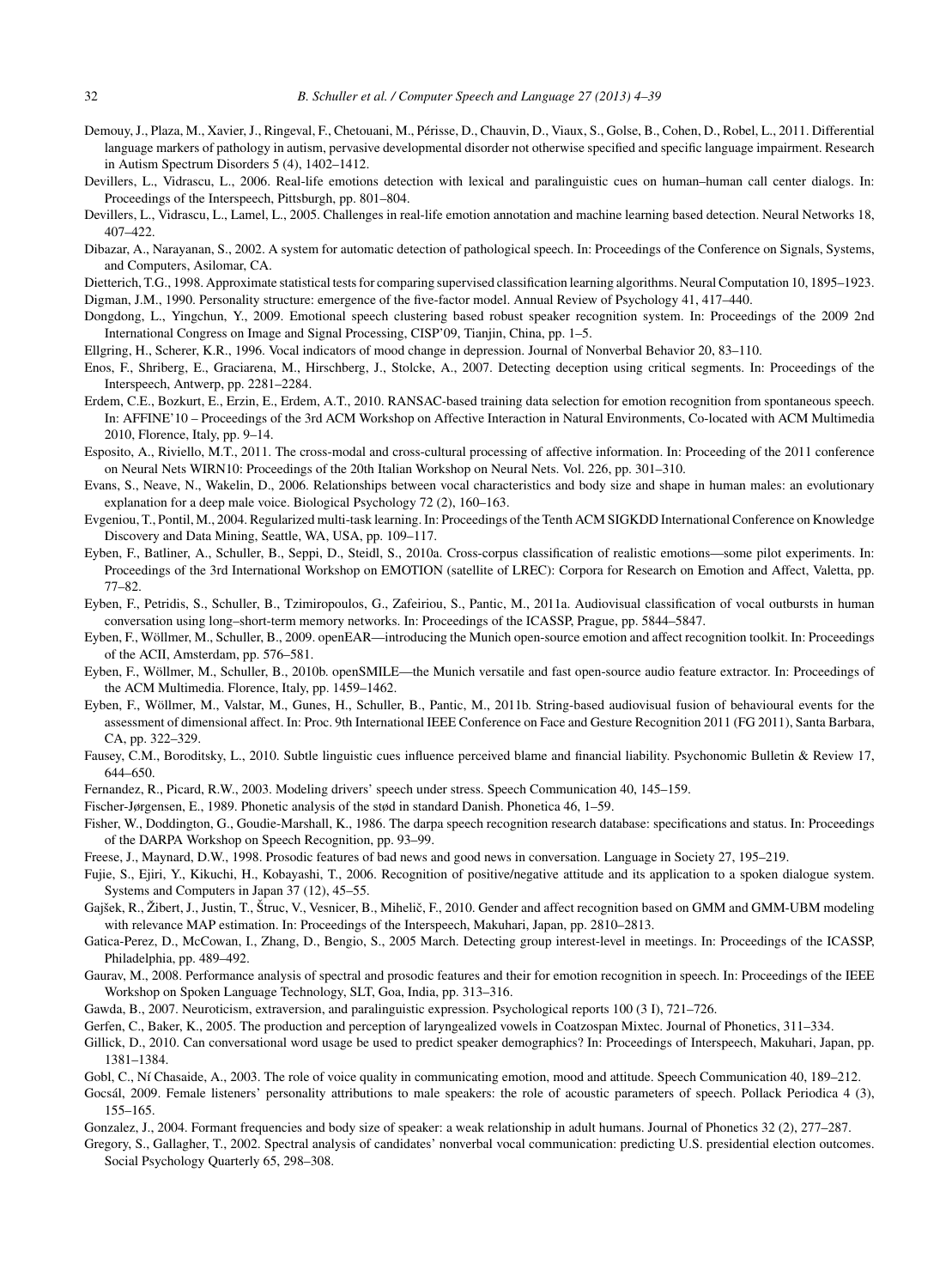- <span id="page-29-0"></span>Grimm, M., Kroschel, K., Narayanan, S., 2008. The Vera am Mittag German audio-visual emotional speech database. In: Proceedings of the IEEE International Conference on Multimedia and Expo (ICME), Hannover, Germany, pp. 865–868.
- Gunes, H., Schuller, B., Pantic, M., Cowie, R., 2011. Emotion representation, analysis and synthesis in continuous space: a survey. In: Proceedings of the International Workshop on Emotion Synthesis, rePresentation, and Analysis in Continuous spacE (EmoSPACE 2011) held in conjunction with the 9th International IEEE Conference on Face and Gesture Recognition 2011 (FG 2011), Santa Barbara, CA, pp. 827–834.
- Hall, M., Frank, E., Holmes, G., Pfahringer, B., Reutemann, P., Witten, I., 2009. The WEKA Data Mining Software: an update. SIGKDD Explorations, 11.
- Hansen, J., Bou-Ghazale, S., 1997. Getting started with susas: a speech under simulated and actual stress database. In: Proceedings of the Eurospeech, Rhodes, Greece, pp. 1743–1746.
- Harrison, Y., Horne, J., 2000. The impact of sleep deprivation on decision making: a review. Journal of Experimental Psychology: Applied 6, 236–249.
- Huber, D., 1988. Aspects of the communicative function of voice in text intonation. Ph.D. Thesis. Chalmers University, Göteborg/Lund.
- Ipgrave, J., 2009. The language of friendship and identity: children's communication choices in an interfaith exchange. British Journal of Religious Education 31 (3), 213–225.
- Ishi, C., Ishiguro, H., Hagita, N., 2005. Proposal of acoustic measures for automatic detection of vocal fry. In: Proceedings of the Interspeech, Lisbon, pp. 481–484.
- Ishi, C., Ishiguro, H., Hagita, N., 2006. Using prosodic and voice quality features for paralinguistic information extraction. In: Proceedings of the Speech Prosody 2006, Dresden, pp. 883–886.
- Jeon, J.H., Xia, R., Liu, Y., 2010. Level of interest sensing in spoken dialog using multi-level fusion of acoustic and lexical evidence. In: ICSLP (2010), pp. 2802–2805.
- Jessen, M., 2007. Speaker classification in forensic phonetics and acoustics. In: Müller, C. (Ed.), Speaker Classification I, vol. 4343. Springer, Berlin, Heidelberg, pp. 180–204.
- Jia, L., Chun, C., Jiajun, B., Mingyu, Y., Jianhua, T., 2007. Speech emotion recognition using an enhanced co-training algorithm. In: Proceedings of the 2007 IEEE International Conference on Multimedia and Expo, ICME 2007, Beijing, China, pp. 999–1002.
- Jolliffe, I.T., 2002. Principal Component Analysis. Springer, Berlin.
- Kennedy, L., Ellis, D., 2003 December. Pitch-based emphasis detection for characterization of meeting recordings. In: Proceedings of the ASRU, Virgin Islands, pp. 243–248.
- Kießling, A., Kompe, R., Niemann, H., Nöth, E., Batliner, A., 1995. Voice source state as a source of information in speech recognition: detection of laryngealizations. In: Rubio Ayuso, A., López Soler, J. (Eds.), Speech Recognition and Coding, New Advances and Trends, vol. 147 of NATO ASI Series F. Springer, Berlin, pp. 329–332.
- Kleynhans, N.T., Barnard, E., 2005. Language dependence in multilingual speaker verification. In: Proceedings of the 16th Annual Symposium of the Pattern Recognition Association of South Africa, Langebaan, South Africa, November, pp. 117–122.
- Kockmann, M., Burget, L., Černocký, J., 2010. Brno University of Technology System for Interspeech 2010 Paralinguistic Challenge. In: Proceedings of the Interspeech, Makuhari, Japan, pp. 2822–2825.
- Koshizen, T., Kon, M., Prendinger, H., Hasegawa, Y., Aihara, K., 2007. User interest estimation using cross-modal computation. International Journal of Computational Intelligence Research 3 (3), 177–191.
- Krajewski, J., Batliner, A., Golz, M., 2009. Acoustic sleepiness detection: framework and validation of a speech-adapted pattern recognition approach. Behavior Research Methods 41, 795–804.
- Krauss, R.M., Freyberg, R., Morsella, E., 2002. Inferring speakers physical attributes from their voices. Journal of Experimental Social Psychology 38 (6), 618–625.
- Kushan, S., Slifka, J., 2006. Is irregular phonation a reliable cue towards the segmentation of continuous speech in American English? In: Proceedings of the Speech Prosody 2006, Dresden, pp. 795–798.
- Kwon, H., Berisha, V., Spanias, A., 2008. Real-time sensing and acoustic scene characterization for security applications. In: Proceedings of the 3rd International Symposium on Wireless Pervasive Computing, ISWPC 2008, pp. 755–758.
- Laskowski, K., 2009. Contrasting emotion-bearing laughter types in multiparticipant vocal activity detection for meetings. In: Proceedings of the ICASSP, Taipei, Taiwan, pp. 4765–4768.
- Laskowski, K., Ostendorf, M., Schultz, T., 2008. Modeling vocal interaction for text-independent participant characterization in multi-party conversation. In: Proceedings of the 9th SIGdial Workshop on Discourse and Dialogue, Columbus, pp. 148–155.
- Laver, J., 1994. Principles of Phonetics. Cambridge University Press, Cambridge.
- Lee, C., Mower, E., Busso, C., Lee, S., Narayanan, S., 2009. Emotion recognition using a hierarchical binary decision tree approach. In: Proceedings of the Interspeech, Brighton, pp. 320–323.
- Lee, C., Narayanan, S., Pieraccini, R., 2001. Recognition of negative emotions from the speech signal. In: Proceedings of the ASRU, Madonna di Campiglio, Italy, pp. 240–243.
- Lee, C.-C., Black, M., Katsamanis, A., Lammert, A., Baucom, B., Christensen, A., Georgiou, P., Narayanan, S., 2010. Quantification of prosodic entrainment in affective spontaneous spoken interactions of married couples. In: Proceedings of the Interspeech, Makuhari, Japan, pp. 793–796.
- Lee, C.-C., Katsamanis, A., Black, M., Baucom, B., Georgiou, P., Narayanan, S., 2011a. An analysis of pca-based vocal entrainment measures in married couples' affective spoken interactions. In: Proceedings of the Interspeech, Florence, Italy, pp. 3101–3104.
- Lee, C.-C., Mower, E., Busso, C., Lee, S., Narayanan, S., 2011b. Emotion recognition using a hierarchical binary decision tree approach. Speech Communication 53 (9–10), 1162–1171.
- Lee, C.M., Narayanan, S.S., 2005. Toward detecting emotions in spoken dialogs. IEEE Transactions on Speech and Audio Processing 13 (2), 293–303.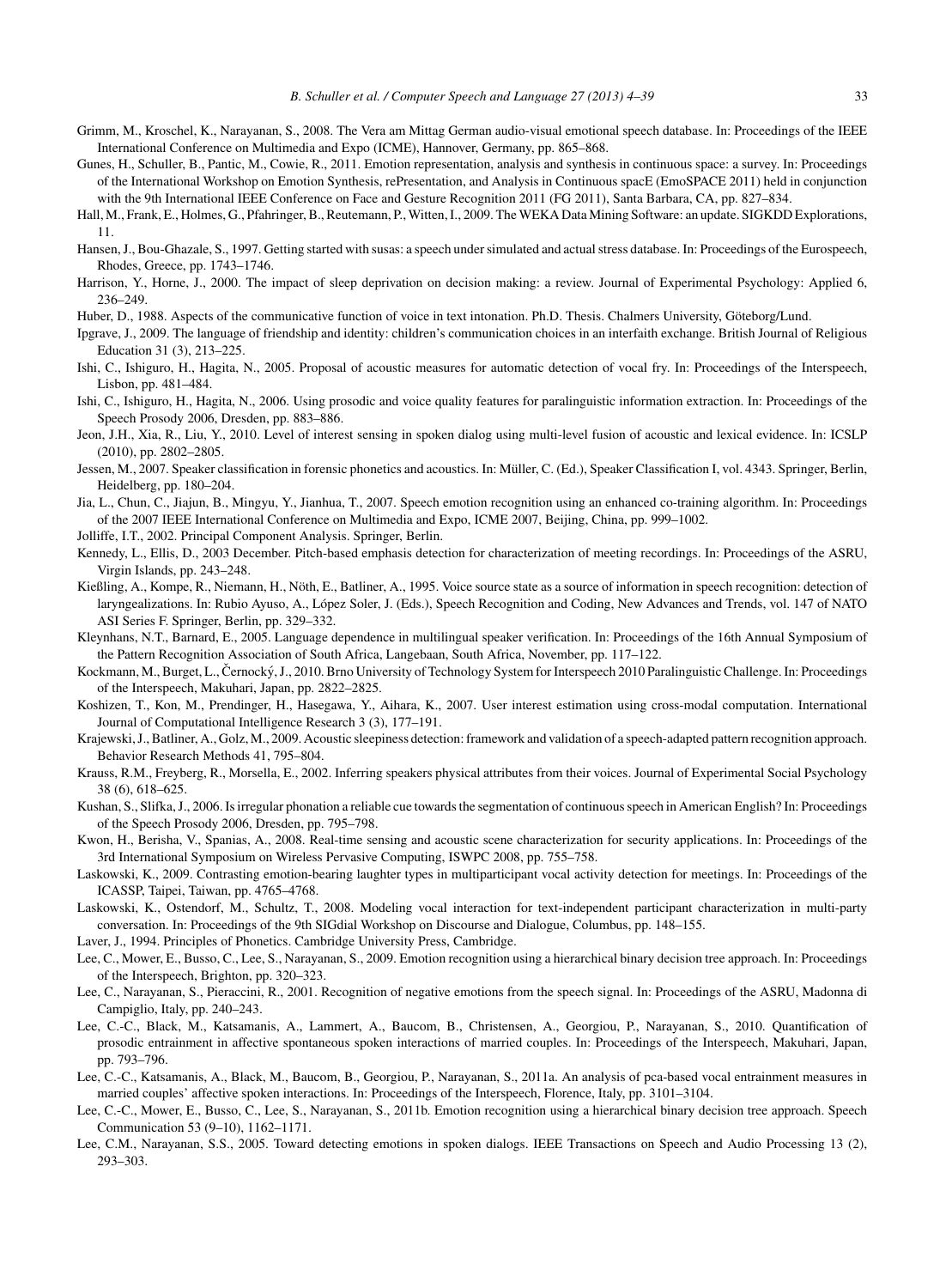- <span id="page-30-0"></span>Levit, M., Huber, R., Batliner, A., Nöth, E., 2001. Use of prosodic speech characteristics for automated detection of alcohol intoxination. In: Bacchiani, M., Hirschberg, J., Litman, D., Ostendorf, M. (Eds.), Proceedings of the Workshop on Prosody and Speech Recognition 2001. Red Bank, NJ, pp. 103–106.
- Li, D., Wu, Z., Yang, Y., 2009. Speaker recognition based on pitch-dependent affective speech clustering. Moshi Shibie yu Rengong Zhineng/Pattern Recognition and Artificial Intelligence 22 (1), 136–141.
- Li, M., Jung, C.-S., Han, K.J., 2010. Combining five acoustic level modeling methods for automatic speaker age and gender recognition. In: Proceedings of the Interspeech, Makuhari, Japan, pp. 2826–2829.
- Lingenfelser, F., Wagner, J., Vogt, T., Kim, J., André, E., 2010. Age and gender classification from speech using decision level fusion and ensemble based techniques. In: Proceedings of the Interspeech, Makuhari, Japan, pp. 2798–2801.
- Litman, D., Forbes, K., 2003. Recognizing emotions from student speech in tutoring dialogues. In: Proceedings of the ASRU, Virgin Island, pp. 25–30.
- Litman, D., Rotaru, M., Nicholas, G., 2009. Classifying turn-level uncertainty using word-level prosody. In: Proceedings of the Interspeech, Brighton, UK, pp. 2003–2006.
- Local, J., Kelly, J., 1986. Projection and 'silences': notes on phonetic and conversational structure. Human Studies 9, 185–204.
- Mahdhaoui, A., Chetouani, M., 2009. A new approach for motherese detection using a semi-supervised algorithm. In: Machine Learning for Signal Processing XIX – Proceedings of the 2009 IEEE Signal Processing Society Workshop, MLSP 2009. IEEE, Grenoble, France, pp. 1–6.
- Mahdhaoui, A., Chetouani, M., Kessous, L., 2010. Time-frequency features extraction for infant directed speech discrimination. In: Proceeding of the 2009 international conference on Advances in Nonlinear Speech Processing NOLISP'09 (Vol. 5933 LNAI of Lecture Notes in Computer Science). Springer, pp. 120–127.
- Maier, A., Haderlein, T., Eysholdt, U., Rosanowski, F., Batliner, A., Schuster, M., Nöth, E., 2009. PEAKS—a system for the automatic evaluation of voice and speech disorders. Speech Communication 51, 425–437.
- Mairesse, F., Walker, M.A., Mehl, M.R., Moore, R.K., 2007. Using linguistic cues for the automatic recognition of personality in conversation and text. Journal of Artificial Intelligence Research 30, 457–500.
- Malyska, N., Quatieri, T., Sturim, D., 2005. Automatic dysphonia recognition using biologically inspired amplitude-modulation features. In: Proceedings of the ICASSP, Prague, pp. 873–876.
- Mao, X., Li, Z., Bao, H., 2008. An extension of MPML with emotion recognition functions attached. In: Proceedings of the 8th international conference on Intelligent Virtual Agents IVA '08 (Vol. 5208 LNAI of Lecture Notes in Computer). Springer, pp. 289–295.
- Martinez, C.A., Cruz, A., 2005. Emotion recognition in non-structured utterances for human–robot interaction. In: IEEE International Workshop on Robot and Human Interactive Communication, Nashville, pp. 19–23.
- Massida, Z., Belin, P., James, C., Rouger, J., Fraysse, B., Barone, P., Deguine, O., 2011. Voice discrimination in cochlear-implanted deaf subjects. Hearing Research 275 (1–2), 120–129.
- Matos, S., Birring, S., Pavord, I., Evans, D., 2006. Detection of cough signals in continuous audio recordings using hidden Markov models. IEEE Transactions on Biomedical Engineering, 1078–1108.
- Meinedo, H., Trancoso, I., 2010. Age and gender classification using fusion of acoustic and prosodic features. In: Proceedings of the Interspeech, Makuhari, Japan, pp. 2818–2821.
- Metze, F., Ajmera, J., Englert, R., Bub, U., Burkhardt, F., Stegmann, J., Müller, C., Huber, R., Andrassy, B., Bauer, J.G., Littel, B., 2007. Comparison of four approaches to age and gender recognition for telephone applications. In: Proceedings of the ICASSP, Honolulu, Hawaii, April, pp. 1089–1092.
- Metze, F., Batliner, A., Eyben, F., Polzehl, T., Schuller, B., Steidl, S., 2011. Emotion recognition using imperfect speech recognition. In: Proceedings of the Interspeech, Makuhari, Japan, pp. 478–481.
- Micchelli, C.A., Pontil, M., 2005. Kernels for multi-task learning. In: Proceedings of the 18th Conference on Neural Information Processing Systems, Vancouver, BC, pp. 1–8.
- Minematsu, N., Sekiguchi, M., Hirose, K., 2002. Automatic estimation of one's age with his/her speech based upon acoustic modeling techniques of speakers. In: Proceedings of the ICASSP, Orlando, Florida, pp. 137–140.
- Minematsu, N., Sekiguchi, M., Hirose, K., 2002. Performance improvement in estimating subjective agedness with prosodic features. In: Proceedings of the Speech Prosody 2002, Aix-en-Provence, France, pp. 507–510.
- Minematsu, N., Yamauchi, K., Hirose, K., 2003. Automatic Estimation of Perceptual Age Using Speaker Modeling Techniques. In: Proceedings of the Eurospeech, Geneva, Switzerland, pp. 3005–3008.
- Mishne, G., Carmel, D., Hoory, R., Roytman, A., Soffer, A., 2005. Automatic analysis of call-center conversations. In: Proceedings of the CIKM'05, Bremen, Germany, pp. 453–459.
- Mohammadi, G., Vinciarelli, A., Mortillaro, M., 2010. The voice of personality: mapping nonverbal vocal behavior into trait attributions. In: Proceedings of the SSPW 2010, Firenze, Italy, pp. 17–20.
- Mokhtari, A., Campbell, N., 2008. Speaking style variation and speaker personality. In: Proceedings of the Speech Prosody, Campinas, Brazil, pp. 601–604.
- Mori, H., Satake, T., Nakamura, M., Kasuya, H., 2011. Constructing a spoken dialogue corpus for studying paralinguistic information in expressive conversation and analyzing its statistical/acoustic characteristics. Speech Communication 53 (1), 36–50.
- Mota, S., Picard, R.W., 2003. Automated Posture Analysis for Detecting Learner's Interest Level. In: Proceedings of the Conference on Computer Vision and Pattern Recognition, Madison, Wisconsin, pp. 49–56.
- Mower, E., Black, M., Flores, E., Williams, M., Narayanan, S., 2011. Design of an emotionally targeted interactive agent for children with autism. In: Proceedings of the IEEE International Conference on Multimedia and Expo (ICME 2011), Barcelona, Spain, pp. 1–6.
- Mower, E., Metallinou, A., Lee, C.-C., Kazemzadeh, A., Busso, C., Lee, S., Narayanan, S., 2009. Interpreting ambiguous emotional expressions. In: Proceedings of the ACII, Amsterdam, pp. 662–669.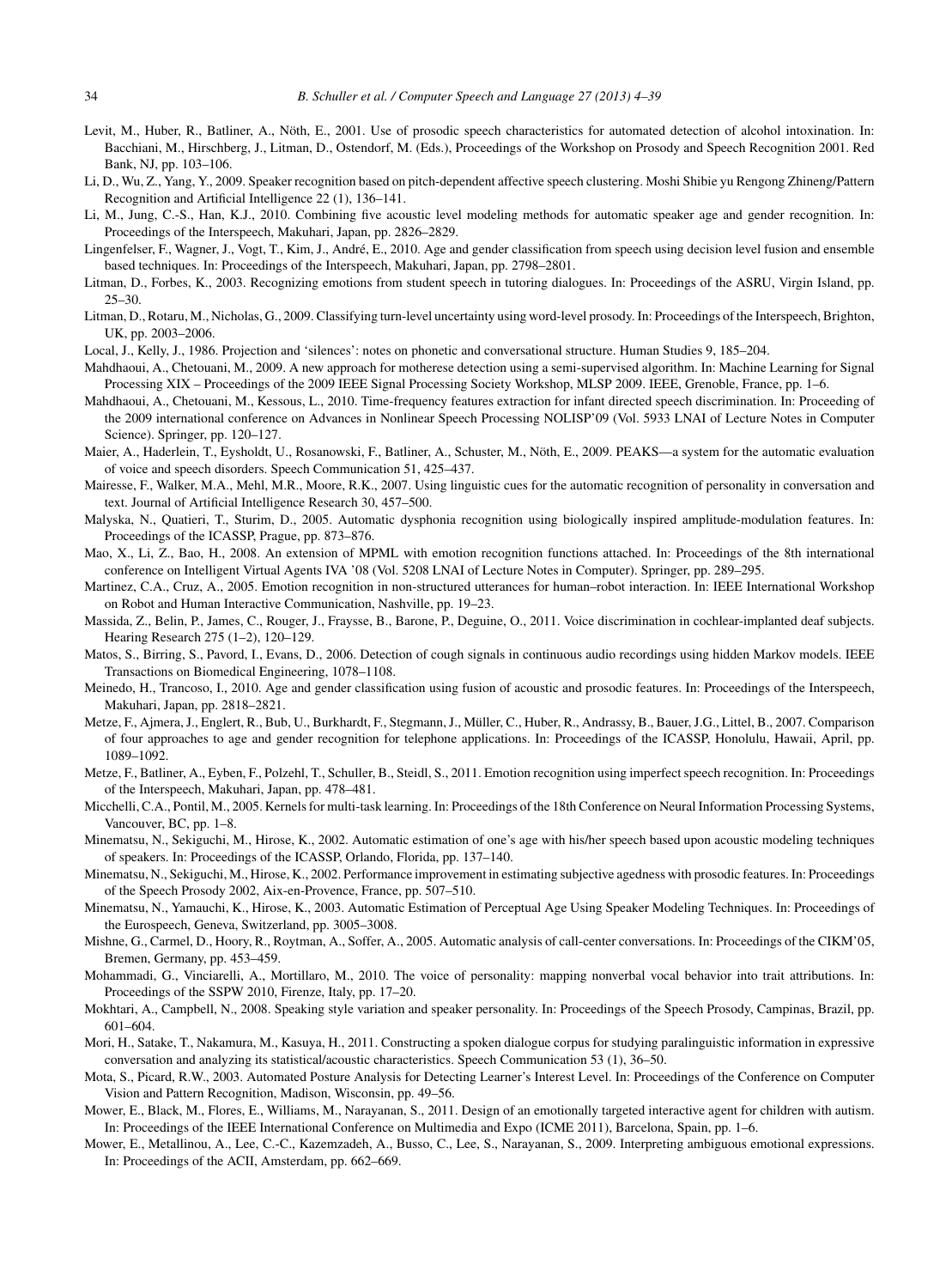- <span id="page-31-0"></span>Mporas, I., Ganchev, T., 2009. Estimation of unknown speakers' height from speech. International Journal of Speech Technology 12 (4), 149–160. Mubarak, O.M., Ambikairajah, E., Epps, J., 2006. Novel features for effective speech and music discrimination. In: IEEE International Conference on Engineering of Intelligent Systems, ICEIS 2006, Islamabad, pp. 1–5.
- Müller, C., 2005. Zweistufige kontextsensitive Sprecherklassifikation am Beispiel von Alter und Geschlecht [Two-layered context-sensitive speaker classification on the example of age and gender]. Ph.D. Thesis. Computer Science Institute, University of the Saarland, Germany.
- Müller, C., 2006 September. Automatic recognition of speakers' age and gender on the basis of empirical studies. In: Proceedings of the Interspeech, Pittsburgh, Pennsylvania, pp. 1–4.
- Müller, C., 2007. Classifying speakers according to age and gender. In: Müller, C. (Ed.), Speaker Classification II, vol. 4343 of Lecture Notes in Computer Science /Artificial Intelligence. Springer, Heidelberg/New York/Berlin.
- Müller, C., Burkhardt, F., 2007. Combining short-term cepstral and long-term prosodic features for automatic recognition of speaker age. In: Proceedings of the Interspeech, Antwerp, Belgium, August, pp. 1–4.
- Müller, C., Wittig, F., Baus, J., 2003. Exploiting speech for recognizing elderly users to respond to their special needs. In: Proceedings of the Eurospeech, Geneva, Switzerland, pp. 1305–1308.
- Mysak, E.D., 1959. Pitch duration characteristics of older males. Journal of Speech and Hearing Research 2, 46–54.
- Nadeu, M., Prieto, P., 2011. Pitch range, gestural information, and perceived politeness in catalan. Journal of Pragmatics 43 (3), 841–854.
- Nguyen, P., Le, T., Tran, D., Huang, X., Sharma, D., 2010. Fuzzy support vector machines for age and gender classification. In: Proceedings of the Interspeech, Makuhari, Japan, pp. 2806–2809.
- Ni, K., Carin, L., Dunson, D., 2007. Multi-task learning for sequential data via IHMMS and the nested Dirichlet process. In: Proceedings of the 24th International Conference on Machine Learning (ICML), Corvalis, Oregon, pp. 689–696.
- Ní Chasaide, A., Gobl, C., 2004. Voice quality and  $f_0$  in prosody: towards a holistic account. In: Proceedings of the Speech Prosody 2004, Nara, Japan, p. 4.
- Nose, T., Kato, Y., Kobayashi, T., 2007. Style estimation of speech based on multiple regression hidden semi-Markov model. In: Proceedings of the Interspeech, Antwerp, pp. 2285–2288.
- Oberlander, J., Nowson, S., 2006. Whose thumb is it anyway? Classifying author personality from weblog text. In: Proceedings of the COLING/ACL 2006 Main Conference Poster Sessions, Sydney, pp. 627–634.
- Obozinski, G., Taskar, B., 2006. Multi-task feature selection. In: Workshop of structural Knowledge Transfer for Machine Learning in the 23rd International Conference on Machine Learning (ICML), Pittsburgh, Pennsylvania, pp. 1–15.
- Oller, D.K., Niyogic, P., Grayd, S., Richards, J.A., Gilkerson, J., Xu, D., Yapanel, U., Warrene, S.F., 2010. Automated vocal analysis of naturalistic recordings from children with autism, language delay, and typical development. Proceedings of the National Academy of Sciences of the United States of America (PNAS), 107.
- Omar, M.K., Pelecanos, J., 2010. A novel approach to detecting non-native speakers and their native language. In: Proceedings of the ICASSP, Dallas, Texas, pp. 4398–4401.
- Pachet, F., Roy, P., 2009. Analytical features: a knowledge-based approach to audio feature generation. EURASIP Journal on Audio Speech and Music Processing, 23.
- Pal, P., Iyer, A., Yantorno, R., 2006. Emotion detection from infant facial expressions and cries. In: Proc. ICASSP, Toulouse, pp. 809–812.
- Pao, T., Yeh, J., Tsai, Y., 2010. Recognition and analysis of emotion transition in mandarin speech signal. In: Proceedings of the IEEE International Conference on Systems, Man and Cybernetics, Istanbul, Turkey, pp. 3326–3332.
- Patil, S.A., Hansen, J.H.L., 2010. The physiological microphone (pmic): a competitive alternative for speaker assessment in stress detection and speaker verification. Speech Communication 52 (4), 327–340.
- Pentland, A., Madan, A., 2005. Proceedings of the IEEE International Conference on Computer Vision, Workshop on Modeling People and Human Interaction (ICCV-PHI) , Beijing, October.
- Perera, D., Eales, R.T.J., Blashki, K., 2009. Supporting the creative drive: investigating paralinguistic voice as a mode of interaction for artists with upper limb disabilities. Universal Access in the Information Society 8 (2), 77–88.
- Pfister, T., Robinson, P., 2010. Speech emotion classification and public speaking skill assessment. In: Proceedings of the International Workshop on Human Behaviour Understanding, Istanbul, Turkey, pp. 151–162.
- Picard, R., 2003. Affective computing: challenges. Journal of Human–Computer Studies 59, 55–64.
- Pike, K.L., 1945. The Intonation of American English. University of Michigan Press, Ann Arbor.
- Polzehl, T., Möller, S., Metze, F., 2010. Automatically assessing personality from speech. In: Proceedings of the 2010 IEEE 4th International Conference on Semantic Computing, ICSC 2010, Pittsburgh, PA, pp. 134–140.
- Pon-Barry, H., 2008. Prosodic manifestations of confidence and uncertainty in spoken language. In: Proceedings of the Interspeech, Brisbane, Australia, pp. 74–77.
- Porat, R., Lange, D., Zigel, Y., 2010. Age recognition based on speech signals using weights supervector. In: ICSLP (2010), pp. 2814–2817.
- Price, L., Richardson, J.T.E., Jelfs, A., 2007. Face-to-face versus online tutoring support in distance education. Studies in Higher Education 32 (1), 1–20.
- Provine, R., 1993. Laughter punctuates speech: linguistic, social and gender contexts of laughter. Ethology 15, 291–298.
- Pudil, P., Novovicova, J., Kittler, J., 1994. Floating search methods in feature selection. Pattern Recognition Letters 15, 1119–1125.
- Qvarfordt, P., Beymer, D., Zhai, S.X., 2005. Realtourist—a study of augmenting human–human and human–computer dialogue with eye-gaze overlay. In: INTERACT 2005, vol. LNCS 3585, pp. 767–780.
- Rankin, K.P., Salazar, A., Gorno-Tempini, M.L., Sollberger, M., Wilson, S.M., Pavlic, D., Stanley, C.M., Glenn, S., Weiner, M.W., Miller, B.L., 2009. Detecting sarcasm from paralinguistic cues: anatomic and cognitive correlates in neurodegenerative disease. NeuroImage 47 (4), 2005–2015.
- Reilly, N., Cannizzaro, M.S., Harel, B.T., Snyder, P.J., 2004. Feigned depression and feigned sleepiness: a voice acoustical analysis. Brain and cognition 55 (2), 383–386.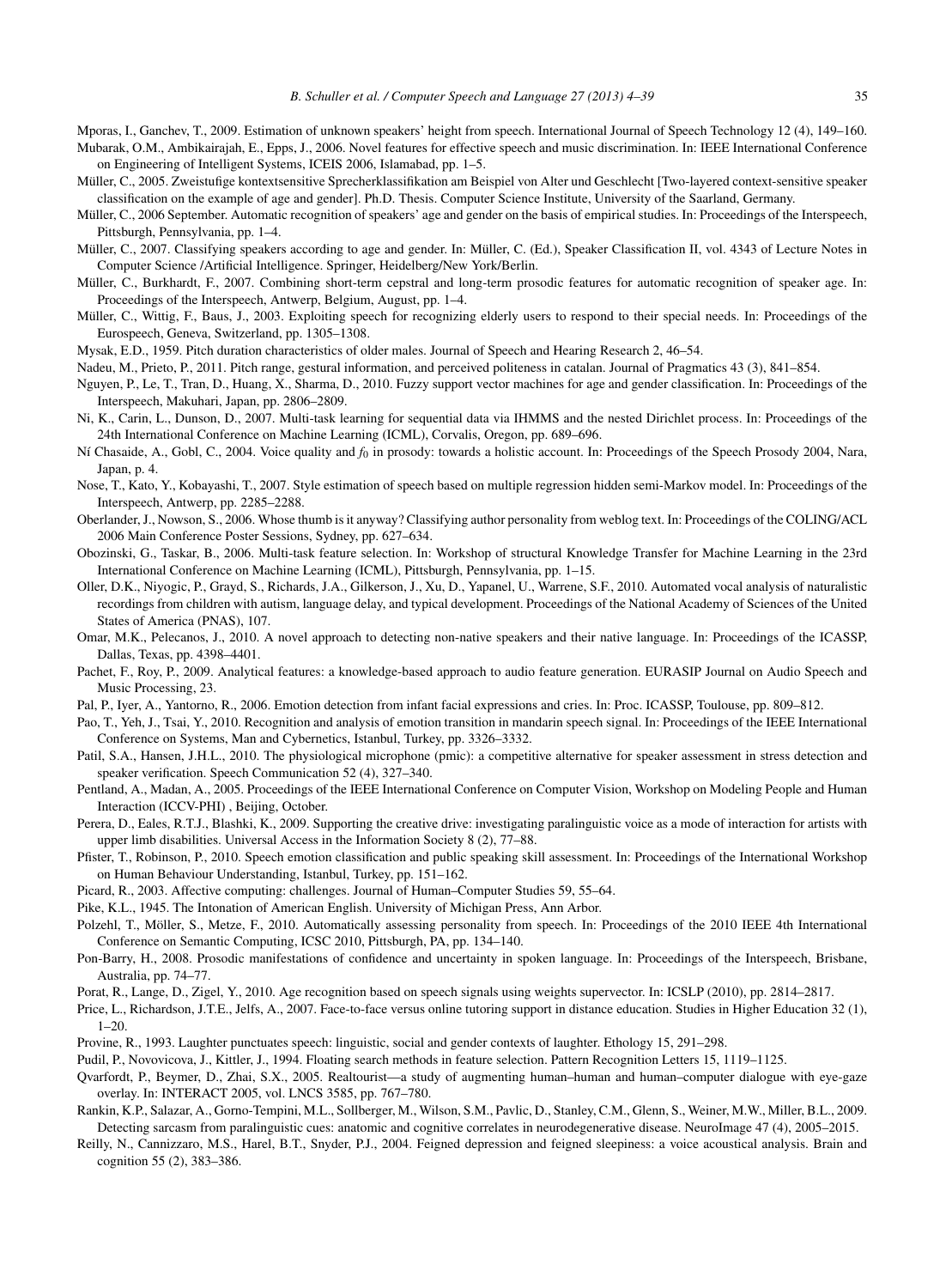- <span id="page-32-0"></span>Reisenzein, R., Weber, H., 2009. Personality and Emotion. In: Corr, P.J., Matthews, G. (Eds.), The Cambridge Handbook of Personality Psychology. Cambridge University Press, Cambridge, pp. 54–71.
- Rektorova, I., Barrett, J., Mikl, M., Rektor, I., Paus, T., 2007. Functional abnormalities in the primary orofacial sensorimotor cortex during speech in Parkinson's disease. Movement Disorders 22 (14), 2043–2051.
- Revelle, W., Scherer, K., 2009. Personality and Emotion. In: Oxford Companion to the Affective Sciences. Oxford University Press, Oxford, pp.  $1-4$ .
- Ringeval, F., Chetouani, M., 2008. A vowel based approach for acted emotion recognition. In: Proceedings of the Interspeech, Brisbane, Australia, pp. 2763–2766.
- Romanyshyn, N., 2009. Paralinguistic maintenance of verbal communicative interaction in literary discourse (on the material of W.S. Maugham's novel "theatre"). In: Proceedings of the 10th International Conference on Experience of Designing and Application of CAD Systems in Microelectronics, CADSM 2009, Polyana-Svalyava, Ukraine, pp. 550–552.
- Ronzhin, A.L., 2005. Estimating psycho-physiological state of a human by speech analysis. Proceedings of SPIE 5797, 170–181.
- Rosch, E., 1975. Cognitive representations of semantic categories. Journal of Experimental Psychology: General 104 (3), 192–233.
- Rosenberg, A., Hirschberg, J., 2005. Acoustic/prosodic and lexical correlates of charismatic speech. In: Proceedings of the Interspeech, Lisbon, pp. 513–516.
- Rosenberg, A., Hirschberg, J., 2009. Charisma perception from text and speech. Speech Communication 51 (7), 640–655.
- Roy, D.M., Kaelbling, L.P., 2007. Efficient Bayesian task-level transfer learning. In: Proceedings of the 20th International Joint Conference on Artificial intelligence, Hyderabad, India, pp. 2599–2604.
- Russell, J., Bachorowski, J., Fernandez-Dols, J., 2003. Facial and vocal expressions of emotion. Annual Review of Psychology, 329–349.
- Sapir, S., Ramig, L.O., Spielman, J.L., Fox, C., 2010. Formant centralization ratio: a proposal for a new acoustic measure of dysarthric speech. Journal of Speech, Language, and Hearing Research 53, 114–125.
- Scherer, K.R., 1979. Personality markers in speech. In: Scherer, K.R., Giles, H. (Eds.), Social Markers in Speech. Cambridge University Press, Cambridge, pp. 147–209.
- Scherer, K.R., 1981. Speech and emotional states. In: Darby, J. (Ed.), Speech Evaluation in Psychiatry. Grune & Stratton, New York, pp. 115–135.
- Scherer, K.R., 2003. Vocal communication of emotion: a review of research paradigms. Speech Communication 40, 227–256.
- Schiel, F., Heinrich, C., 2009. Laying the foundation for in-car alcohol detection by speech. In: Proceedings of the INTERSPEECH 2009, Brighton, UK, pp. 983–986.
- Schiel, F., Heinrich, C., Barfuesser, S., 2011. Alcohol language corpus—the first public corpus of alcoholized German speech. Language Resources and Evaluation, doi[:10.1007/s10579-011-9139-y](dx.doi.org/10.1007/s10579-011-9139-y).
- Schmidt, M.N., Olsson, R.K., 2006. Single-channel speech separation using sparse non-negative matrix factorization. In: Proceedings of the Interspeech, Pittsburgh, Pennsylvania, pp. 2–5.
- Schoentgen, J., 2006. Vocal cues of disordered voices: an overview. Acta Acustica United with Acustica 92 (5), 667–680.
- Schötz, S., 2006. Perception, analysis and synthesis of speaker age. Ph.D. Thesis. University of Lund, Sweden.
- Schötz, S., 2007. Acoustic analysis of adult speaker age. In: Müller, C. (Ed.), Speaker Classification, vol. 4343 of Lecture Notes in Computer Science/Artificial Intelligence. Springer, Heidelberg/Berlin/New York, pp. 88–107.
- Schröder, M., Cowie, R., Heylen, D., Pantic, M., Pelachaud, C., Schuller, B., 2008. Towards responsive sensitive artificial listeners. In: Proceedings of the 4th International Workshop on Human–Computer Conversation, Bellagio.
- Schröder, M., Devillers, L., Karpouzis, K., Martin, J.-C., Pelachaud, C., Peter, C., Pirker, H., Schuller, B., Tao, J., Wilson, I., 2007. What should a generic emotion markup language be able to represent? In: Paiva, A., Prada, R., Picard, R.W. (Eds.), Affective Computing and Intelligent Interaction. Springer, Berlin/Heidelberg, pp. 440–451.
- Schuller, B., 2011. Affective speaker state analysis in the presence of reverberation. International Journal of Speech Technology 14 (2), 77–87.
- Schuller, B., Batliner, A., Steidl, S., Schiel, F., Krajewski, J., 2011a. The INTERSPEECH 2011 Speaker State Challenge. In: Proceedings of the Interspeech, Florence, Italy, pp. 3201–3204.
- Schuller, B., Batliner, A., Steidl, S., Seppi, D., 2011b. Recognising realistic emotions and affect in speech: state of the art and lessons learnt from the first challenge. Speech Communication 53 (9/10), 1062–1087 (special issue on Sensing Emotion and Affect - Facing Realism in Speech Processing).
- Schuller, B., Burkhardt, F., 2010. Learning with synthesized speech for automatic emotion recognition. In: Proceedings of the 35th IEEE International Conference on Acoustics, Speech and Signal Processing (ICASSP), Dallas, pp. 5150–5153.
- Schuller, B., Eyben, F., Can, S., Feussner, H., 2010a. Speech in minimal invasive surgery—towards an affective language resource of real-life medical operations. In: Proceedings of the 3rd ELRA International Workshop on EMOTION (Satellite of LREC): Corpora for Research on Emotion and Affect, Valetta, pp. 5–9.
- Schuller, B., Eyben, F., Rigoll, G., 2008a. Static and dynamic modelling for the recognition of non-verbal vocalisations in conversational speech. In: André, E. (Ed.), Proceedings of the 4th IEEE Tutorial and Research Workshop on Perception and Interactive Technologies for Speech-based Systems (PIT 2008), vol. LNCS 5078. Kloster Irsee, Germany, Springer, pp. 99–110.
- Schuller, B., Jiménez Villar, R., Rigoll, G., Lang, M., 2005. Meta-classifiers in acoustic and linguistic feature fusion-based affect recognition. In: Proceedings of the ICASSP, Philadelphia, pp. 325–328.
- Schuller, B., Köhler, N., Müller, R., Rigoll, G., 2006a. Recognition of interest in human conversational speech. In: Proceedings of the Interspeech, Pittsburgh, pp. 793–796.
- Schuller, B., Müller, R., Eyben, F., Gast, J., Hörnler, B., Wöllmer, M., Rigoll, G., Höthker, A., Konosu, H., 2009a. Being bored? Recognising natural interest by extensive audiovisual integration for real-life application. Image and Vision Computing Journal 27, 1760–1774 (special issue on Visual and Multimodal Analysis of Human Spontaneous Behavior).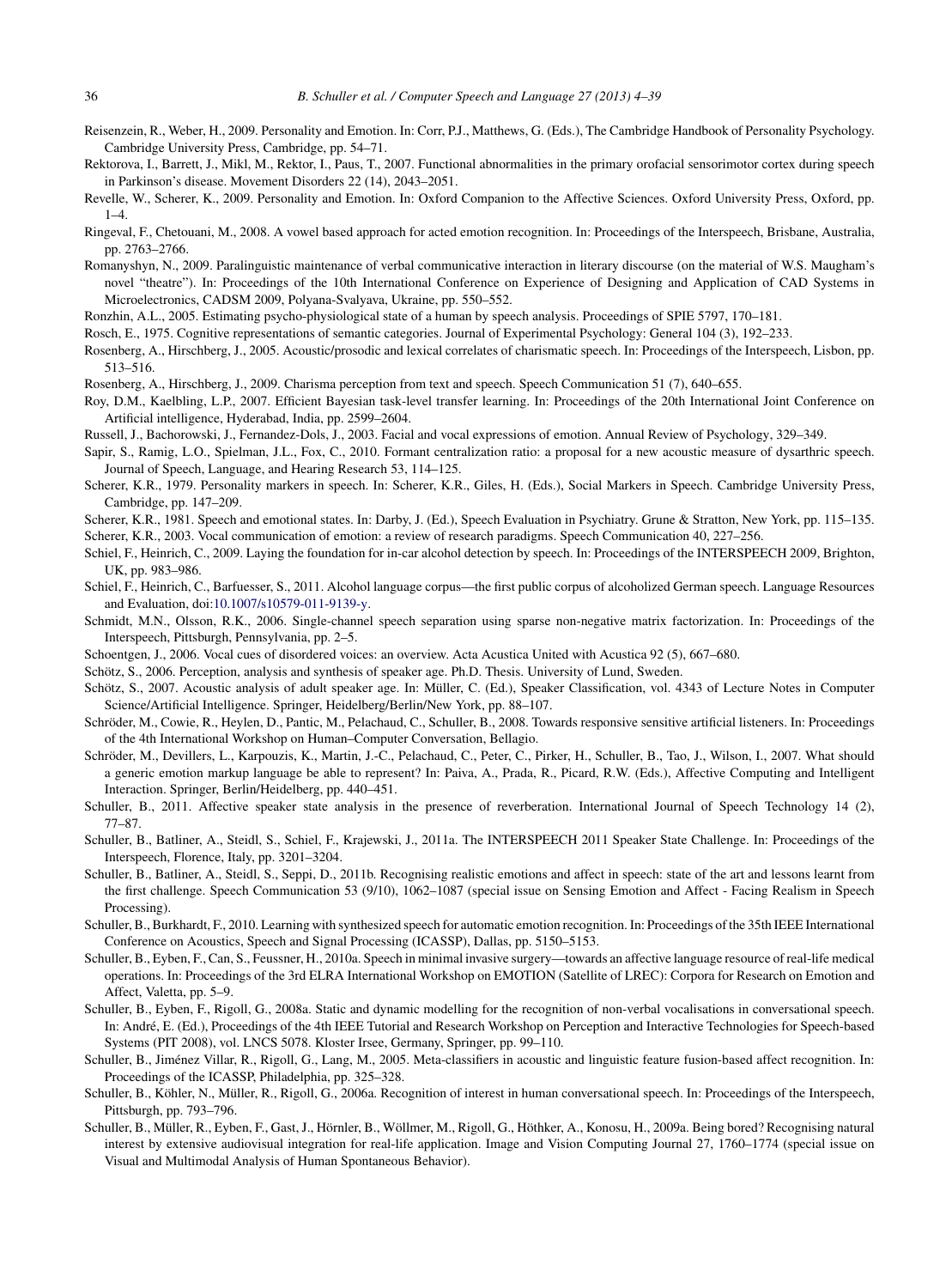- <span id="page-33-0"></span>Schuller, B., Müller, R., Hörnler, B., Höthker, A., Konosu, H., Rigoll, G., 2007a. Audiovisual recognition of spontaneous interest within conversations. In: Proc. 9th Int. Conf. on Multimodal Interfaces (ICMI), Special Session on Multimodal Analysis of Human Spontaneous Behaviour. ACM SIGCHI, Nagoya, Japan, pp. 30–37.
- Schuller, B., Reiter, S., Rigoll, G., 2006b. Evolutionary feature generation in speech emotion recognition. In: Proceedings of the International Conference on Multimedia and Expo ICME 2006, Toronto, Canada, pp. 5–8.
- Schuller, B., Rigoll, G., 2009. Recognising interest in conversational speech—comparing bag of frames and supra-segmental features. In: Proceedings of the Interspeech, Brighton, pp. 1999–2002.
- Schuller, B., Rigoll, G., Lang, M., 2004. Speech emotion recognition combining acoustic features and linguistic information in a hybrid support vector machine-belief network architecture. In: Proc. ICASSP, Montreal, pp. 577–580.
- Schuller, B., Seppi, D., Batliner, A., Meier, A., Steidl, S., 2007b. Towards more reality in the recognition of emotional speech. In: Proc. ICASSP, Honolulu, pp. 941–944.
- Schuller, B., Steidl, S., Batliner, A., 2009b. The INTERSPEECH 2009 emotion challenge. In: Proceedings of the Interspeech, Brighton, UK, pp. 312–315.
- Schuller, B., Steidl, S., Batliner, A., Burkhardt, F., Devillers, L., Müller, C., Narayanan, S., 2010. The INTERSPEECH 2010 Paralinguistic Challenge—age, gender, and affect. In: Proceedings of the Interspeech, Makuhari, Japan, pp. 2794–2797.
- Schuller, B., Steidl, S., Batliner, A., Schiel, F., Krajewski, J., 2011c. The Interspeech 2011 speaker state challenge. In: Proceedings of the Interspeech, Florence, Italy, pp. 3201–3204.
- Schuller, B., Vlasenko, B., Eyben, F., Wöllmer, M., Stuhlsatz, A., Wendemuth, A., Rigoll, G., 2010c. Cross-corpus acoustic emotion recognition: variances and strategies. IEEE Transactions on Affective Computing 1 (2), 119–131.
- Schuller, B., Weninger, F., 2010. Discrimination of speech and non-linguistic vocalizations by non-negative matrix factorization. In: Proceedings of the ICASSP, Dallas, TX, USA, pp. 5054–5057.
- Schuller, B., Wimmer, M., Arsic, D., Moosmayr, T., Rigoll, G., 2008b. Detection of security related affect and behaviour in passenger transport. In: Proceedings of the Interspeech, Brisbane, pp. 265–268.
- Schuller, B., Wimmer, M., Mösenlechner, L., Kern, C., Arsic, D., Rigoll, G., 2008c. Brute-forcing hierarchical functionals for paralinguistics: a waste of feature space? In: Proc. ICASSP, Las Vegas, pp. 4501–4504.
- Schuller, B., Wöllmer, M., Eyben, F., Rigoll, G., 2011d. Retrieval of paralinguistic information in broadcasts. In: Maybury, M. (Ed.), Multimedia Information Extraction: Advances in Video, Audio, and Imagery Extraction for Search, Data Mining, Surveillance, and Authoring. IEEE Computer Society Press, pp. 1–21, Ch. 14.
- Schuller, B., Wöllmer, M., Eyben, F., Rigoll, G., Arsic, D., 2011e. Semantic speech tagging: towards combined analysis of speaker traits. In: Proceedings of the AES 42nd International Conference, Ilmenau, Germany, pp. 89–97.
- Schuller, B., Zhang, Z., Weninger, F., Rigoll, G., 2011f. Selecting training data for cross-corpus speech emotion recognition: prototypicality vs. generalization. In: Proceedings of the 2011 Afeka-AVIOS Speech Processing Conference, Tel Aviv, Israel.
- Schwenker, F., Scherer, S., Schmidt, M., Schels, M., Glodek, M., 2010. Multiple classifier systems for the recognition of human emotions. In: Proceedings of the 9th international conference on Multiple Classifier Systems MCS'10 (Vol. 5997 LNCS of Lecture Notes in Computer Science). Springer, pp. 315–324.
- Shafran, L., Riley, M., Mohri, M., 2003. Voice Signatures. In: Proceedings of the IEEE Automatic Speech Recognition and Understanding Workshop (ASRU 2003), Virgin Islands, USA, pp. 31–36.
- Shahin, I., 2009. Verifying speakers in emotional environments. In: IEEE International Symposium on Signal Processing and Information Technology, ISSPIT 2009, Ajman, UAE, pp. 328–333.
- Shami, M., Verhelst, W., 2007. Automatic classification of expressiveness in speech: a multi-corpus study. In: Mueller, C. (Ed.), Speaker Classification II: Selected Projects. Springer-Verlag, Berlin, pp. 43–56.
- Shriberg, E., 2005. Spontaneous speech: How peoply really talk and why engineers should care. In: Proceedings of the Interspeech, Lisbon, Portugal, pp. 1781–1784.
- Stadermann, J., Koska, W., Rigoll, G., 2005. Multi-task learning strategies for a recurrent neural net in a hybrid tied-posteriors acoustic mode. In: Proceedings of the Interspeech, Lisbon, Portugal, pp. 2993–2996.
- Steidl, S., Batliner, A., Seppi, D., Schuller, B., 2010. On the impact of children's emotional speech on acoustic and language models. EURASIP Journal on Audio, Speech, and Music Processing, 1–14.
- Steidl, S., Schuller, B., Batliner, A., Seppi, D., 2009. The Hinterland of emotions: facing the open-microphone challenge. In: Proceedings of the ACII, Amsterdam, pp. 690–697.
- Stevens, K.N., 1998. Acoustic Phonetics. The MIT Press, Cambridge, MA.
- Stiefelhagen, R., Yang, J., Waibel, A., 2002. Modeling focus of attention for meeting indexing based on multiple cues. IEEE Transactions on Neural Networks 13 (July (4)), 928–938.
- Stuhlsatz, A., Meyer, C., Eyben, F., Zielke, T., Meier, G., Schuller, B., 2011. Deep neural networks for acoustic emotion recognition: raising the benchmarks. In: Proc. ICASSP, Prague, Czech Republic, pp. 5688–5691.
- Suzuki, T., Koshizen, T., Aihara, K., Tsujino, H., 2005. Learning to estimate user interest utilising the variational bayes' estimator. In: Proceedings of the 5th of International Conference on Intelligent Systems Design and Applications, Wroclaw, Poland, pp. 94–99.
- Tabatabaei, T.S., Krishnan, S., 2010. Towards robust speech-based emotion recognition. In: Proceedings of the IEEE International Conference on Systems, Man and Cybernetics, Istanbul, Turkey, pp. 608–611.
- Tepperman, J., Traum, D., Narayanan, S., 2006. "Yeah Right": sarcasm recognition for spoken dialogue systems. In: Proceedings of the Interspeech, Pittsburgh, Pennsylvania, pp. 1838–1841.
- Thrun, S., Mitchell, T.M., 1995. Learning one more thing. In: Proceedings of the International Joint Conference on Artificial Intelligence (IJCAI), Montreal, Canada, pp. 1217–1223.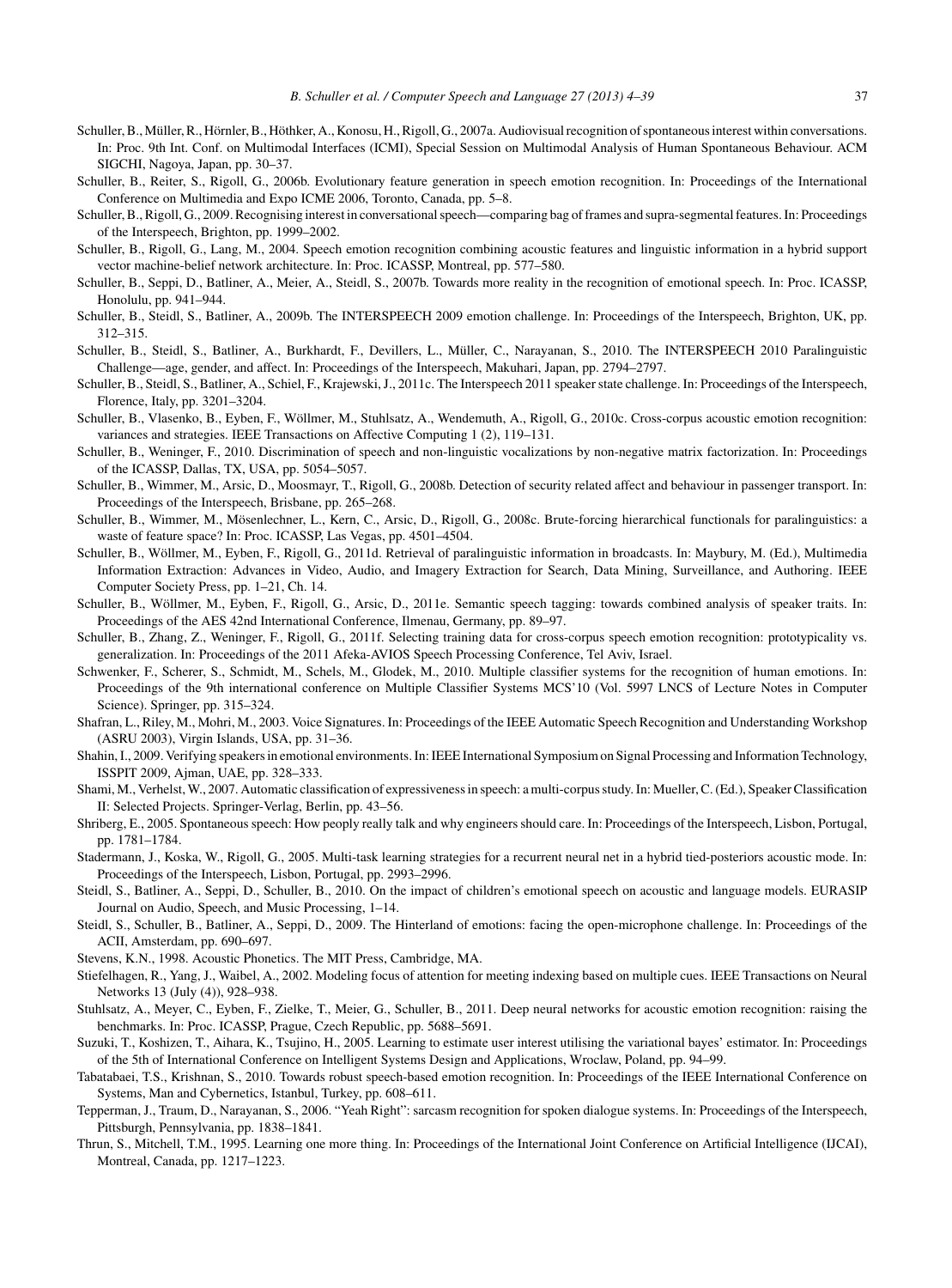<span id="page-34-0"></span>Trager, G.L., 1958. Paralanguage: a first approximation. Studies in Linguistics 13, 1–12.

- van Dommelen, W.A., Moxness, B.H., 1995. Acoustic parameters in speaker height and weight identification: sex-specific behaviour. Language and Speech 38 (3), 267–287.
- Ververidis, D., Kotropoulos, C., 2004. Automatic speech classification to five emotional states based on gender information. In: Proc. of 12th European Signal Processing Conference, Vienna, Austria, pp. 341–344.

Ververidis, D., Kotropoulos, C., 2006. Fast sequential floating forward selection applied to emotional speech features estimated on DES and SUSAS data collection. In: Proc. of European Signal Processing Conf. (EUSIPCO 2006), Florence.

Vinciarelli, A., Pantic, M., Bourlard, H., 2009. Social signal processing: survey of an emerging domain. Image and Vision Computing 27, 1743–1759.

Vlasenko, B., Schuller, B., Mengistu, T.K., Rigoll, G., A, W., 2008. Balancing spoken content adaptation and unit length in the recognition of emotion and interest. In: Proceedings of the Interspeech, Brisbane, Australia, pp. 805–808.

Vogt, T., Andre, E., 2006. Improving automatic emotion recognition from speech via gender differentiation. In: Proceedings of the Language Resources and Evaluation Conference (LREC 2006), Genoa, Italy, pp. 1–4.

Weiss, B., Burkhardt, F., 2010. Voice attributes affecting likability perception. In: Proceedings of the Interspeech, Makuhari, Japan, pp. 2014–2017.

- Weninger, F., Schuller, B., Batliner, A., Steidl, S., Seppi, D., 2011. Recognition of nonprototypical emotions in reverberated and noisy speech by nonnegative matrix factorization. Eurasip Journal on Advances in Signal Processing (article ID 838790), 16pp.
- Wilden, I., Herzel, H., Peters, G., Tembrock, G., 1998. Subharmonics, biphonation, and deterministic chaos in mammal vocalization. Bioacoustics 9, 171–196.
- Witten, I.H., Frank, E., 2005. Data Mining: Practical Machine Learning Tools and Techniques, 2nd edition. Morgan Kaufmann, San Francisco.
- Wöllmer, M., Schuller, B., Batliner, A., Steidl, S., Seppi, D., 2011. Tandem decoding of children's speech for keyword detection in a child-robot interaction scenario. ACM Transactions on Speech and Language Processing 7, special issue on Speech and Language Processing of Children's Speech for Child–Machine Interaction Applications (4) (article 12), 22pp.
- Wöllmer, M., Schuller, B., Eyben, F., Rigoll, G., 2010. Combining long short-term memory and dynamic Bayesian networks for incremental emotion-sensitive artificial listening. IEEE Journal of Selected Topics in Signal Processing 4 (5), 867–881.
- Womack, B.D., Hansen, J.H.L., 1999. N-channel hidden markov models for combined stressed speech classification and recognition. IEEE Transactions on Speech and Audio Processing 7 (6), 668–677.
- Wu, S., Falk, T.H., Chan, W., 2011. Automatic speech emotion recognition using modulation spectral features. Speech Communication 53 (5), 768–785.
- Wyatt, D., Choudhury, T., Kautz, H., 2007. Capturing spontaneous conversation and social dynamics: a privacy-sensitive data collection effort. In: Proceedings of the ICASSP, Honolulu, Hawaii, pp. IV213–IV216.

Yamada, M., Sugiyama, M., Matsui, T., 2010. Semi-supervised speaker identification under covariate shift. Signal Processing 90 (8), 2353–2361.

- Yildirim, S., Lee, C., Lee, S., Potamianos, A., Narayanan, S., 2005. Detecting politeness and frustration state of a child in a conversational computer game. In: Proceedings of the Interspeech 2005. ISCA, Lisbon, Portugal, pp. 2209–2212.
- Yildirim, S., Narayanan, S., Potamianos, A., 2011. Detecting emotional state of a child in a conversational computer game. Computer Speech and Language 25, 29–44.
- Yoon, W., Park, K., 2011. Building robust emotion recognition system on heterogeneous speech databases. In: Digest of Technical Papers IEEE International Conference on Consumer Electronics, pp. 825–826.
- Young, S., Evermann, G., Gales, M., Hain, T., Kershaw, D., Liu, X., Moore, G., Odell, J., Ollason, D., Povey, D., Valtchev, V., Woodland, P., 2006. The HTK Book, for htk version 3.4. Cambridge University Engineering Department.
- Zhang, C., Hansen, J.H.L., 2007. Analysis and classification of speech mode: whispered through shouted. In: Proceedings of the Interspeech, Antwerp, pp. 2396–2399.



**Björn Schuller** received his diploma in 1999 and his doctoral degree in 2006, both in electrical engineering and information technology from TUM in Munich/Germany where he is tenured as senior researcher and lecturer in Pattern Recognition and Speech Processing. From 2009 to 2010 he was with the CNRS-LIMSI in Orsay/France and a visiting scientist in the Imperial College London's Department of Computing in London/UK. Dr. Schuller is a member of the ACM, HUMAINE Association, IEEE and ISCA and (co-)authored more than 250 peer reviewed publications leading to more than 2600 citations—his current H-index equals 27.



**Stefan Steidl** received his diploma degree in Computer Science in 2002 from Friedrich-Alexander University Erlangen-Nuremberg in Germany (FAU). In 2009, he received his doctoral degree from FAU for his work on Vocal Emotion Recognition. He is currently a member of the research staff of ICSI in Berkley/USA and the Pattern Recognition Lab of FAU. His primary research interests are the classification of naturally occurring emotion-related states and of atypical speech (children's speech, speech of elderly people, pathological voices). He has (co-)authored more than 40 publications in journals and peer reviewed conference proceedings and been a member of the Network-of-Excellence HUMAINE.